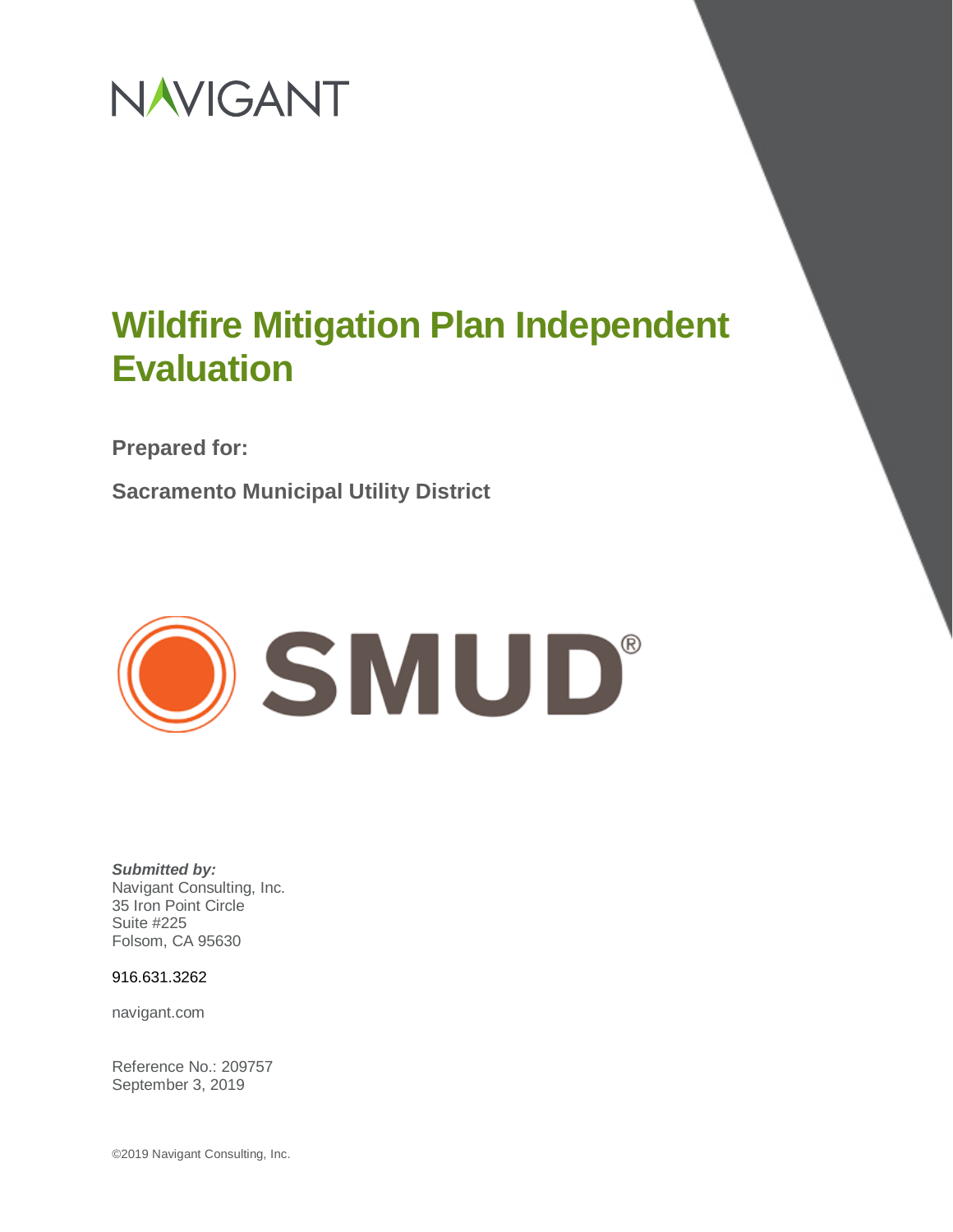

# **TABLE OF CONTENTS**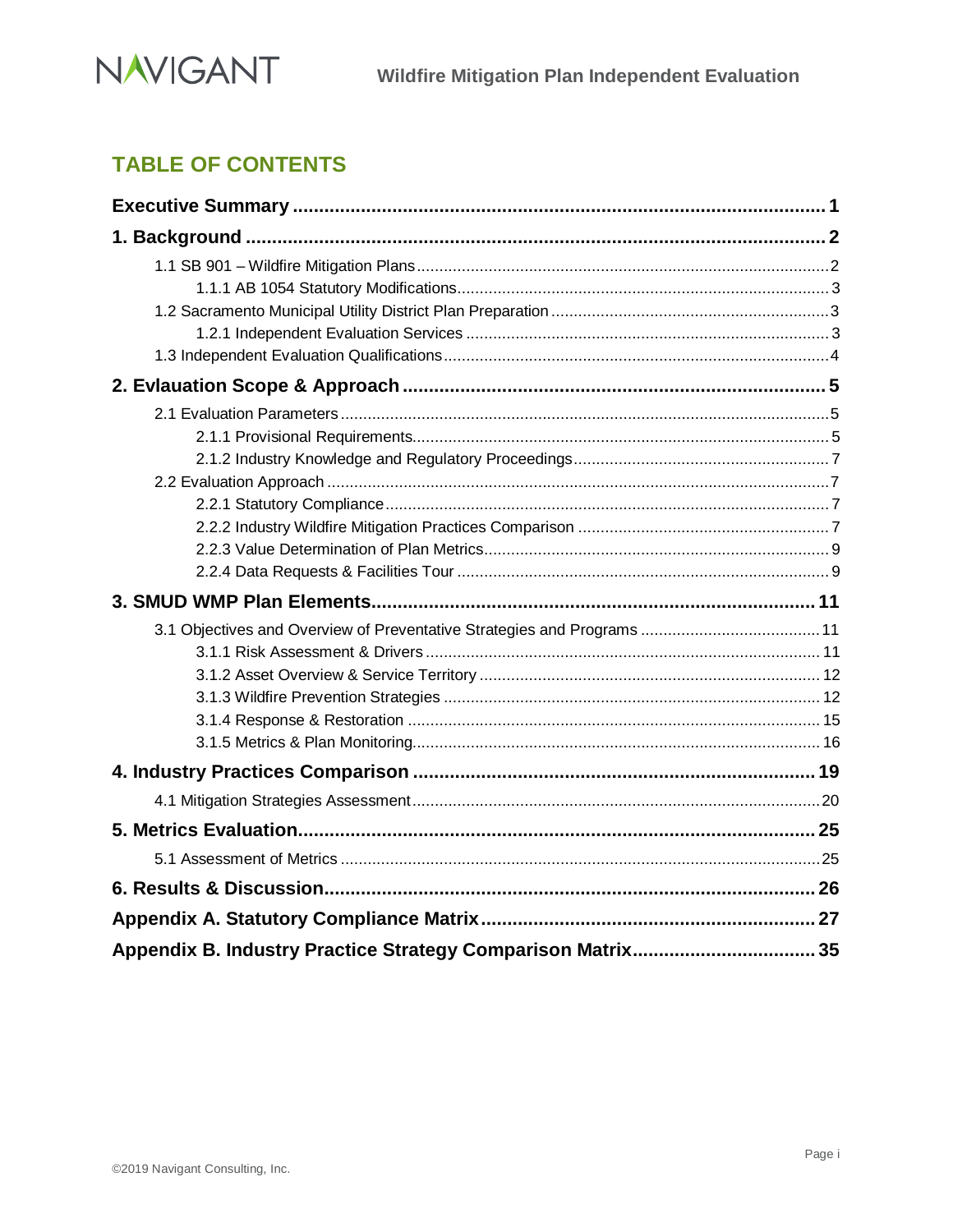

# **LIST OF TABLES AND FIGURES**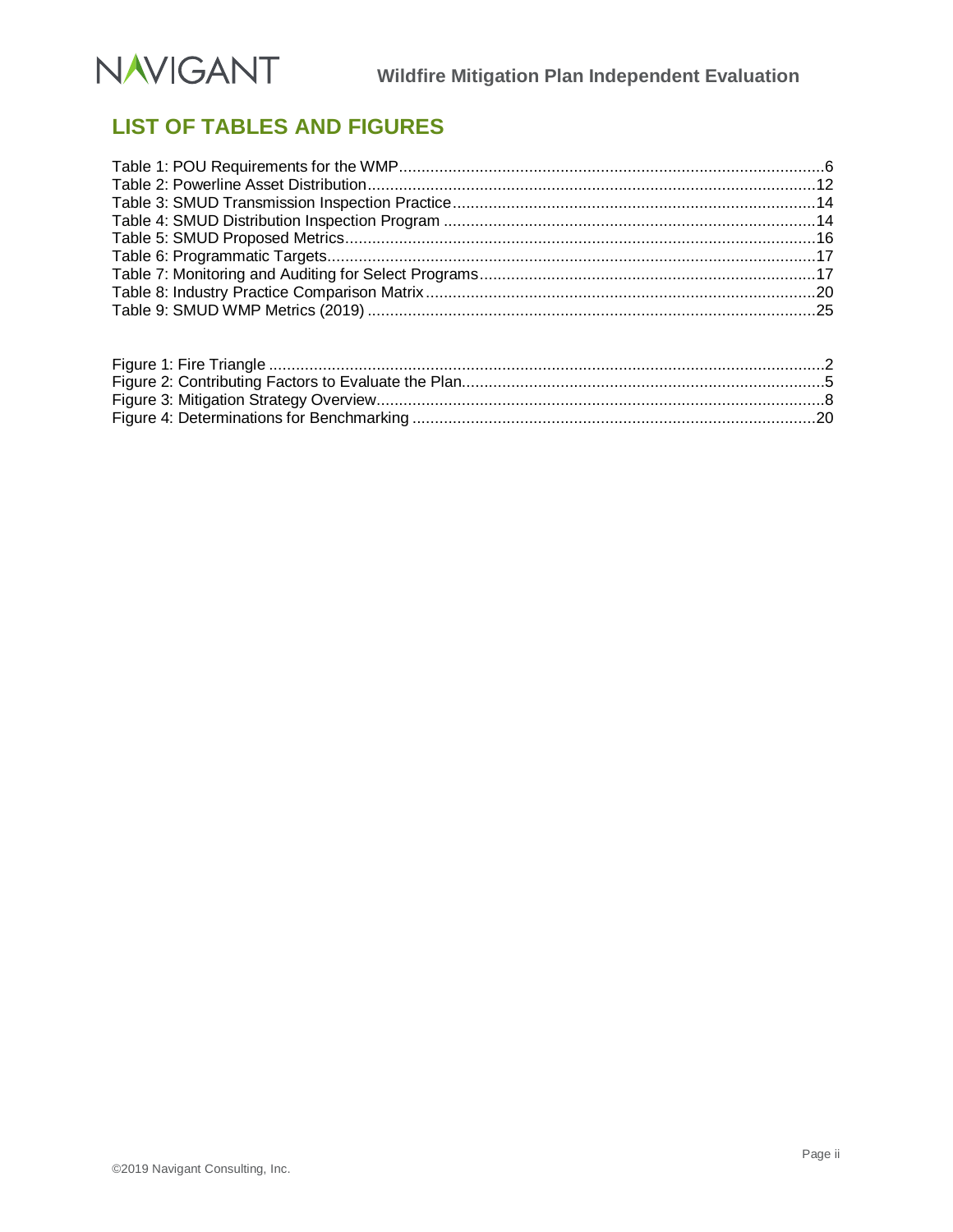

# **DISCLAIMER**

This report was prepared by Navigant Consulting, Inc. (Navigant) for the Sacramento Municipal Utility District. The work presented in this report represents Navigant's professional judgment based on the information available at the time this report was prepared. Navigant is not responsible for the reader's use of, or reliance upon, the report, nor any decisions based on the report. NAVIGANT MAKES NO REPRESENTATIONS OR WARRANTIES, EXPRESSED OR IMPLIED. Readers of the report are advised that they assume all liabilities incurred by them, or third parties, as a result of their reliance on the report, or the data, information, findings and opinions contained in the report.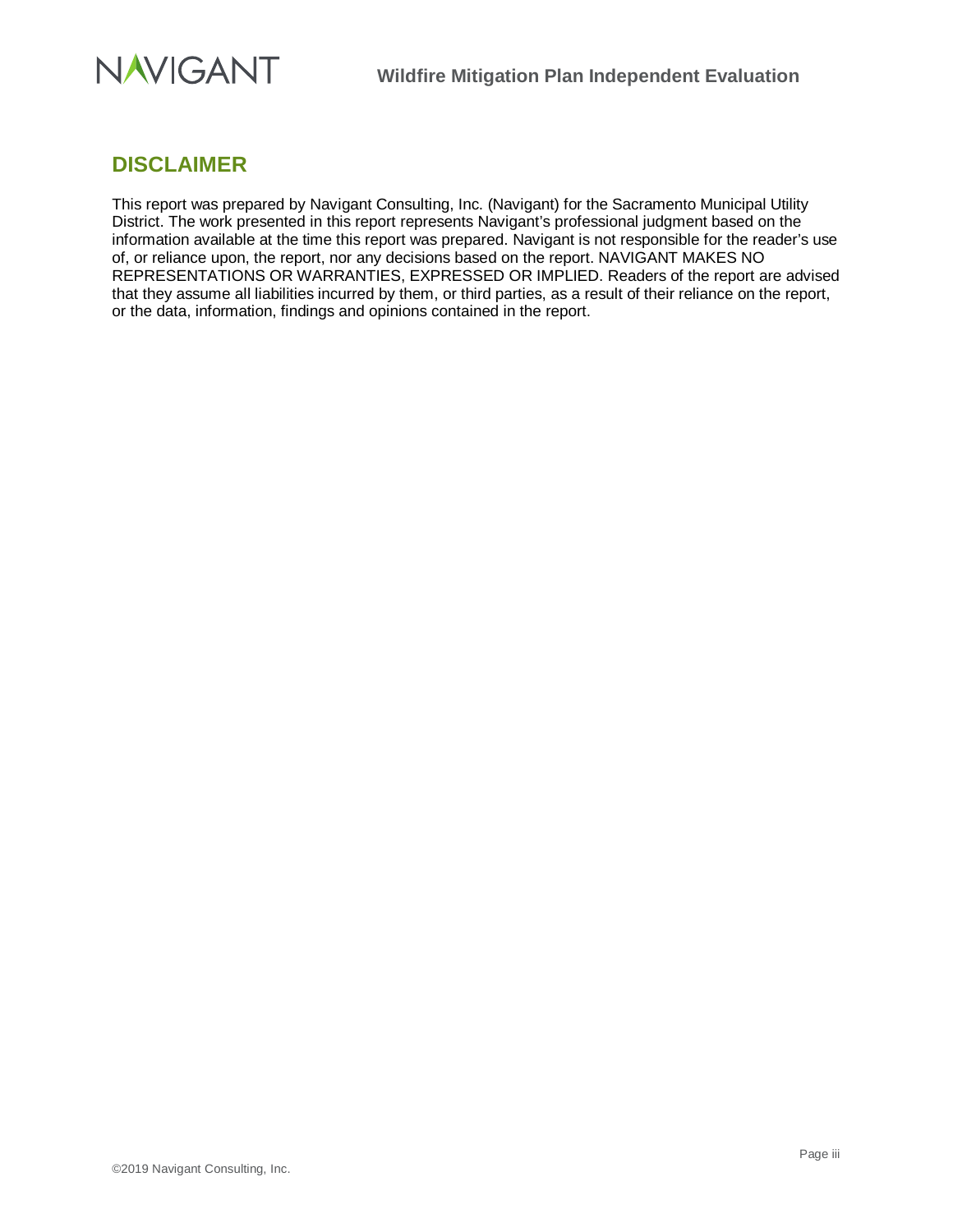

# <span id="page-4-0"></span>**EXECUTIVE SUMMARY**

The Sacramento Municipal Utility District (SMUD) contracted with Navigant Consulting, Inc. (Navigant) to engage in an independent evaluation of its Wildfire Mitigation Plan (Plan or WMP). This independent evaluation report (Report) describes the technical review and evaluation provided by Navigant. Navigant performed this evaluation in August 2019 and completed the Report on September 3, 2019. Navigant's project team reviewed detailed information related to the Plan, conducted a field visit that included SMUD's overhead electric facilities within Tier 2 and Tier 3 of the High Fire Threat District (HFTD), and assessed SMUD's procedures related to the Plan.

The Plan was prepared as a response to Senate Bill (SB) 901, which was signed into law on September 21, 2018. SB 901 resulted in a number of provisions and directives, among which includes the requirement for electric utilities to prepare and adopt Plans within 2019 and revise and update the Plan annually thereafter. Additional statutory requirements are listed in Public Utilities Code (PUC) Sections 8386 and 8387 each addressing investor-owned and publicly-owned utilities (POUs), respectively.

Navigant evaluated the Plan based on the statutory requirements of PUC Section 8387 as it relates to POUs. This PUC Section was amended on July 12, 2019 as a result of California's Assembly Bill (AB) 1054 being signed into law. The POUs are now subject to the guidance provided by the California Wildfire Safety Advisory Board<sup>1</sup> and mandatory cyclical reviews. The required elements for a WMP have not been modified by this new legislation. This Report meets SMUD's requirements under PUC Section 8387(c), which mandate an independent evaluation of SMUD's Plan. The Report was developed to satisfy the statutory requirement for public review. This Report underlies the required evaluation by the Board of Directors at a public meeting, scheduled for October 17, 2019. The Report includes the following:

- Background of the legislative history requiring WMPs and their independent evaluations
- Approach and methodology evaluating the Plan's comprehensiveness
- SMUD's Plan elements and levelized comparisons to identified industry practices
- An evaluation of the Plan's presented metrics to assess the effectiveness of the overall Plan
- Compliance with SB 901 WMP elements and directives
- Determinations and results

Based on relevant experience in grid hardening and resiliency, natural disaster response, prior experience in WMP development, and active tracking of wildfire legislative and regulatory proceedings Navigant has concluded that SMUD's WMP is comprehensive.

<span id="page-4-1"></span><sup>&</sup>lt;sup>1</sup> Due for implementation in 2020.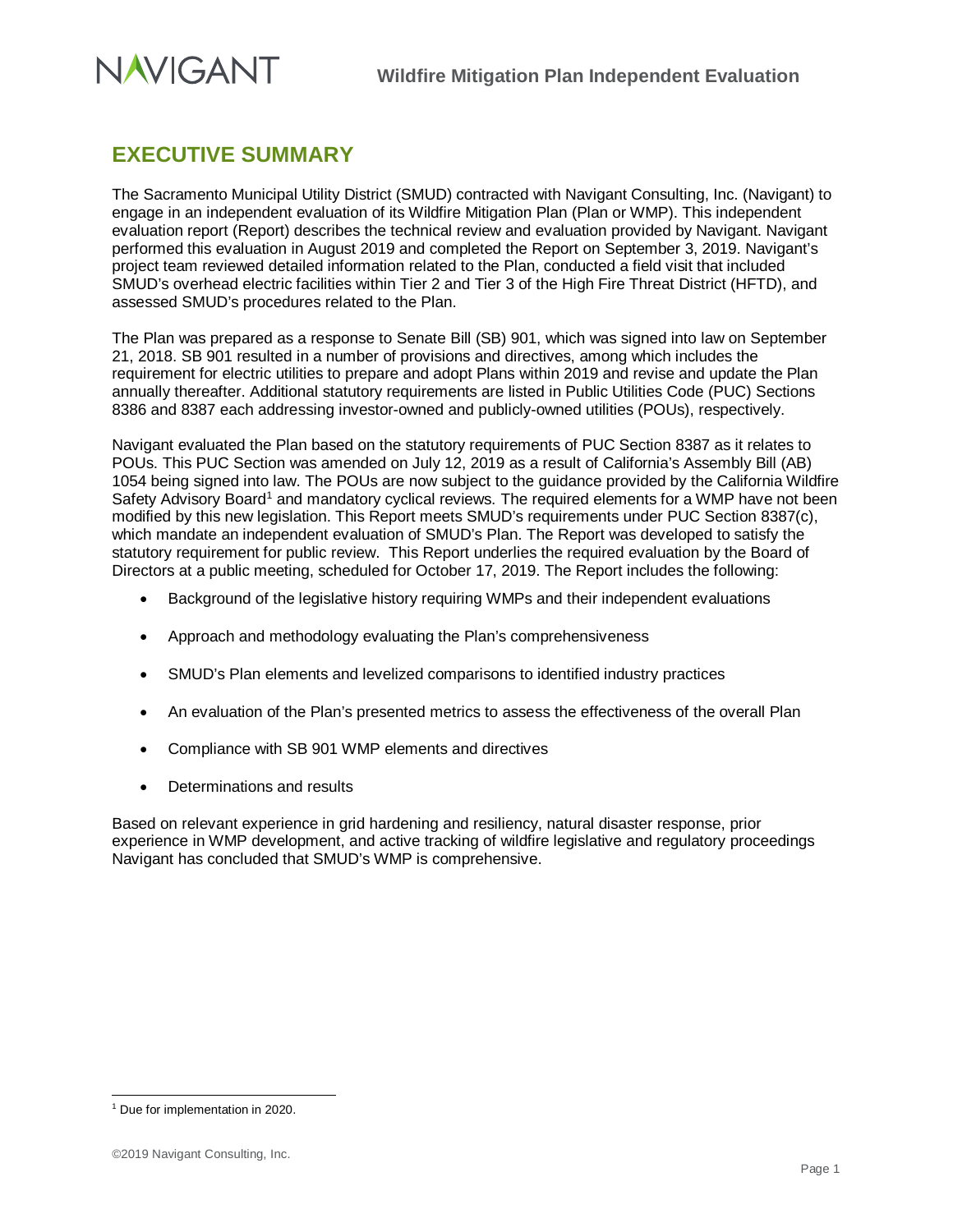# <span id="page-5-0"></span>**1. BACKGROUND**

In recent years, the state of California has seen an increase of utility equipment-involved, catastrophic wildfires resulting in a collaborative push to ensure safe operations of electric utility equipment and deepened investments in wildfire mitigation efforts. This concern, however, is not only on the shoulders of the electric utilities. The state has also demonstrated ongoing activities including conducting thought leadership workshops resulting in legislation that supports customer catastrophe recovery and strengthens governmental and regulatory oversight of prevention implementation activities, utility Wildfire Mitigation Plans (WMPs or Plans), and proper dispersal of state funds to wildfire victims.

The unique geographic profile of California, impacts of climate change, including continued dry conditions, high winds, and elevated heat index risk from global rising temperatures have led to elongated fire seasons. Emerging from a seven-year drought, the state is now experiencing increased levels of vegetation fuel due to subsequent wet winters and hotter summers. This increasingly abundant dry vegetation is the leading driver of wildfire. The levels of dry vegetation fuel have been supplemented by a destructive bark beetle infestation that continues to impact the health of the state's forested areas, further increasing fire risk. These fuel-rich environments, intensified climatological conditions with high wind gusts, and natural electrical infrastructure risks together produce the conditions conducive to potential wildfire ignition. The three attributes that provide optimal conditions for a fire ignition are illustrated through the graphic i[n Figure 1.](#page-5-2)



<span id="page-5-2"></span>

Disastrous wildfire threat is a well-known and shared priority among electric utilities. California has historically experienced fire incidents due to a variety of factors with a recent spike in utility-involved incidents since the [2](#page-5-3)015 wildfire season.<sup>2</sup> The resulting cost of a spark igniting a fire due to electrical equipment has demonstrated grave financial and livelihood impacts. In an effort to minimize future devastating occurrences through risk-driven wildfire prevention, electric utilities, including cooperatives, were mandated, by Senate Bill (SB) 901 (Senator Bill Dodd, 2018), to prepare and annually adopt a WMP before January 1, 2020. This effort is foundational to the state's prioritized goals in minimizing the potential of devastating fires in future years.

# <span id="page-5-1"></span>**1.1 SB 901 – Wildfire Mitigation Plans**

On September 21, 2018, Governor Jerry Brown signed SB 901 into law. The bill directed electrical utilities to annually prepare WMPs that include several mitigation and response elements in each utility's

<span id="page-5-3"></span><sup>&</sup>lt;sup>2</sup> California Public Utilities Commission, 2019. "Fire Incident Data Reports for Investor-Owned Utilities," [https://www.cpuc.ca.gov/fireincidentsdata/.](https://www.cpuc.ca.gov/fireincidentsdata/)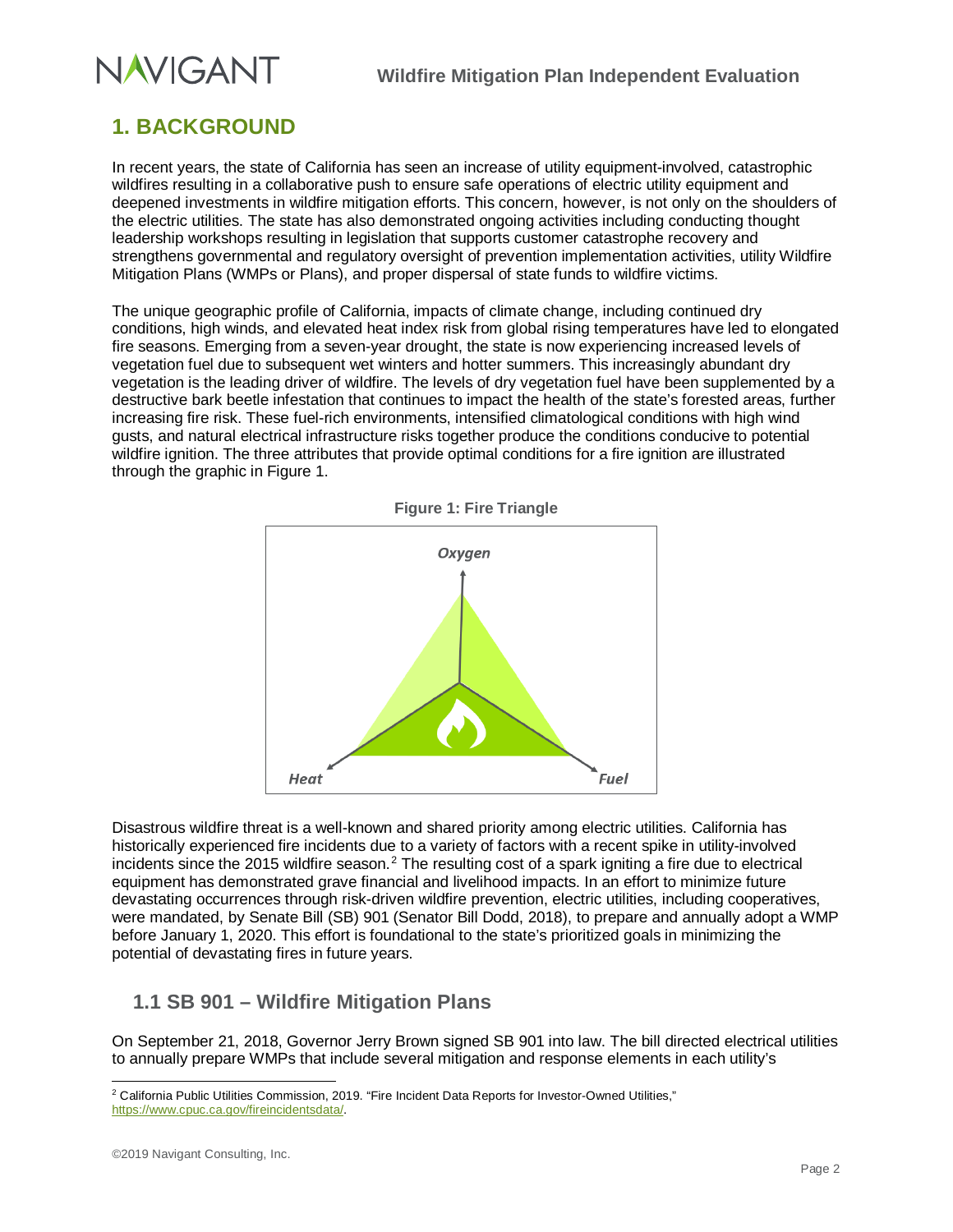

strategies, protocols, and programs. Each electric utility is to prepare and adopt a comprehensive WMP before January 1, 2020. The utility requirements are presented in Public Utilities Code (PUC) Sections 8386 and 8387, addressing investor-owned utilities (IOUs) and publicly-owned utilities (POUs), respectively. Details relating to POU requirements are discussed in Section 2 of this evaluation report (Report).

## <span id="page-6-0"></span>*1.1.1 AB 1054 Statutory Modifications*

On July 12, 2019, Governor Gavin Newsom signed Assembly Bill (AB) 1054 into law. This bill was developed with the consideration of the Governor's Strike Force effort to develop prioritized strategies to help the state achieve its decarbonization goals. AB 1054 aims to mitigate the intensity of wildfire impacts through several initiatives that are separate from those actions required of electric utilities. SB 901 directed the Office of Planning and Research to establish a Commission on Catastrophic Wildfire Cost Recovery (SB 901 Commission) with the goal of addressing utility wildfire liability, cost responsibility and victim support, and issues with insurance availability and affordability. On June 18, 2019, the SB 901 Commission presented to the state Legislature, findings and recommendations on the discovery items discussed at public workshops over the course of several months. This, in part with Governor Newsom's Wildfire Reform Package, resulted in legislation that culminated in the provisions listed in AB 1054.

AB 1054 included directives to establish the Wildfire Safety Division at the California Public Utilities Commission (CPUC) and the state's Wildfire Safety Advisory Board. POUs will provide future WMPs by July 1<sup>st</sup> of each year starting in 2020 for review by and recommendations from the Wildfire Safety Advisory Board. No less than every three years, POUs are required to comprehensively update their WMPs. This change is included in this evaluation as a reference for future requirements.

# <span id="page-6-1"></span>**1.2 Sacramento Municipal Utility District Plan Preparation**

SMUD is a community-owned municipal utility district serving electricity to over 600,000 customers within Sacramento County. SMUD maintains approximately 3,900 miles of overhead (OH) distribution and 470 miles of transmission circuits within its 900-square-mile service territory and within the Upper American River Project (UARP). As a POU, SMUD provides not-for-profit electric service that aims to enhance customers' and the community's quality of life through innovative energy solutions. SMUD actions and decisions are governed by an elected Board of Directors (Board), each of whom represent one of seven Wards, a geographic area within the territory.

SMUD has prepared its first WMP pursuant to SB 901 directives. The Plan aims to address each of the required elements presented by PUC Section 8387, which is applicable only to POUs and electric cooperatives, and ultimately reduces risk exposure to utility-involved wildfire events through Plan execution and metric tracking. SMUD posted its draft Plan in May of 2019 for public review. Comments received have been addressed in the final version of SMUD's WMP. SMUD reserves the ability to modify the Plan until the Board meeting presentation planned for October 2019.

## <span id="page-6-2"></span>*1.2.1 Independent Evaluation Services*

PUC Section 8387(c) directs POUs to procure services for an independent evaluation (IE) of the comprehensiveness of the WMP. In January 2020, upon commencement of the California Wildfire Safety Advisory Board, guidelines and further details related to the scope and timelines of future IEs will be discussed and reviewed. The legislation in its present<sup>[3](#page-6-3)</sup> form mandates that POUs procure IE services from entities experienced in assessing the safe operations of electrical equipment.

<span id="page-6-3"></span><sup>&</sup>lt;sup>3</sup> The CPUC has just begun its investigation to develop a list of recognized independent evaluators by March of 2021.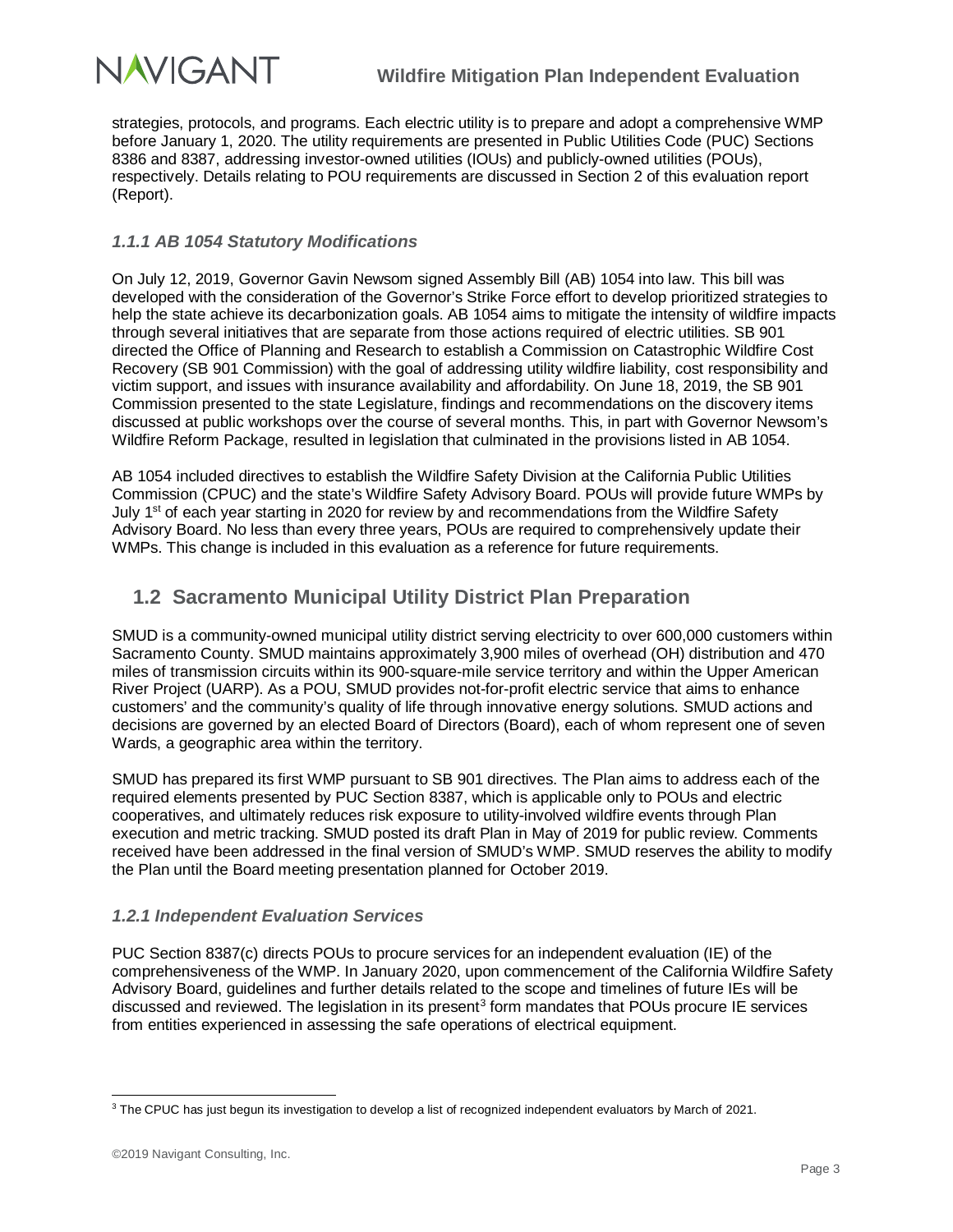

SMUD sought out IE services to assess the comprehensiveness of its WMP pursuant to PUC Section 8387(c) prior to presenting the final WMP to the Board. This Report presents the results of Navigant's WMP IE. The following section describes the methodology in executing this evaluation.

# <span id="page-7-0"></span>**1.3 Independent Evaluation Qualifications**

The provisions of PUC Section 8387 state that the independent evaluator shall be experienced in "assessing the safe operation of electrical infrastructure" and will perform an assessment to determine the comprehensiveness of the Plan.[4](#page-7-1) Emergent practices will materialize as evolving legislative action continues to shape wildfire mitigation and safety efforts. Understanding this, Navigant performed a comparison of the wildfire mitigation investments exemplified by other utilities throughout California as well as relied on the team's experience in working directly with utilities to develop their WMPs and data collection practices along with prior experience related to gird hardening and electric safety assessments.

SMUD has moved to contract with a qualified independent evaluator within 2019. While the IOUs are not yet subject to this requirement until a later date, several POUs and joint action agencies have opted into contracting for this service prior to the approval and implementation of their first WMP iteration. SMUD contracted Navigant Consulting, Inc. (Navigant) in July of 2019 to undertake an assessment of its Plan based on Navigant's prior experience with grid-hardening and WMPs, with an emphasis on electrical equipment, public, and personnel safety.

#### *Navigant Identification of Qualifications*

Navigant has provided IE services throughout the United States. Navigant's grid-related IE projects include storm hardening, wildfire mitigation, resiliency assessments, advanced technology suitability, among others. Our approach includes an evaluation of data considered, suitability of tracking metrics – both frequency and trends analysis - and an evaluation of key performance indicators. Navigant assessed the efficacy of tools for creating sufficient awareness and for effectiveness of understanding overall WMP's intended and actual impacts. Navigant also leveraged experience developing "Metrics and Benefits Reporting Plans" to gauge cost-effectiveness of activities and alignment of plans to intentions. Navigant deeply understands SMUD's community-owned business practices relative to IOUs, though experience from developing WMPs for two IOUs and continued tracking of related CPUC dockets intended to refine strategies that carry an effective Plan. [5](#page-7-2)

Navigant has continued to track proceedings and pending legislation surrounding utility wildfire risk. Our team remains active with WMP engagements across all jurisdictions. As part of maintaining high acumen of prudent mitigation strategies, Navigant participates in forums focused on innovative wildfire mitigation strategies—further expanding our industry knowledge. Navigant provides thought leadership and advisory services related to WMP and other resiliency innovative technologies to the California Energy Commission and has supported their system hardening and fire prevention efforts since 2008. Additionally, Navigant's reach into grid resiliency and disaster-related hardening extends across the United States including island grids, such as Puerto Rico, recovering from recent, weather-related catastrophes.

<span id="page-7-1"></span> <sup>4</sup> It is recognized that this requirement does not yet include a clear definition of comprehensiveness.

<span id="page-7-2"></span><sup>&</sup>lt;sup>5</sup> Navigant provided technical services to Liberty Utilities (CalPeco Electric) and Bear Valley Electric Service (BVES) immediately prior to and within the 2019 calendar year. The services resulted in support of the development and filing of their respective WMPs to the CPUC on February 6, 2019. Navigant continued to support BVES in development of their Data Collection for WMP report, filed on July 30, 2019. Additionally, one member of the core team supported some aspects of the WMP development for the Transmission Agency of Northern California but has modified this role for removed engagement and established an ethical wall to allow a transparent, prudent evaluation process for SMUD.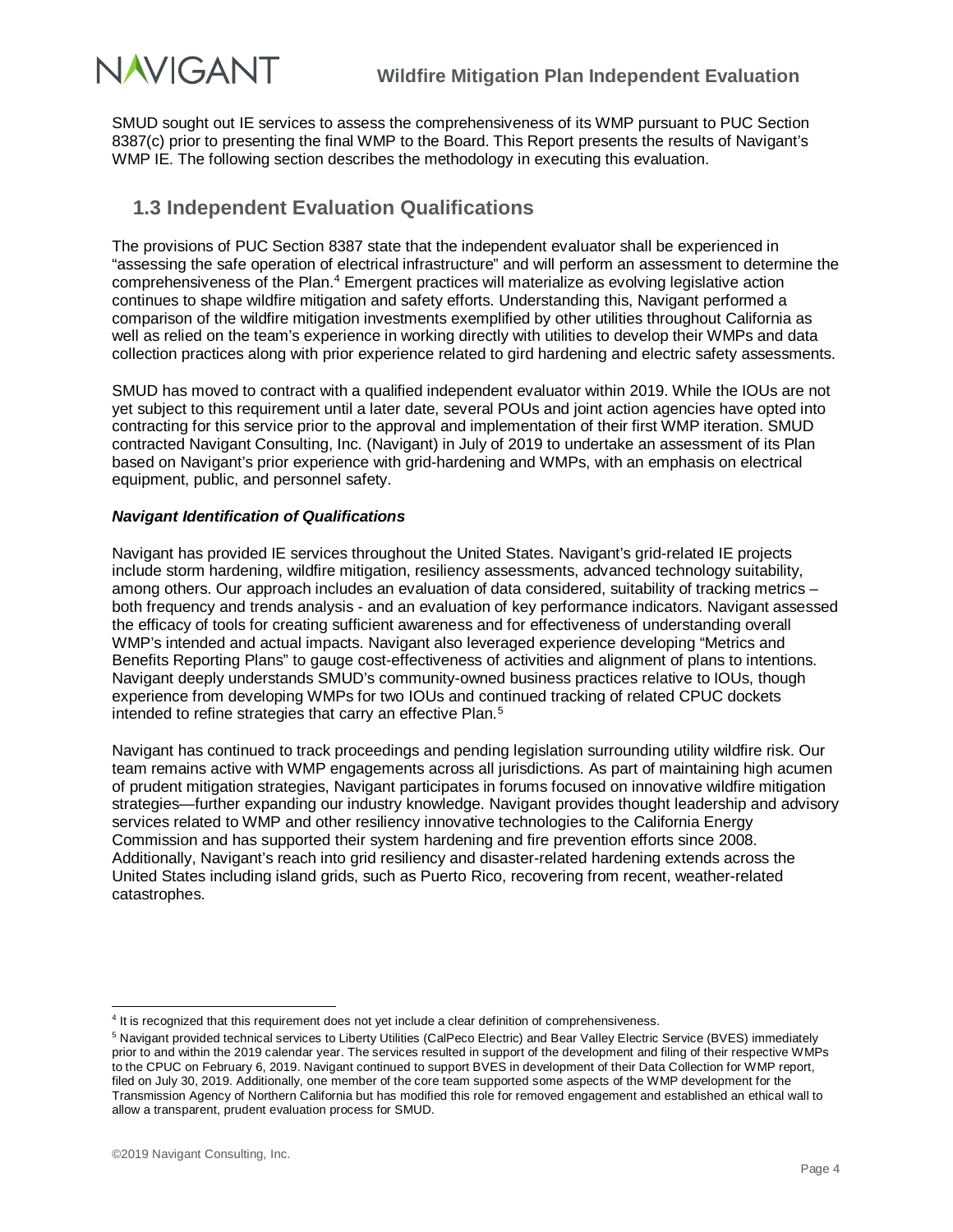# <span id="page-8-0"></span>**2. EVLAUATION SCOPE & APPROACH**

At the time of this IE, the guidelines and requirements were not available to POUs regarding the structure or determination of comprehensiveness pursuant to PUC Section 8387(c). Navigant undertook this assessment based on industry standard practices, demonstrated global fire mitigation practices, and a levelized gap analysis of those strategies compared to the specific risk drivers and potential exposure to SMUD. This is the first iteration of the Plan. With anticipated updates and future revisions, Navigant primarily addressed the required mitigation areas and procedural approach in implementing the Plan.

# <span id="page-8-1"></span>**2.1 Evaluation Parameters**

**NAVIGANT** 

In accordance with the statutory requirement, this evaluation reached a favorable determination of the comprehensiveness of SMUD's WMP. Parameters and evaluation areas have not been established by the state or the CPUC for POUs and IOUs, respectively. In lieu of this formalized directive, Navigant's assessment was formed from relevant experience in grid hardening and reliability, natural disaster response, prior experience in WMP development, and active tracking of wildfire legislative and regulatory proceedings. Figure 2 represents the attributes comprising the methodology and approach of the evaluation.

<span id="page-8-3"></span>

## <span id="page-8-2"></span>*2.1.1 Provisional Requirements*

The requirement for electric utilities and corporations to develop WMPs emerged from the directives of SB 901 and associated statutory modifications. With respect to POUs, the nested subsections under PUC Section 8387(b)(2) outline the required elements to be included in the Plan. See Table 1 for the complete statutory compliance list.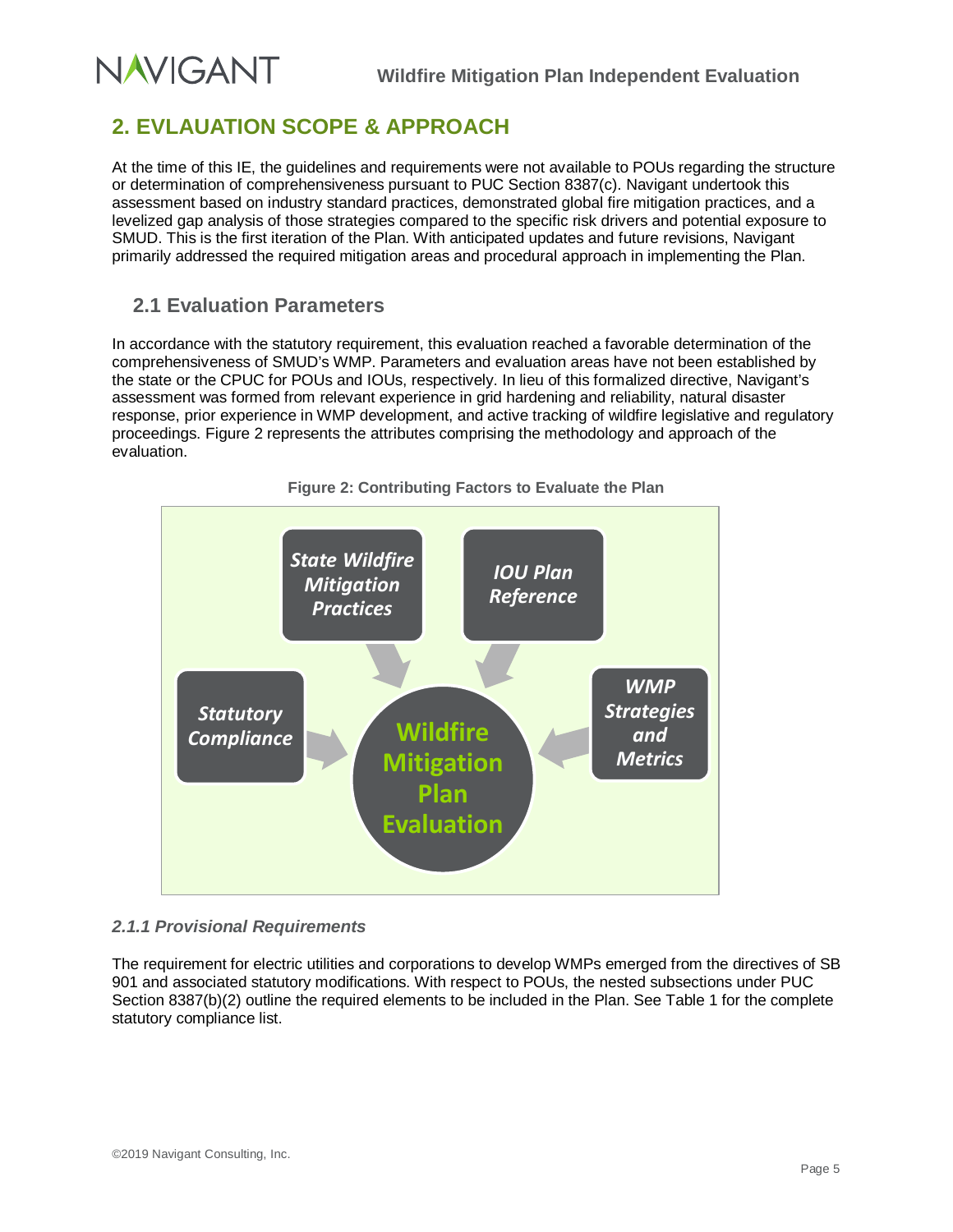<span id="page-9-0"></span>

#### **Table 1: POU Requirements for the WMP**

## **PUC Section 8387**  *(as amended on July 12, 2019)*

**(a)** Each local publicly owned electric utility and electrical cooperative shall construct, maintain, and operate its electrical lines and equipment in a manner that will minimize the risk of wildfire posed by those electrical lines and equipment.

**(b) (1)** The local publicly owned electric utility or electrical cooperative shall, before January 1, 2020, prepare a wildfire mitigation plan. After January 1, 2020, a local publicly owned electric utility or electrical cooperative shall prepare a wildfire mitigation plan annually and shall submit the plan to the California Wildfire Safety Advisory Board on or before July 1 of that calendar year. Each local publicly owned electric utility and electrical cooperative shall update its plan annually and submit the update to the California Wildfire Safety Advisory Board by July 1 of each year. At least once every three years, the submission shall be a comprehensive revision of the plan.

**(2)** The wildfire mitigation plan shall consider as necessary, at minimum, all of the following:

**(A)** An accounting of the responsibilities of persons responsible for executing the plan.

**(B)** The objectives of the wildfire mitigation plan.

**(C)** A description of the preventive strategies and programs to be adopted by the local publicly owned electric utility or electrical cooperative to minimize the risk of its electrical lines and equipment causing catastrophic wildfires, including consideration of dynamic climate change risks.

**(D)** A description of the metrics the local publicly owned electric utility or electrical cooperative plans to use to evaluate the wildfire mitigation plan's performance and the assumptions that underlie the use of those metrics.

**(E)** A discussion of how the application of previously identified metrics to previous wildfire mitigation plan performances has informed the wildfire mitigation plan.

**(F)** Protocols for disabling reclosers and deenergizing portions of the electrical distribution system that consider the associated impacts on public safety, as well as protocols related to mitigating the public safety impacts of those protocols, including impacts on critical first responders and on health and communication infrastructure.

**(G)** Appropriate and feasible procedures for notifying a customer who may be impacted by the deenergizing of electrical lines. The procedures shall consider the need to notify, as a priority, critical first responders, health care facilities, and operators of telecommunications infrastructure.

**(H)** Plans for vegetation management.

**(I)** Plans for inspections of the local publicly owned electric utility's or electrical cooperative's electrical infrastructure.

**(J)** A list that identifies, describes, and prioritizes all wildfire risks, and drivers for those risks, throughout the local publicly owned electric utility's or electrical cooperative's service territory. The list shall include, but not be limited to, both of the following:

**(i)** Risks and risk drivers associated with design, construction, operation, and maintenance of the local publicly owned electric utility's or electrical cooperative's equipment and facilities.

**(ii)** Particular risks and risk drivers associated with topographic and climatological risk factors throughout the different parts of the local publicly owned electric utility's or electrical cooperative's service territory.

**(K)** Identification of any geographic area in the local publicly owned electric utility's or electrical cooperative's service territory that is a higher wildfire threat than is identified in a commission fire threat map, and identification of where the commission should expand a high fire-threat district based on new information or changes to the environment.

**(L)** A methodology for identifying and presenting enterprise wide safety risk and wildfire-related risk.

**(M)** A statement of how the local publicly owned electric utility or electrical cooperative will restore service after a wildfire.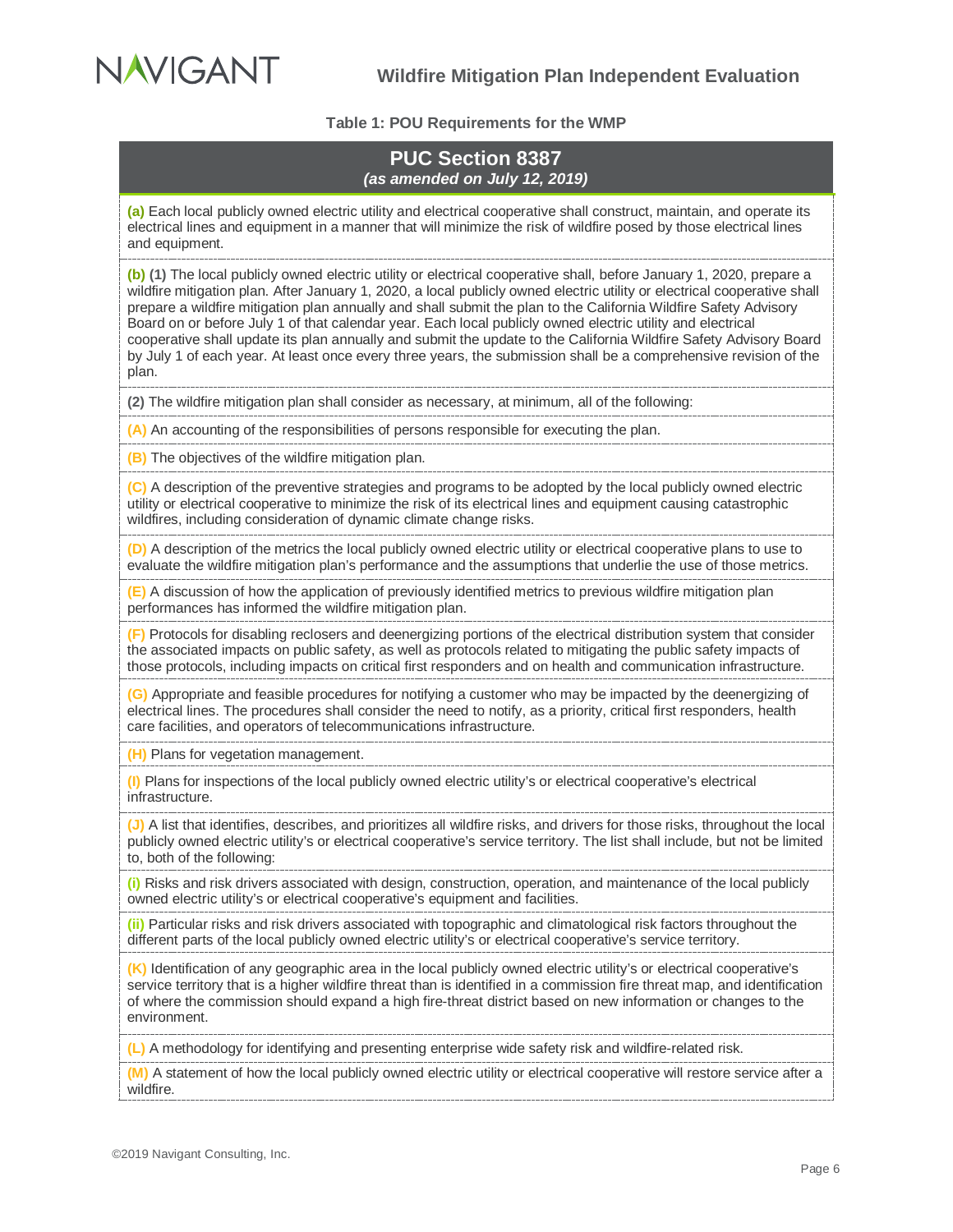**NAVIGANT** 

**(N)** A description of the processes and procedures the local publicly owned electric utility or electrical cooperative shall use to do all of the following:

**(i)** Monitor and audit the implementation of the wildfire mitigation plan.

**(ii)** Identify any deficiencies in the wildfire mitigation plan or its implementation, and correct those deficiencies.

**(iii)** Monitor and audit the effectiveness of electrical line and equipment inspections, including inspections performed by contractors, that are carried out under the plan, other applicable statutes, or commission rules.

**(3)** The local publicly owned electric utility or electrical cooperative shall, on or before January 1, 2020, and not less than annually thereafter, present its wildfire mitigation plan in an appropriately noticed public meeting. The local publicly owned electric utility or electrical cooperative shall accept comments on its wildfire mitigation plan from the public, other local and state agencies, and interested parties, and shall verify that the wildfire mitigation plan complies with all applicable rules, regulations, and standards, as appropriate.

**(c)** The local publicly owned electric utility or electrical cooperative shall contract with a qualified independent evaluator with **experience in assessing the safe operation of electrical infrastructure** to review and **assess the comprehensiveness of its wildfire mitigation plan**. The independent evaluator shall issue a report that shall be made available on the internet website of the local publicly owned electric utility or electrical cooperative, and shall present the report at a public meeting of the local publicly owned electric utility's or electrical cooperative's governing board.

## <span id="page-10-0"></span>*2.1.2 Industry Knowledge and Regulatory Proceedings*

The state's priority towards abating future catastrophic wildfire events has been demonstrated through aggressive measures, directing utilities to enhance their protocols for fire prevention and response. That collection of information is presented in a comprehensive WMP. While POUs are directed to develop this Plan prior to January 1, 2020, Navigant recognizes that California utilities subject to CPUC jurisdiction have filed their respective Plans on February 6, 2019. Navigant has tracked docketed proceedings and maintains a presence in state activities and workshops surrounding wildfire prevention. Understanding that SMUD is not subject to CPUC regulations, the insight gained from this related experience is leveraged in assessing SMUD's Plan relative to its risk profile and industry position.

## <span id="page-10-1"></span>**2.2 Evaluation Approach**

To perform an assessment of the comprehensiveness of the Plan, Navigant used the following described approach.

### <span id="page-10-2"></span>*2.2.1 Statutory Compliance*

Navigant sought to determine compliance with the provisional requirements laid out in PUC Section 8387 as modified by SB 901. The Plan's alignment with the statutory requirement is presented in Appendix A. The evaluation of the Plan's elements associated with the IOU's common framework facilitated the assessment of the Plan's comprehensiveness. SMUD's mitigation measures are not required to exceed the statutory requirements. The IE process revealed an understanding of SMUD's WMP relative to other utilities and as compared to industry standards and practices.

### <span id="page-10-3"></span>*2.2.2 Industry Wildfire Mitigation Practices Comparison*

Accepted practices for wildfire mitigation have been discussed and presented at thought leadership events, such as the Wildfire Technology Innovation Summit, held on March 20-21, 2019. Additionally, Plans approved by the CPUC have garnered significant insight from the industry at large. Navigant's understanding of an effective Plan draws on comparisons from existing WMPs and industry practices and is summarized according to business practice categories described in [Figure 3.](#page-11-0)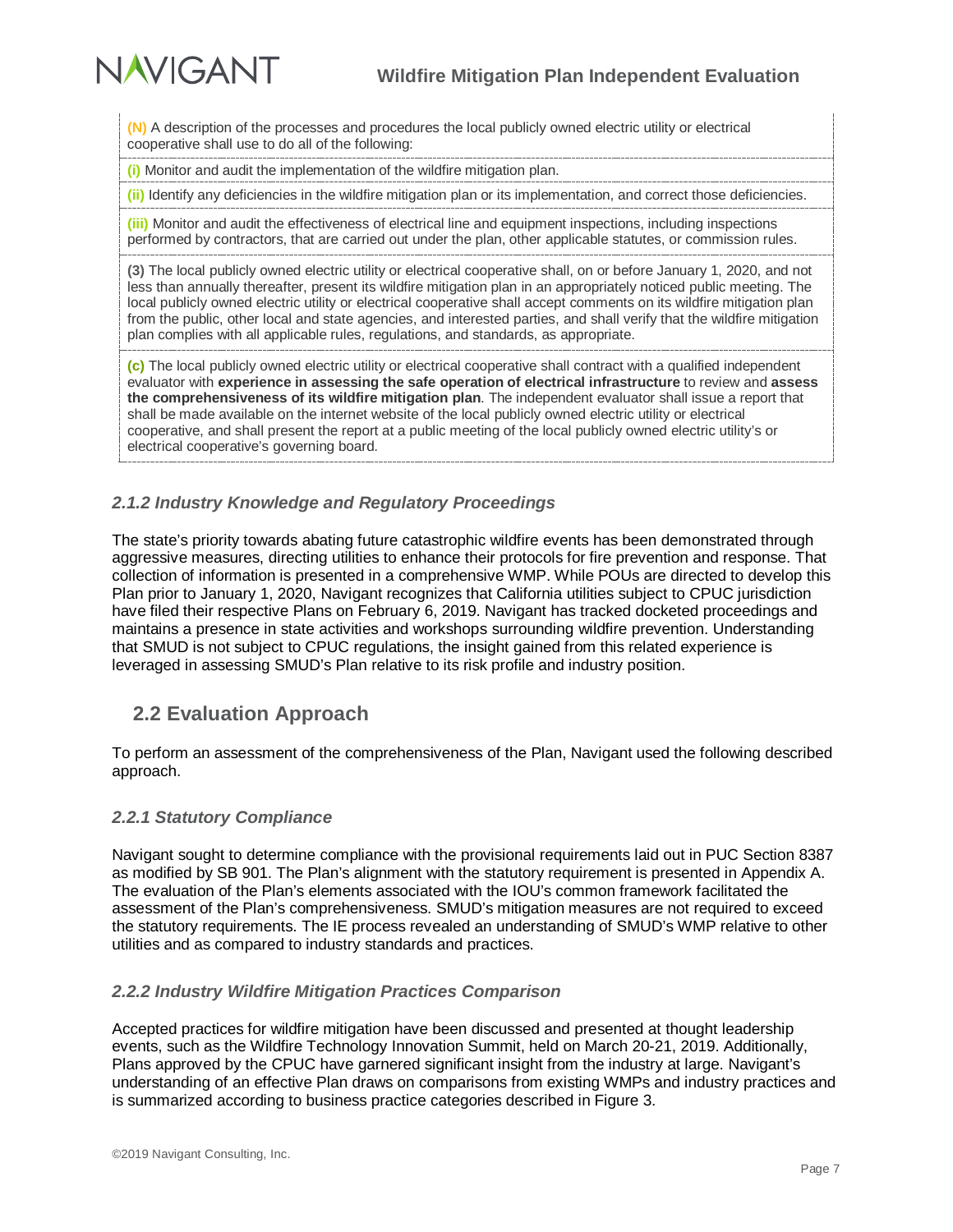# JAVIGANT

## **Wildfire Mitigation Plan Independent Evaluation**

#### **Figure 3: Mitigation Strategy Overview**

<span id="page-11-0"></span>

Expertise in these critical elements facilitated Navigant's review of the comprehensiveness of SMUD's WMP. While not all of these strategies are present in or applicable to SMUD's Plan, Navigant's understanding of collected utility strategies demonstrated throughout the state are summarized below:

- *Inspection and maintenance of distribution transmission and substation assets* including conducting system patrols and ground inspections, using technological inspection tools, managing predictive and electrical preventative maintenance, and conducting vegetation inspections and management, vulnerability detection such as Light Detection and Ranging (LiDAR) inspection; and geospatial and topography identification, geographic information system (GIS) mapping data. A key component is identifying collected data elements through each program and understand how that data is used and shared to improve utility practices.
- *Vegetation management* that includes routine preventative vegetation maintenance; corrective vegetation management and off-cycle tree work; emergency vegetation clearance, prioritized for portions of the service territory the lie in high hazard zones, quality control processes; and resource protection plan, including animal and avian mitigation programs.
- *System hardening* that includes pole replacement, non-expulsion equipment, advanced fuses, tree attachment removal, less flammable transformer oil, covered wire and wire wrap, and undergrounding where cost beneficial.
- *Operational practices* including communications and mustering plans under varying degrees of wildfire risk. Plans to deactivate automatic reclosers, de-energization of "at risk" area powerlines based on type of facility (overhead bare conductions, high voltage, etc.), tree and vegetation density, available dry fuel, and other factors that make certain locations vulnerable to wildfire risk.
- *Situational awareness* including obtaining information from devices and sensors on actual system, weather and other wildfire conductivity conditions, two-way communication with agencies and key personnel. Programs such as online feeds and websites such as the National Fire Danger Rating System. Situational awareness should help achieve a shared understanding of actual conditions and serve to improve collaborative planning and decision making.
- *De-Energization actions* that are triggered and prioritized by forecasted extreme fire weather conditions; imminent extreme fire weather conditions; validated extreme fire weather conditions; and plans for re-energization when weather subsides to safe levels. Manual or automatic capabilities exist for implementation.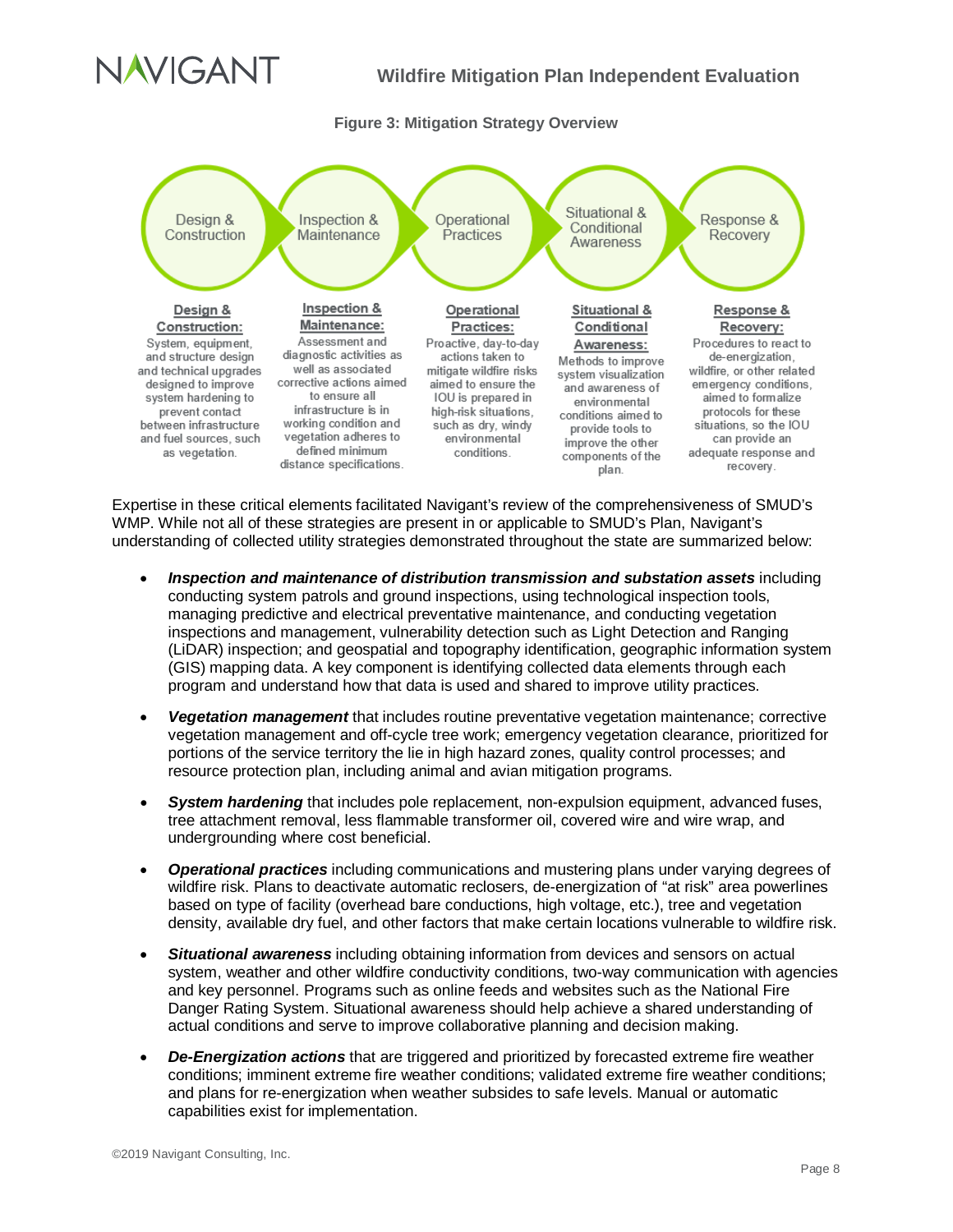# **NAVIGANT**

- *Advanced Technologies* including Distribution Fault Anticipation technology, tree growth regulators, pulse control fault interrupters, oblique and hyper-spectral imagery; advanced transformer fluids; advanced LiDAR, and advanced SCADA, to reduce electrical ignition while also helping to mitigate power outages and equipment damage.
- *Emergency Preparedness, Outreach and Response communications* before, during, and after emergencies including but not limited to engaging with key stakeholders that include critical facilities and served customers; local governments, critical agencies such as California Department of Forestry and Fire Protection (CAL FIRE), local law enforcement agencies and other first responders, hospitals, local emergency planning committees, other utility providers, California Independent System Operator, and the utility's respective Board. Coordination agreements such as Mutual Assistance should be leveraged. Community outreach plan should inform and engage first responders, local leaders, land managers, business owners and others.
- *Customer support programs* including financial assistance and support for low-income customers; billing adjustments; deposit waivers; extended payment plans; suspension of disconnection and non-payment fees; repair processing and timing; access to utility representatives; and access to outage reporting and emergency communications. Consideration of languages in addition to English. Identification of priority customers, such as first responders and local agencies, health care providers, water and telecommunication facilities, groups that assist children, elderly, mobility impaired, and other vulnerable populations.

## <span id="page-12-0"></span>*2.2.3 Value Determination of Plan Metrics*

Metrics for tracking the Plan's progress intend to allow the utility to refresh information as trends become clearer. Based upon the discussion included in the CPUC's Phase 2 of the SB 901 proceeding docket, interests in metric development and underlying data collection are beginning to take shape. While these determinations do not directly influence the public power sector, insight has been leveraged to employ effective metrics.<sup>[6](#page-12-2)</sup>

### <span id="page-12-1"></span>*2.2.4 Data Requests & Facilities Tour*

Navigant submitted requests for additional data throughout the IE. This information supported an understanding of the procedures and details behind the mitigation measures. The items supportive of this evaluation included distribution and transmission powerlines within the HFTDs, auto-reclosing settings and recloser protocols, non-expulsion fuse device replacements for traditional fuses, and detailed understanding of proposed metrics and Plan accountability. The data received, in part with the Plan's elements, facilitated the determination of the Plan's comprehensiveness, later described in Section 6.

### *Field Visit*

On August 27, 2019, SMUD conducted a field tour with their technical and vegetation management staff. Additional practices for managing the right-of-way (ROW) and clearance areas were discussed with examples of the work typically performed. The facilities and electrical equipment viewed included:

- 4 kilovolt (kV) powerline
- 60 kV sub-transmission powerline
- Adjacent substation
- 230 kV transmission powerline

<span id="page-12-2"></span> <sup>6</sup> CPUC Order Instituting Rulemaking to Implement Electric Utility Wildfire Mitigation Plans Pursuant to SB 901 (2018) (Rulemaking 18-10-007) [https://apps.cpuc.ca.gov/apex/f?p=401:56:0::NO:RP,57,RIR:P5\\_PROCEEDING\\_SELECT:R1810007.](https://apps.cpuc.ca.gov/apex/f?p=401:56:0::NO:RP,57,RIR:P5_PROCEEDING_SELECT:R1810007)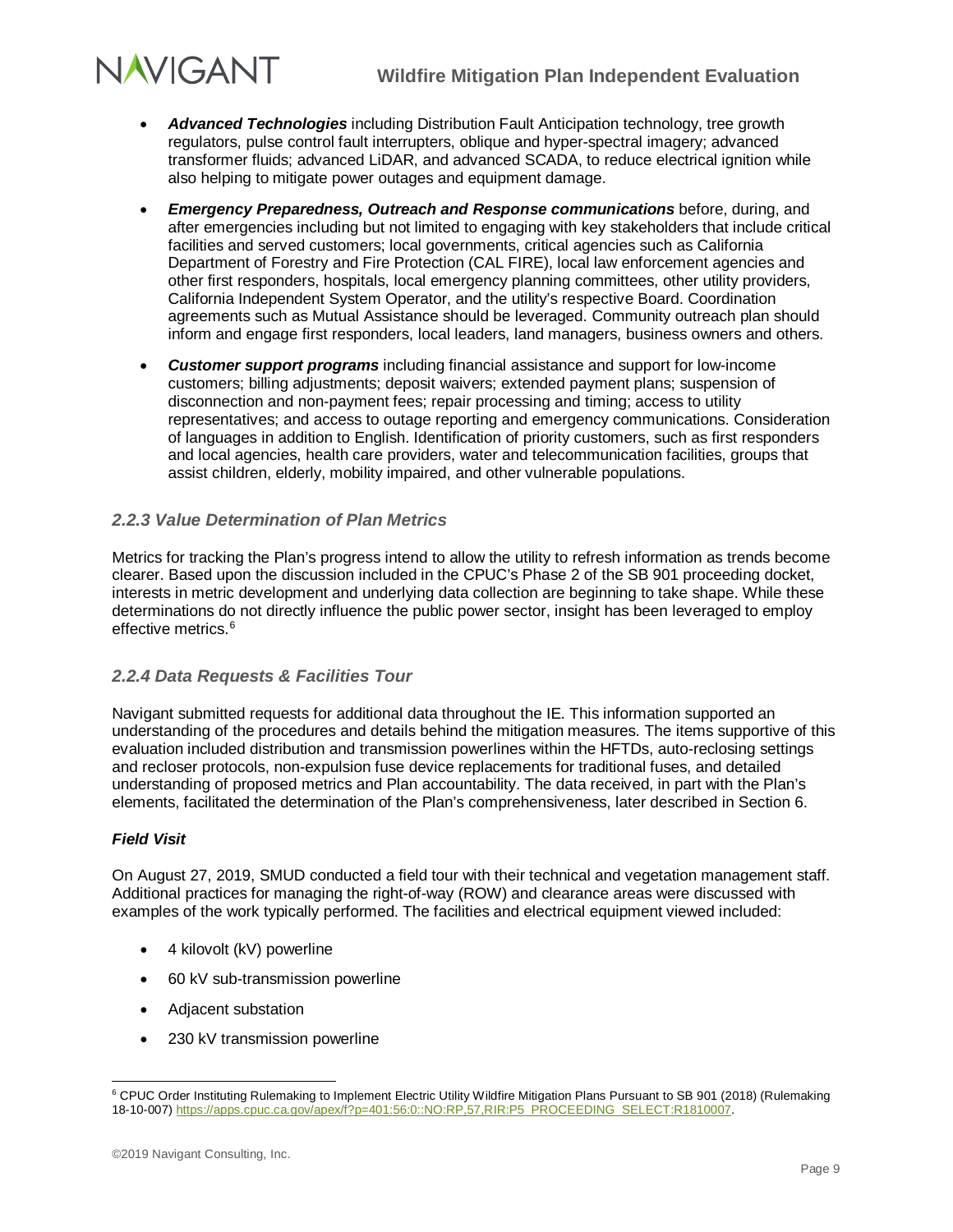

Photos taken of subject electrical equipment within the HFRD area field visit are represented below.



*60kV wood pole design with 4kV attachment*



*Adjacent substation origin of illustrated powerlines*



*60kV wood pole design with 4kV riser pole for undergrounded segment of the line*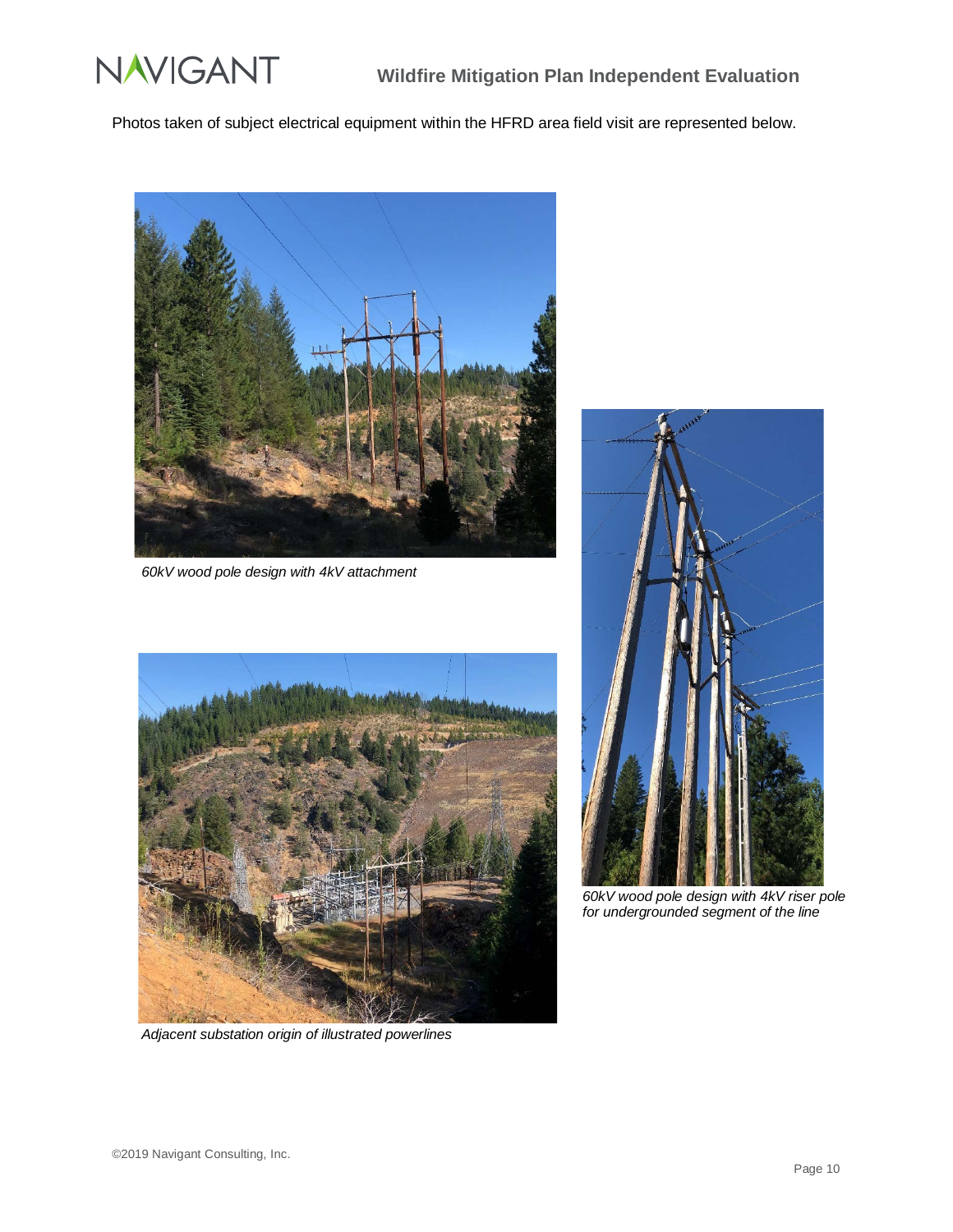# <span id="page-14-0"></span>**3. SMUD WMP PLAN ELEMENTS**

Navigant reviewed the Plan elements and determined whether the activities supported the intention to deploy an effective WMP. This determination incorporated individual elements as well as underlying data sources that further described data collection methodologies and implementation procedures to ensure measures are carried out and also tracked. This understanding also informs internal reviews and subsequent updates for future Plan iterations.

Navigant found that SMUD's WMP satisfied the statutory requirements of PUC Section 8387. In this section we will review the WMP's elements and their purpose relative to the development and successful execution of the WMP. A table comparing each subsection of PUC Section 8387 to the significant sections of the WMP can be found in Appendix A.

# <span id="page-14-1"></span>**3.1 Objectives and Overview of Preventative Strategies and Programs**

# **PUC Section 8387**

**(B)** The objectives of the wildfire mitigation plan.

**(C)** A description of the preventive strategies and programs to be adopted by the local publicly owned electric utility or electrical cooperative to minimize the risk of its electrical lines and equipment causing catastrophic wildfires, including consideration of dynamic climate change risks.

## <span id="page-14-2"></span>*3.1.1 Risk Assessment & Drivers*

# **PUC Section 8387**

**(J)** A list that identifies, describes, and prioritizes all wildfire risks, and drivers for those risks, throughout the local publicly owned electric utility's or electrical cooperative's service territory. The list shall include, but not be limited to, both of the following:

**(i)** Risks and risk drivers associated with design, construction, operation, and maintenance of the local publicly owned electric utility's or electrical cooperative's equipment and facilities.

**(ii)** Particular risks and risk drivers associated with topographic and climatological risk factors throughout the different parts of the local publicly owned electric utility's or electrical cooperative's service territory.

**(L)** A methodology for identifying and presenting enterprise-wide safety risk and wildfire-related risk.

Section 4 of SMUD's WMP lays out the risk analysis and risk drivers that guide the development of SMUD's wildfire prevention practices. The section begins with a review of SMUD's enterprise-wide risk assessment (ERM) framework. SMUD's ERM is used throughout the organization to assess risk and response and is strongly supported by governance structures.

The plan also reviews the impact of climate change on wildfire risk. In particular, the necessity for yearround preparedness as the region moves away from an annual wildfire season to continual risk. SMUD utilized an accepted risk assessment strategy that provides an illustrative depiction of risk drivers and associated risk impacts through a Bow-Tie Analysis framework. SMUD consulted with its subject matter experts to complete the analysis which produced a list of key risk drivers and impacts.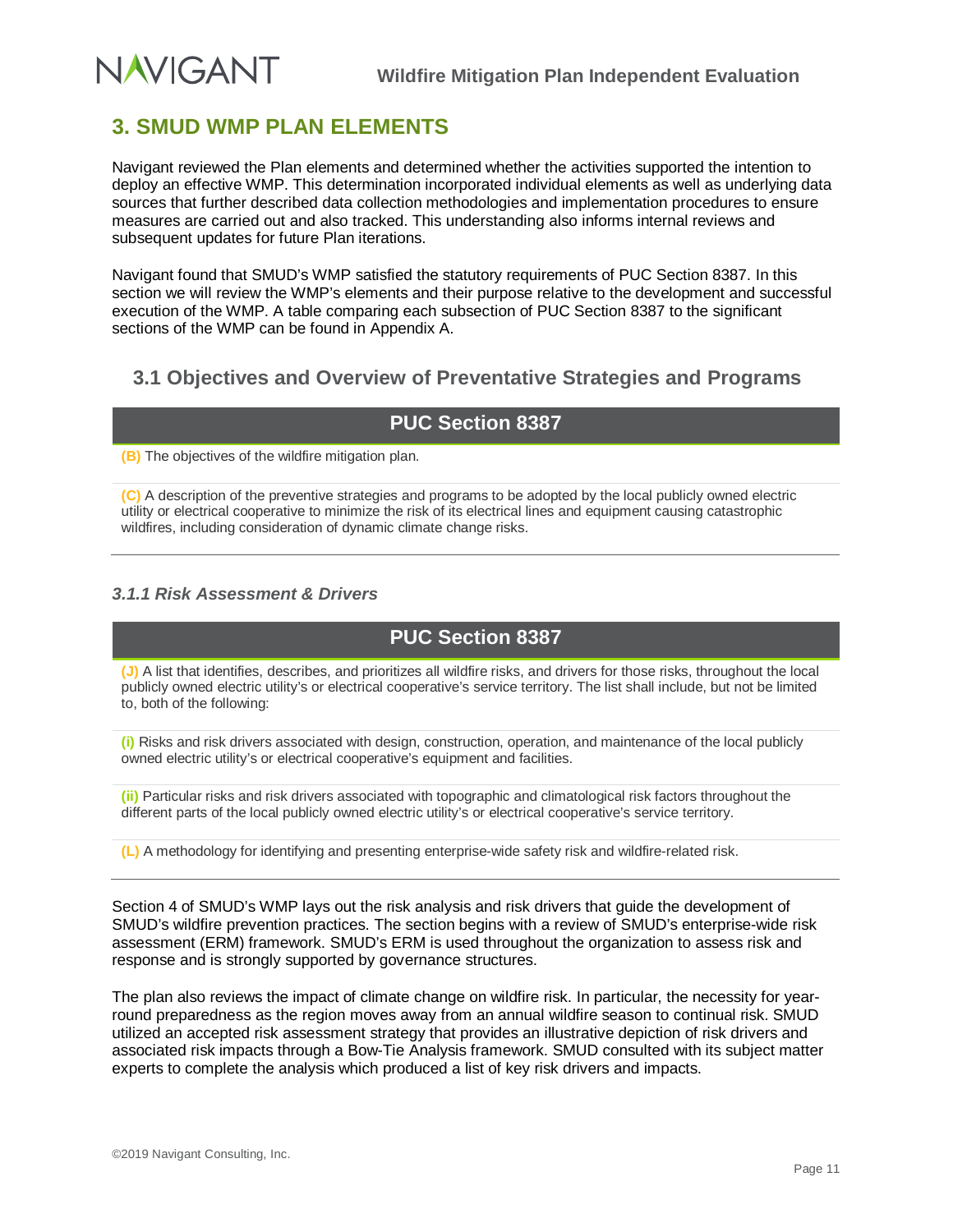

## <span id="page-15-0"></span>*3.1.2 Asset Overview & Service Territory*

# **PUC Section 8387**

**(K)** Identification of any geographic area in the local publicly owned electric utility's or electrical cooperative's service territory that is a higher wildfire threat than is identified in a commission fire threat map, and identification of where the commission should expand a high fire-threat district based on new information or changes to the environment.

<span id="page-15-2"></span>The WMP lays out the SMUD controls assets in both outside and within the Tier 2 and 3 HFTD areas.<sup>[7](#page-15-3)</sup> [Table 2](#page-15-2) summarizes the percentage of OH transmission and distribution lines, and load serving substations in HFTD subject areas.

| <b>Asset</b>                      | <b>Outside HFTD</b> | Tier <sub>2</sub> | Tier <sub>3</sub> |
|-----------------------------------|---------------------|-------------------|-------------------|
| <b>Total OH</b><br>transmission   | 72%                 | 18%               | 11%               |
| <b>Total OH</b><br>distribution   | 99.92%              | 0.05%             | 0.03%             |
| Total load serving<br>substations | 100%                | 0%                | 0%                |

### **Table 2: Powerline Asset Distribution**

Based on a mutual agreement with Pacific Gas & Electric (PG&E) SMUD serves five non-residential PG&E customers from its UARP facilities, and thirteen PG&E customers in Northern San Joaquin County. None of the customers in Northern San Joaquin County are in Tier 2 or 3 of the HFTD.

#### **3.1.2.1** *Upper American River Project*

SMUD operates a federally licensed hydroelectric project in El Dorado County known as the UARP. The entirety of SMUD's assets in Tier 2 and 3 HFTD areas are part of the UARP.

There are transmission structures in the UARP that are not accessible by vehicle. These must be reached on foot during annual inspections. There are also transmission structures that are only accessible with a 4x4 side-by-side (ex: Polaris).

The 3.1 miles of overhead 4kV distribution wires in Tier 2 and Tier 3 areas use bare wire construction.

### <span id="page-15-1"></span>*3.1.3 Wildfire Prevention Strategies*

# **PUC Section 8387**

**(F)** Protocols for disabling reclosers and deenergizing portions of the electrical distribution system that consider the associated impacts on public safety, as well as protocols related to mitigating the public safety impacts of those protocols, including impacts on critical first responders and on health and communication infrastructure.

**(H)** Plans for vegetation management.

<span id="page-15-3"></span> <sup>7</sup> California Public Utilities Commission, 2019, "Fire Threat Maps,[" https://www.cpuc.ca.gov/firethreatmaps/.](https://www.cpuc.ca.gov/firethreatmaps/)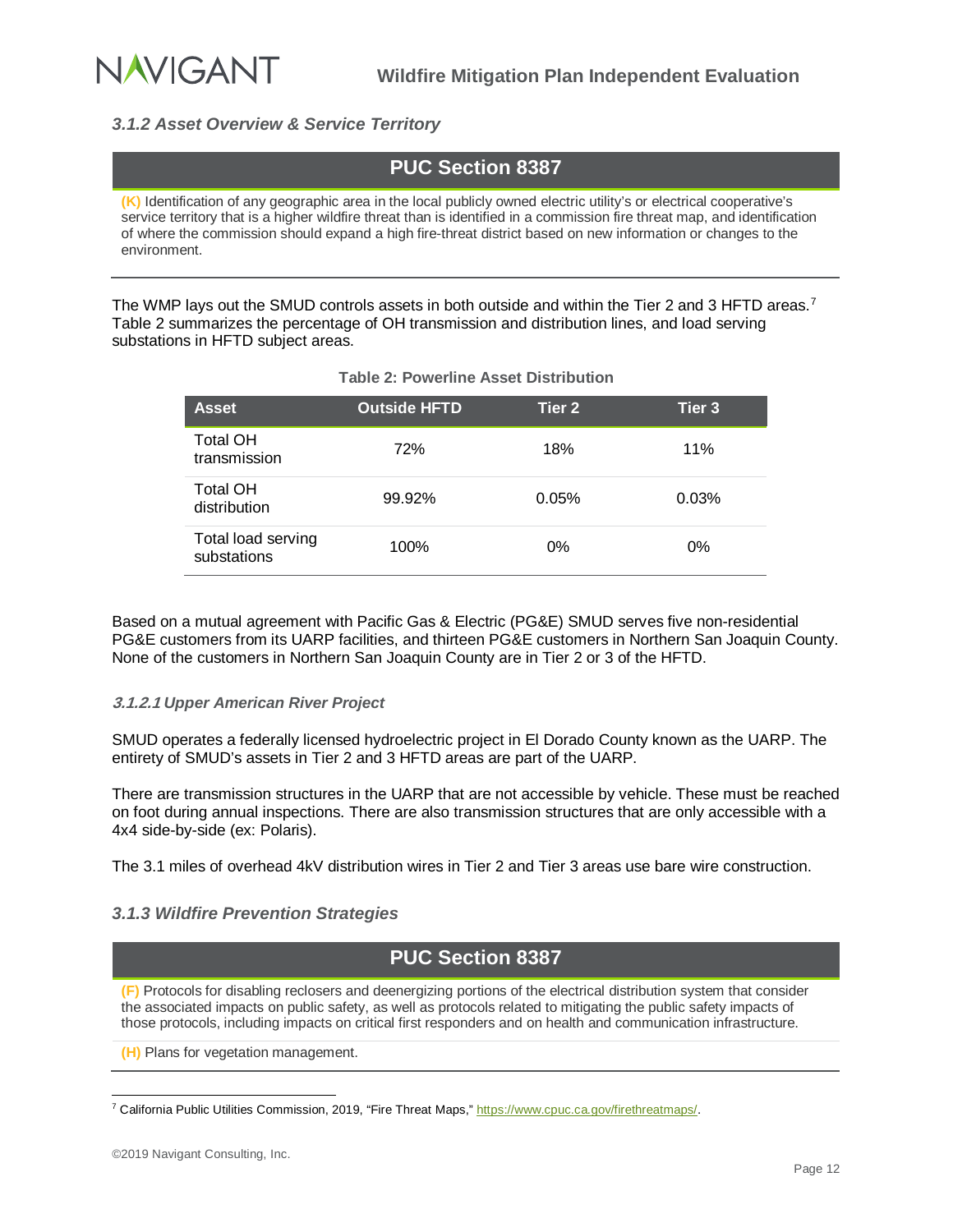# **NAVIGANT**

**(I)** Plans for inspections of the local publicly owned electric utility's or electrical cooperative's electrical infrastructure.

### **3.1.3.1** *Disabling Reclosers*

While disabling reclosing on substation breakers and pole top reclosers does not fully eliminate ignition events, it reduces the number of potential ignitions (sparks). An ignition can still occur during the initial faulted condition, but disabling the reclosing function reduces the risk of more ignitions after the initial fault occurs. The substation breaker and pole top recloser are critical protective devices used in reducing the risk of ignition. While disabling reclosing on substation breakers and pole top reclosers does not eliminate ignition events, it does reduce the number of potential ignitions.

All of SMUD's 115 kV, 230 kV and UARP 69 kV, 230 kV transmission auto-reclosers are disabled during wildfire season as defined as May  $1<sup>st</sup>$  to October  $1<sup>st</sup>$ . In places where the style of reclosers, located within the PCA does not have the ability to disable reclosing, SMUD installs fuses in-line (in-series) with the recloser. These fuses will blow during the initial fault, eliminating an additional ignition condition.

The circuit breakers supplying power in the UARP 4kV area do not have reclosing functionality. These 4kV breakers are being upgraded to provide remote indication (SCADA) capability.

For SCADA-enabled substations and reclosers, reclosing is disabled remotely. For non-SCADA substations and reclosers, reclosing is disabled manually at the controller or relay.

#### **3.1.3.2** *De-Energization Protocols*

SMUD's Power System Operators (PSOs) have the authority to de-energize portions or all of the Valley and UARP transmission line(s) for safety, reliability, conditions beyond design criteria, threat of wildfires and during emergency conditions when requested by local law enforcement or fire officials.

Distribution System Operations can de-energize SCADA substations by remotely opening the circuit breaker for the respective feeder. For non-SCADA substations, a troubleshooter is sent to open the breaker manually from the substation location.

Section 7.2 of the Plan describes public and agency communications for a potential wildfire through the use of the California Governor's Office of Emergency Services' (Cal OES') Standardized Emergency Management System (SEMS) framework for its "Incident Command Structure."<sup>[8](#page-16-0)</sup>

#### **3.1.3.3** *Vegetation Management*

Routine maintenance including pruning and removal on time-based intervals of one, two and three-year ground-based field patrols for distribution and transmission assets.

There are 1242 locations in the annual pole clearing program, all within the Pole Clearing Area (PCA). The PCA is a SMUD defined area where poles with non-exempt equipment have annual vegetation clearing and/or pruning within a 10-foot radius in compliance with PRC 4292 prior to the start of fire season, currently May 1<sup>st</sup> of each year.

<span id="page-16-0"></span> <sup>8</sup> Cal OES, November 2019. "SEMS Guidelines," [https://www.caloes.ca.gov/PlanningPreparednessSite/Documents/12%20SEMS%20Guidelines%20Complete.pdf.](https://www.caloes.ca.gov/PlanningPreparednessSite/Documents/12%20SEMS%20Guidelines%20Complete.pdf)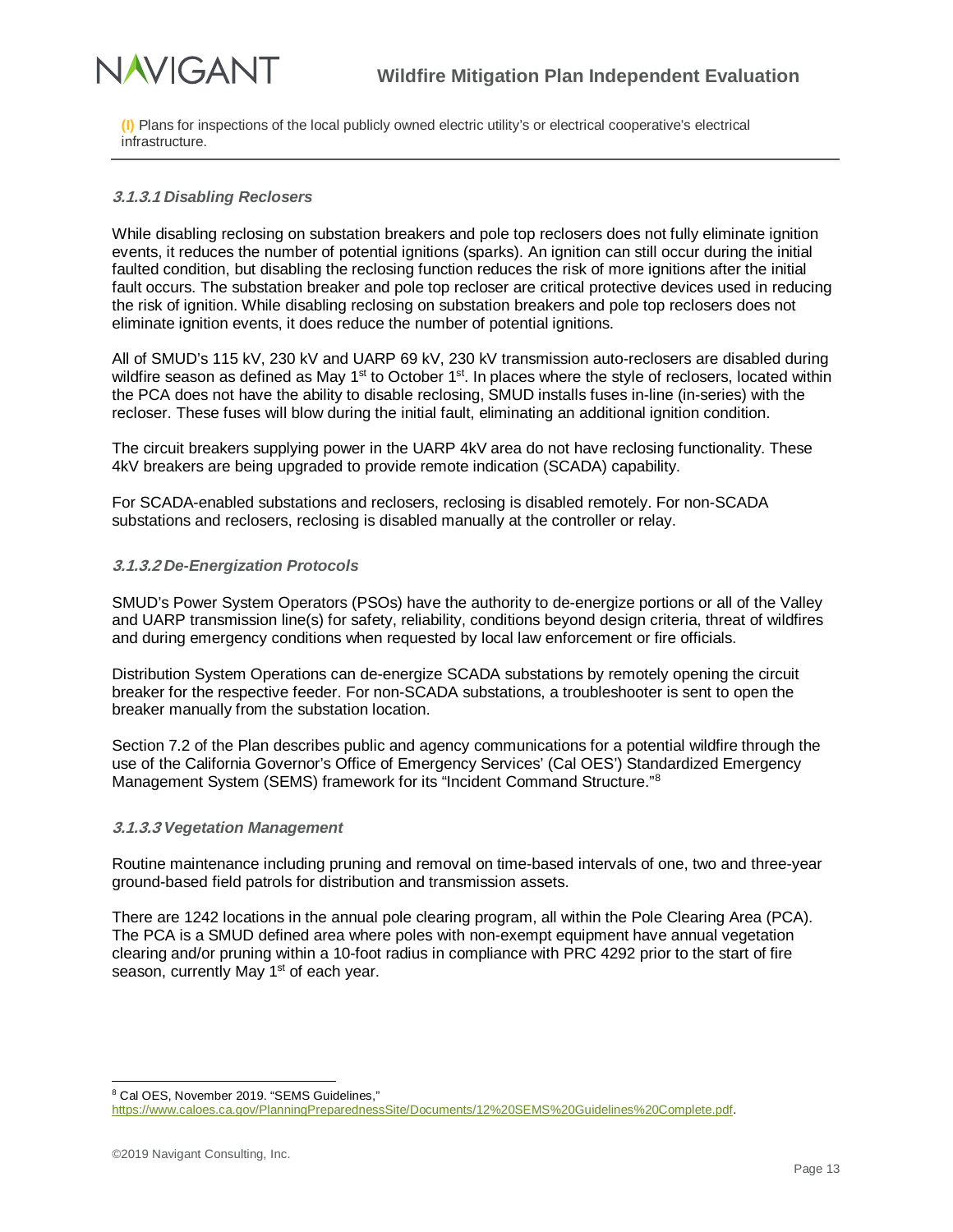

## **3.1.3.4** *Infrastructure Inspections*

#### **Table 3: SMUD Transmission Inspection Practice**

<span id="page-17-0"></span>

| <b>Transmission Inspection</b><br><b>Program</b> | <b>UARP</b>                                               | <b>Valley</b>               |
|--------------------------------------------------|-----------------------------------------------------------|-----------------------------|
| Aerial patrols (helicopter)                      | Twice a year                                              | Annually                    |
| Ground patrols                                   | Annually                                                  | Bi-annually                 |
| IR inspections (helicopter)                      | Annually                                                  | Bi-annually                 |
| Wood pole intrusive inspections                  | Minimum cycle of 10 years and a maximum cycle of 14 years |                             |
| Vegetation ROW maintenance                       | Annually                                                  | 1-3 years                   |
| Splice assessment program                        | On-going inspection program                               | On-going inspection program |

#### **Table 4: SMUD Distribution Inspection Program**

<span id="page-17-1"></span>

| <b>Distribution Inspection</b><br>Program        | Overhead and<br>pad-mounted<br>equipment                     | <b>Underground</b><br>equipment | <b>Substations</b> |
|--------------------------------------------------|--------------------------------------------------------------|---------------------------------|--------------------|
| Detailed line inspections                        | Every 5 years                                                | Every 3 years                   | n/a                |
| Line patrols                                     | Annually                                                     | Annually                        | n/a                |
| 69kV and PCA 12kV IR<br>inspections (helicopter) | Bi-annually                                                  | Bi-annually                     | n/a                |
| Wood pole intrusive inspections                  | Minimum cycle of 10 years and a<br>maximum cycle of 14 years |                                 | n/a                |
| Annual pole clearing program                     | Annually, completed prior to May 15th                        |                                 | n/a                |
| Visual substation inspections                    | n/a                                                          | n/a                             | 10 times per year  |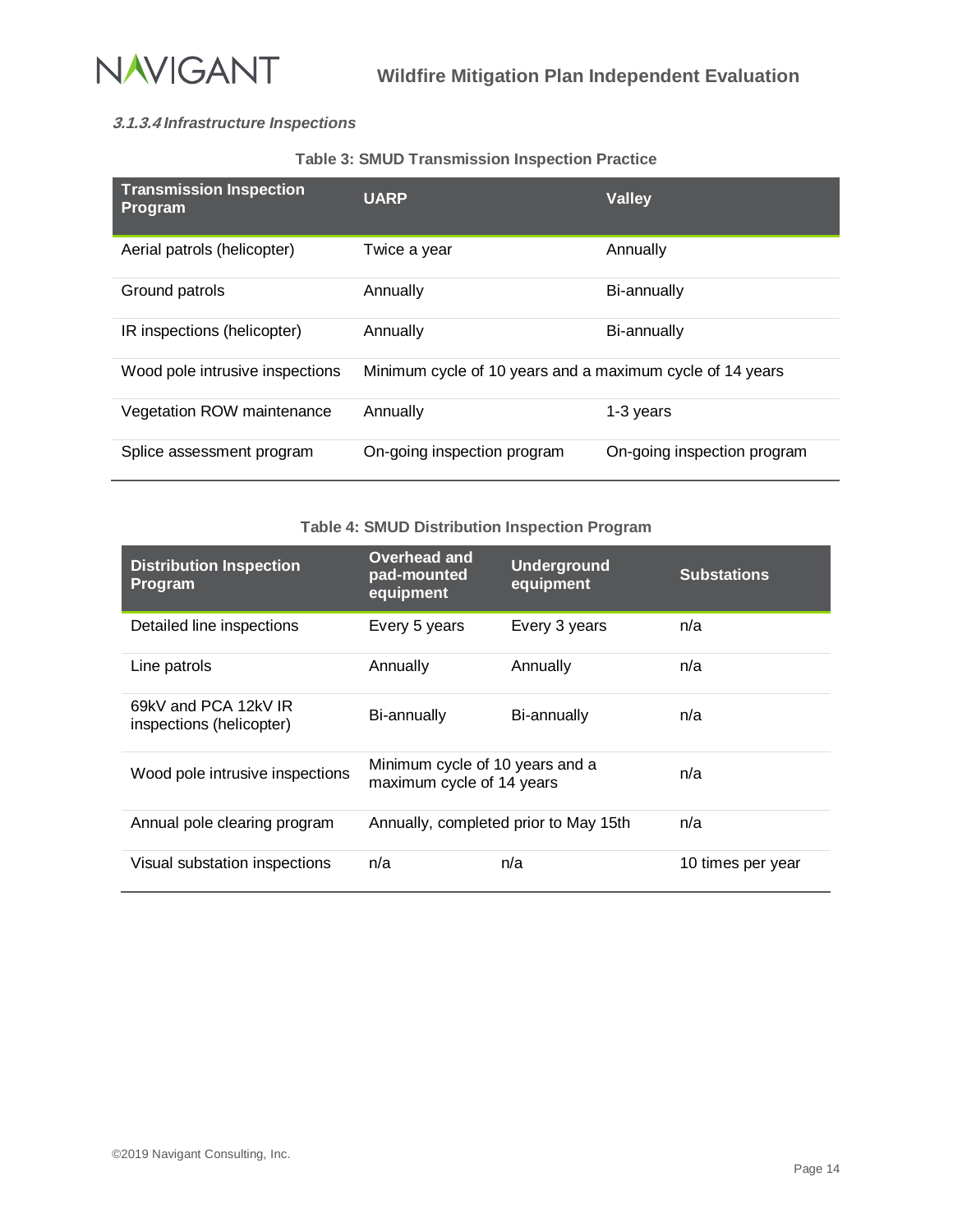

## <span id="page-18-0"></span>*3.1.4 Response & Restoration*

# **PUC Section 8387**

**(G)** Appropriate and feasible procedures for notifying a customer who may be impacted by the deenergizing of electrical lines. The procedures shall consider the need to notify, as a priority, critical first responders, health care facilities, and operators of telecommunications infrastructure.

**(M)** A statement of how the local publicly owned electric utility or electrical cooperative will restore service after a wildfire.

#### **3.1.4.1** *Prior to Event*

- Contact Center, Strategic Account Advisors, Media Services, social media, and smud.org will provide ongoing and available resources for communication and education for the overall customer base
- smud.org/WildfireSafety provides information about SMUD's efforts on wildfire prevention and management
- Ongoing education communication on how to prepare for emergencies prior to peak fire season
- Public Information Specialists will provide ongoing mass media communication via traditional news media channels and via Facebook and Twitter to provide customers and the community with information about an emergency or potential emergency
- Government Affairs Representatives will reach out to the executive staff of local governments, elected officials, SMUD's state delegation, federal representatives and appropriate agency staff to provide initial contact and ongoing communications by email and phone with messages for their constituents

#### **3.1.4.2** *Event Communication*

Public:

- SMUD sends automated pre-recorded phone calls to customers in the impacted areas/neighborhoods advising when the outage is called and direct them to smud.org/outages for up-to-date information
- Contact Center IVR (Interactive Voice Response) will have real-time recorded information informing each group of customers that may be impacted before the rotating outages begin
- SMUD will send customers enrolled in the Medical Equipment Discount Rate program an email or letter each year to remind them of the risk of wildfire danger, to have an emergency back-up plan if an outage occurs and refer them to smud.org/WildfireSafety for more information

#### **3.1.4.3** *Essential Stakeholder Engagement and Restoration*

SMUD will provide proactive communications to alert key stakeholder and essential and critical customers which are identified in the Plan. Limited details are provided as to what the proactive communications will be or how they may go beyond the public communications protocols referenced above. The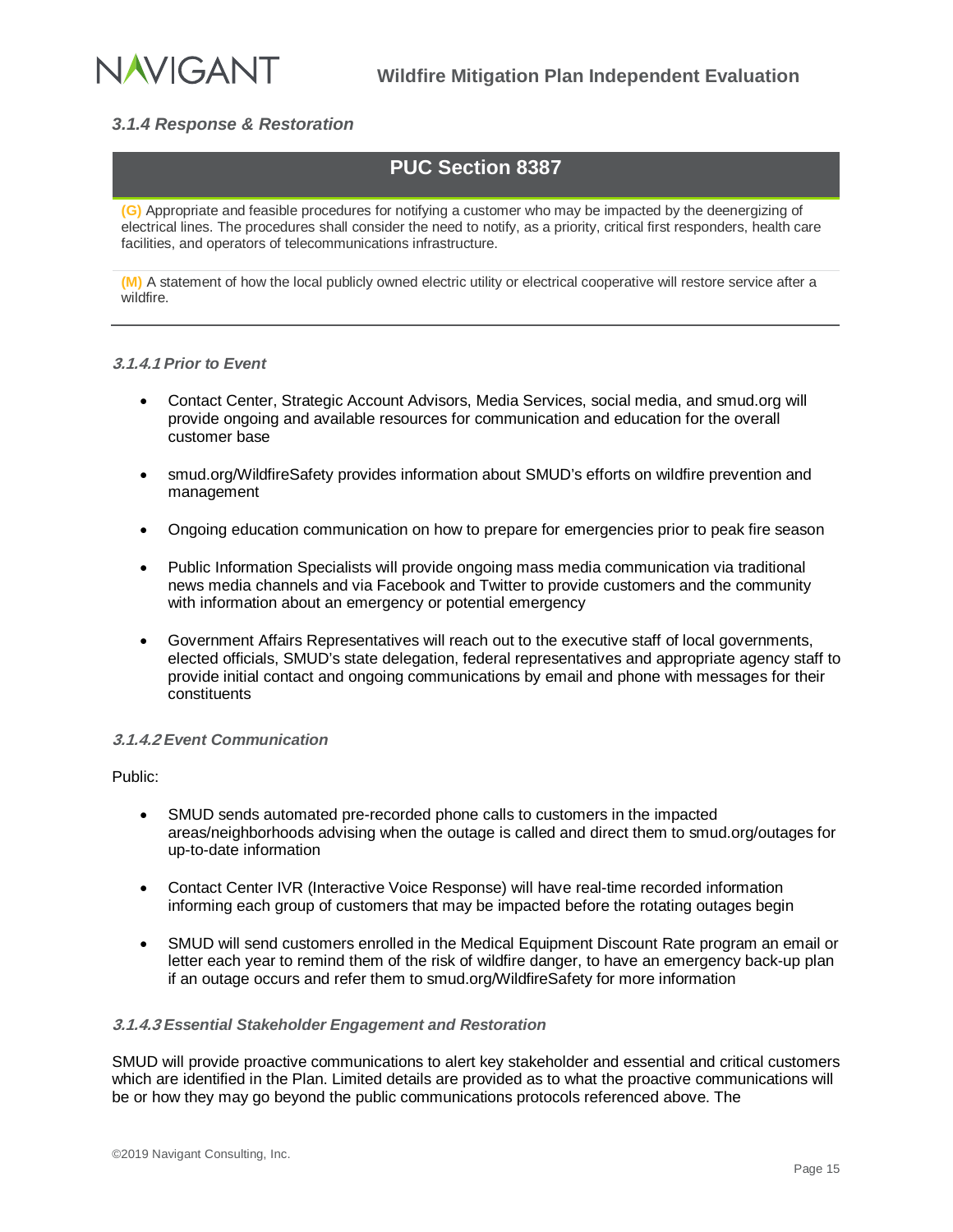

understanding is that similar procedures will take place in a prioritized sequence of events with prioritized communication and notification needs.

Section 8 of the Plan details SMUD's steps to restore service following de-energization of a transmission or distribution line and additional reconstruction steps that must be taken following destruction of structures during a wildfire event. Customers are notified of restoration of power by the outage communication system.

### <span id="page-19-0"></span>*3.1.5 Metrics & Plan Monitoring*

## **PUC Section 8387**

**(A)** An accounting of the responsibilities of persons responsible for executing the plan.

**(D)** A description of the metrics the local publicly owned electric utility or electrical cooperative plans to use to evaluate the wildfire mitigation plan's performance and the assumptions that underlie the use of those metrics.

**I** A discussion of how the application of previously identified metrics to previous wildfire mitigation plan performances has informed the wildfire mitigation plan.

**(N)** A description of the processes and procedures the local publicly owned electric utility or electrical cooperative shall use to do all of the following:

**(i)** Monitor and audit the implementation of the wildfire mitigation plan.

**(ii)** Identify any deficiencies in the wildfire mitigation plan or its implementation, and correct those deficiencies.

**(iii)** Monitor and audit the effectiveness of electrical line and equipment inspections, including inspections performed by contractors, that are carried out under the plan, other applicable statutes, or commission rules.

#### **3.1.5.1** *Metrics & Programmatic Targets*

#### **Table 5: SMUD Proposed Metrics**

<span id="page-19-1"></span>

| Specific metric                                      | <b>Indicator</b> | Measure of<br>l effectiveness <b>\</b> | <b>Bounds</b>                            |
|------------------------------------------------------|------------------|----------------------------------------|------------------------------------------|
| Wire down events caused by SMUD<br>equipment failure | Count of events  | No material increase                   | Fire season (May 1<br>through October 1) |
| Ignition events                                      | Count of events  | No material increase                   |                                          |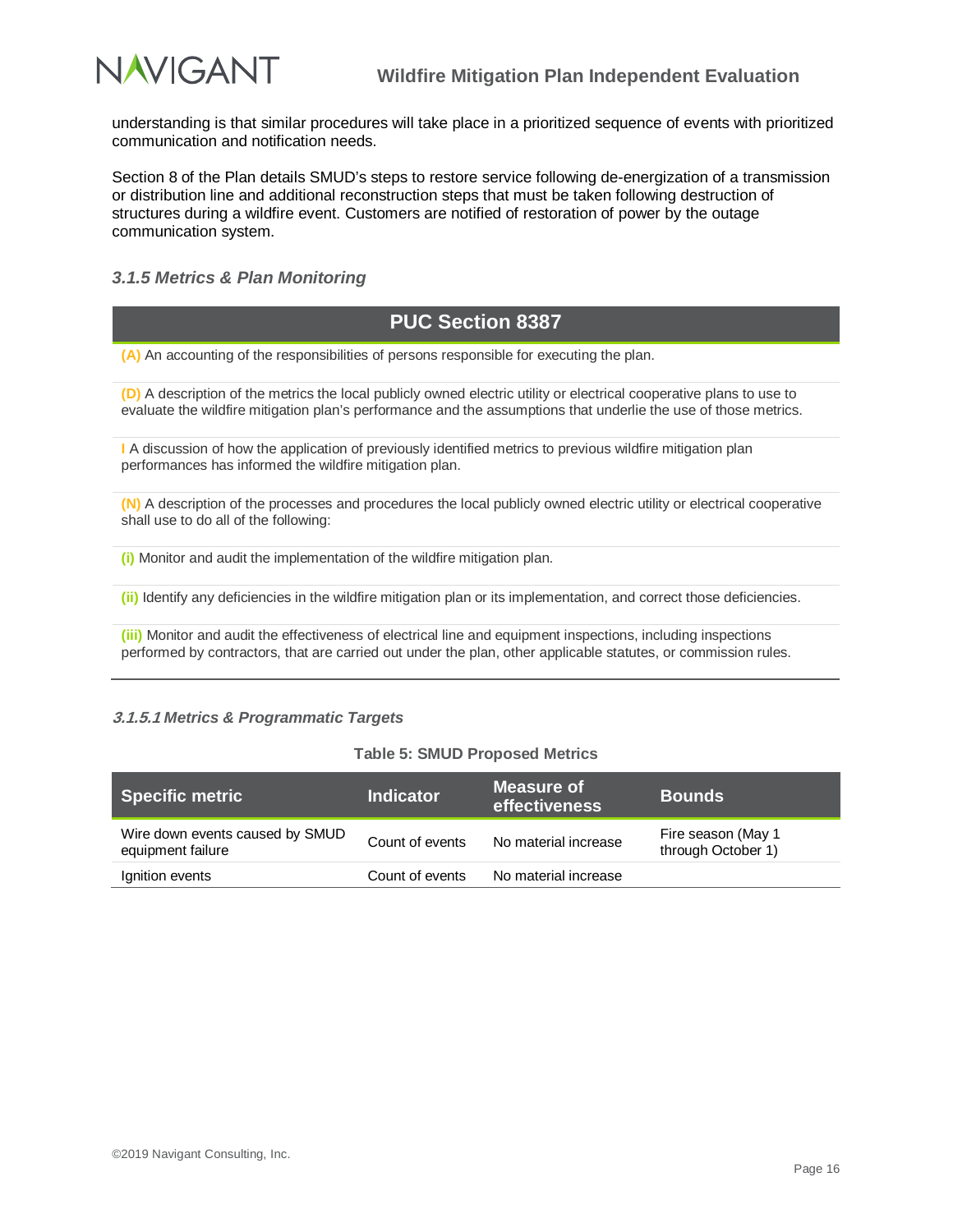

#### **Table 6: Programmatic Targets**

<span id="page-20-0"></span>

| Performance /<br><b>Programmatic Targets</b>        | <b>Details</b>                                                                                                                                                                                                                                                                                                                                                                                                       | <b>Target</b>                           |
|-----------------------------------------------------|----------------------------------------------------------------------------------------------------------------------------------------------------------------------------------------------------------------------------------------------------------------------------------------------------------------------------------------------------------------------------------------------------------------------|-----------------------------------------|
| Maintenance Programs                                | Distribution Line Inspections<br>Distribution Wood Pole Intrusive Tests<br>Distribution Annual Line Patrol<br>Annual Pole Clearing Program<br><b>Transmission Structure Patrols</b><br>Transmission Aerial Patrols (Helicopter)<br>Transmission IR Patrols (Helicopter)<br>69 kV IR Helicopter Patrols<br>Pole Clearing Area<br>Distribution Vegetation Pruning/Clearing<br>Transmission Vegetation Pruning/Clearing | ≥ 95%                                   |
| <b>System Enhancement</b><br><b>Capital Project</b> | Install non-expulsion devices in PCA                                                                                                                                                                                                                                                                                                                                                                                 | $25 - 35%$ per year<br>(3-year project) |

### **3.1.5.2** *Monitoring and Auditing the Plan*

Monitoring and auditing of the WMP is supported by existing quality control processes embedded into existing practices as well as formal quality control processes for specific programs as detailed in [Table 7.](#page-20-1)

<span id="page-20-1"></span>

| <b>Program</b>                               | <b>Description</b>                                                                                                                                                                                               | <b>Objectives</b>                                                                                                                                                                                                                                                                                                                                                                               |
|----------------------------------------------|------------------------------------------------------------------------------------------------------------------------------------------------------------------------------------------------------------------|-------------------------------------------------------------------------------------------------------------------------------------------------------------------------------------------------------------------------------------------------------------------------------------------------------------------------------------------------------------------------------------------------|
| <b>Distribution</b><br>system<br>inspections | SMUD's maintenance<br>planning group manages<br>transmission and<br>distribution (T&D) line and<br>substation assets including<br>the development of<br>comprehensive inspection<br>and maintenance<br>programs. | Ensure employee and public safety<br>Minimize risk of wildfire posed by<br>powerlines and equipment<br>Maintain regulatory and SMUD policy<br>$\bullet$<br>compliance<br>Improve the availability and reliability of<br>the system<br>Employ industry best practices<br>٠<br>Extend the useful life of equipment<br>$\bullet$<br>Minimize the total cost of equipment<br>$\bullet$<br>ownership |
| Vegetation<br>management (VM)                | SMUD's vegetation<br>clearing/pruning activities<br>are performed by<br>contractors. The<br>contractors are quality<br>audited by SMUD VM<br>personnel.                                                          | Distribution system related work and<br>contractors are field audited and<br>approximately 7% of the tree work<br>(pruning and removal) is reviewed<br>For transmission, SMUD VM staff<br>$\bullet$<br>perform a quality control audit of 100%<br>of the transmission system related work<br>performed by the contractor                                                                        |

**Table 7: Monitoring and Auditing for Select Programs**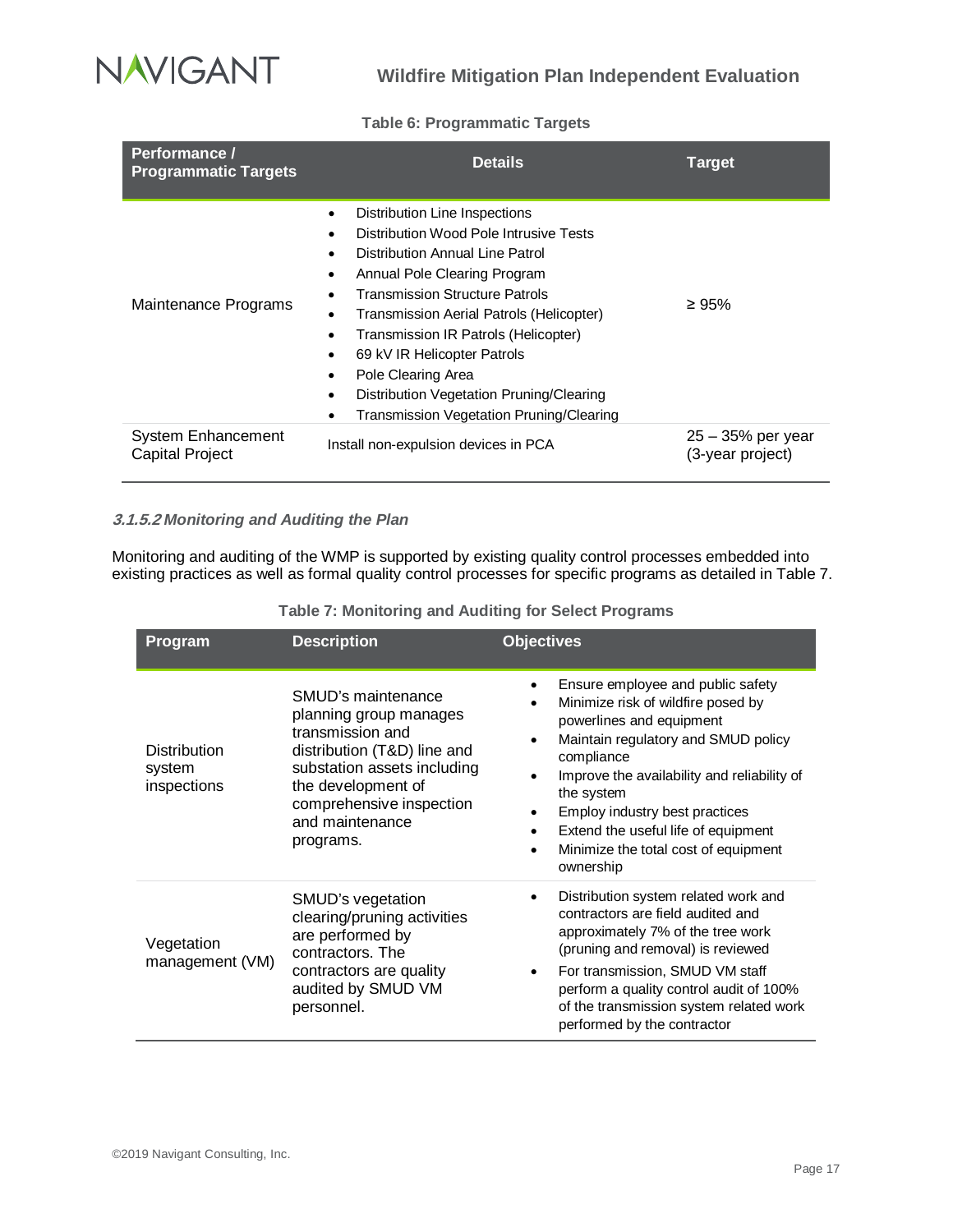

| Internal audit | SMUD's internal audit<br>department, known as<br><b>Audit and Quality Services</b><br>(AQS) provides<br>independent, objective<br>assurance and consulting<br>services to the Board of<br>Directors and management<br>designed to add value and<br>improve SMUD's<br>operations. | Adherence to plans, policies and<br>$\bullet$<br>procedures<br>Compliance with applicable laws and<br>٠<br>regulations<br>Effectiveness and application of<br>$\bullet$<br>administrative and financial controls<br>Effectiveness and efficiency of<br>$\bullet$<br>operations<br>Reliability of data<br>$\bullet$<br>Safeguarding assets<br>٠<br>Accuracy of the SD monitoring reports |
|----------------|----------------------------------------------------------------------------------------------------------------------------------------------------------------------------------------------------------------------------------------------------------------------------------|-----------------------------------------------------------------------------------------------------------------------------------------------------------------------------------------------------------------------------------------------------------------------------------------------------------------------------------------------------------------------------------------|
|----------------|----------------------------------------------------------------------------------------------------------------------------------------------------------------------------------------------------------------------------------------------------------------------------------|-----------------------------------------------------------------------------------------------------------------------------------------------------------------------------------------------------------------------------------------------------------------------------------------------------------------------------------------------------------------------------------------|

#### **3.1.5.3** *Annual review*

The WMP will be reviewed annually in alignment with SMUD's existing business planning process. The review will include assessments of the WMP's programs and performance.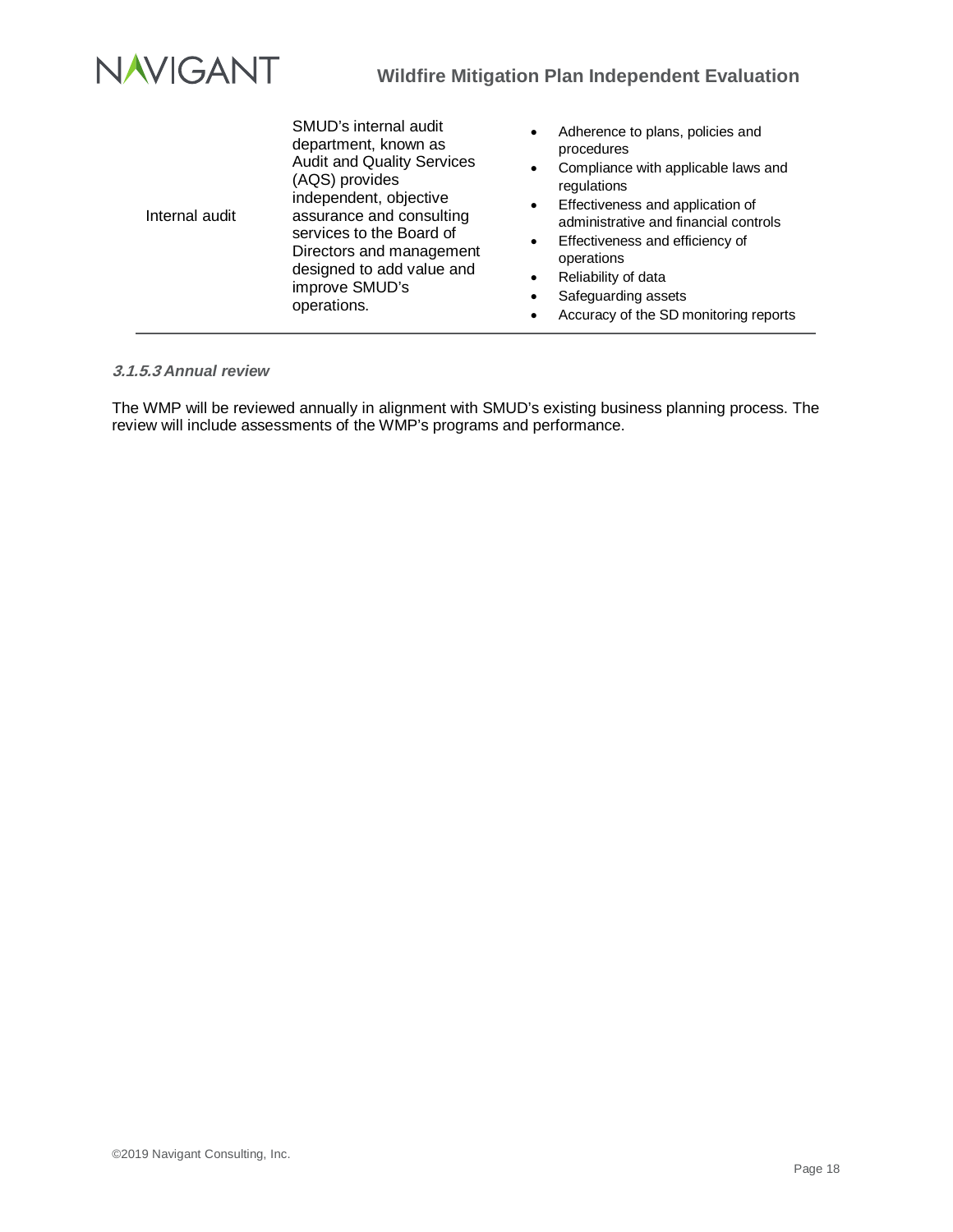# <span id="page-22-0"></span>**4. INDUSTRY PRACTICES COMPARISON**

In consideration of industry-accepted and demonstrated mitigation measures, Navigant provided a comparison against approved California utility Plans where comparable to SMUD's service territory, risk profile, and equipment within the HFTD Tier 2 and 3 areas. The complete comparison matrix with supporting information is provided in Appendix B. Highlighted strategies for effective wildfire mitigation are represented in [Table 8;](#page-23-1) three items have been recommended for detailed discussion of the applicability and efficacy of the proposed strategy.

#### *Covered Conductors*

**NAVIGANT** 

Covered conductors are any conductors (wires) protected by layers of insulation, so the conductors are protected against inadvertent contacts. These wires are designed to withstand inadvertent contact with vegetation and/or other debris without starting a fire.

Throughout California and in many areas of the country, the use of bare overhead wire has been the standard. Bare wire has demonstrated a high-level of reliability in adverse weather conditions such as lightening conditions.

In higher risk areas (Tier 2 and Tier 3) SMUD is determining an approach to replace the UARP 4kV bare wire with covered conductors. SMUD expects several months to complete engineering, followed by replacement of the bare wire with covered wire in 2020. This is appropriate and consistent with other WMPs within the state.

#### *Disabling Reclosing Operations*

Disabling reclosing refers to the ability to turn off the functionality of substation breakers and reclosers to attempt to isolate fault conditions and re-energize (turn back on) areas of the electric grid. Traditionally, electrical circuits were designed to automatically open and close to detect and isolate faults. In many cases, the relays would make two or three attempts to isolate a fault condition. Each potential attempt could cause an electrical spark, which could be a source of ignition. Disabling reclosing significantly reduces the number of potential ignition sources.

SMUD has a program in place to turn off or disable reclosing for all distribution lines and transmission lines for their PCA, Tier 2 and Tier 3 areas. This disabling occurs during its wildfire season, which SMUD determines to be May 1 to October 1 of each year.

For SCADA-enabled substations and reclosers, reclosing is disabled remotely. For non-SCADA substations and reclosers, reclosing is disabled manually at the controller or relay panel. In places where the style of reclosers does not have the ability to disable reclosing, SMUD installs fuses in-line (in-series) with the recloser. These fuses will blow during the initial fault, eliminating an addition ignition condition.

SMUD's approach to disabling reclosing is appropriate and consistent with the practices of other utilities.

### *Non-Expulsive Fuse Devices*

Fuses (Fusing) refer to protective devices that defend the distribution system from faulted or damaged lines and equipment. Historically, SMUD, other utilities in California, and utilities across the country have used conventional fuses to protect powerlines. These conventional fuses, when operated, expel hot particles and gases, which can start fires. In order to mitigate the potential for fire ignitions, SMUD proposes to replace conventional fuses with non-expulsive type fuses.

SMUD plans to replace all expulsive fuses with non-expulsive fuses in the PCA over three years as well as within Tier 2 and 3 over a two-year period starting in 2020. This is consistent with the practices being performed by the other utilities in the state.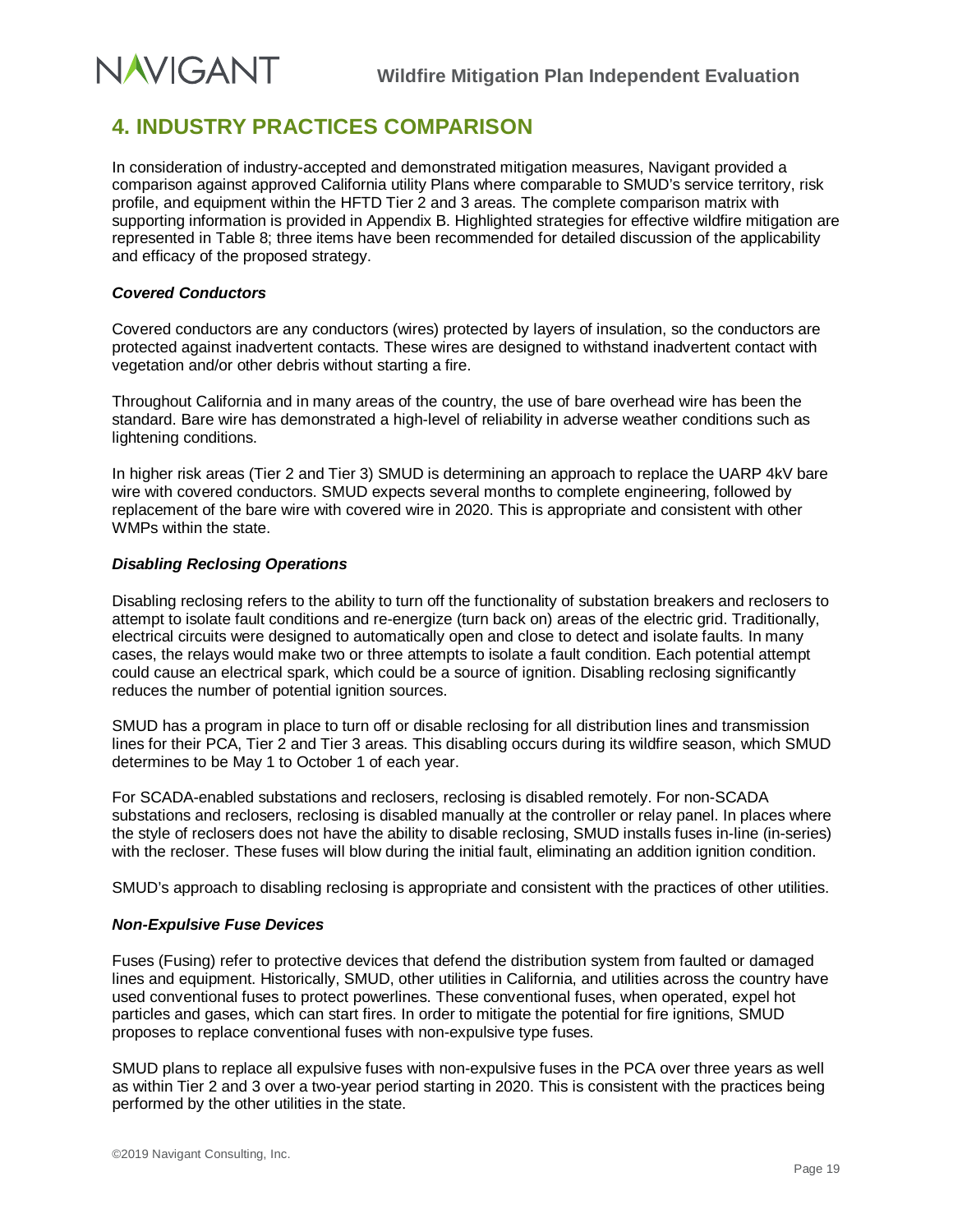

# <span id="page-23-0"></span>**4.1 Mitigation Strategies Assessment**

The following describes the scoring determinations of the benchmarking practice. Navigant weighed strategies that have been demonstrated globally as well as from those proposed by state utilities. As expressed in Figure 4, this benchmarking practice supports efforts to determine the Plan's comprehensiveness when investigating the mitigation measures proposed in SMUD's WMP. This assessment is designed to confirm prudent measures as proposed by SMUD and did not result in any material findings that would result in non-compliance or lack of comprehensive Plan elements.

**Figure 4: Determinations for Benchmarking**

<span id="page-23-2"></span>

The selected strategies represented in [Table 8](#page-23-1) include both statutory requirements that exist as industry standards for POUs as well as accepted industry practices within the state.

**Table 8: Industry Practice Comparison Matrix**

<span id="page-23-1"></span>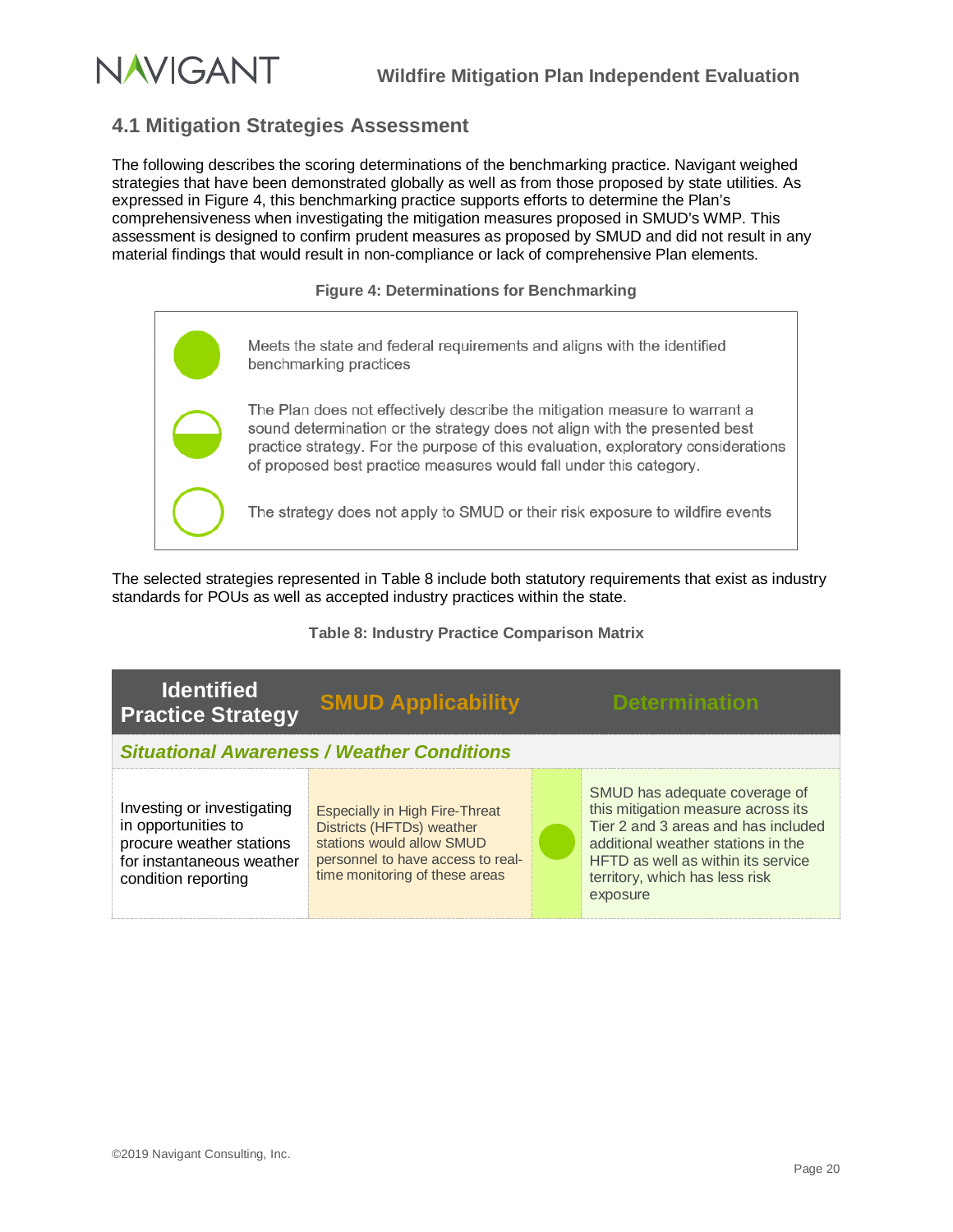

| Instantaneous weather<br>conditions web-based<br>portal and GIS data<br>sharing capabilities;<br>weather monitoring                                                                                   | With the added weather stations<br>along with existing ones, SMUD<br>should have the ability to capture<br>and interpret the information sent<br>in real-time for operations that<br>warrant mitigation measures.                                                     | Four new weather stations were<br>installed in 2018 within the UARP<br>region to support HFTD situational<br>awareness. The inclusion of<br>additional weather stations<br>compared to the low risk<br>environment of SMUD's service<br>territory and facilities results in a<br>determination of meeting the<br>identified practice strategies. |
|-------------------------------------------------------------------------------------------------------------------------------------------------------------------------------------------------------|-----------------------------------------------------------------------------------------------------------------------------------------------------------------------------------------------------------------------------------------------------------------------|--------------------------------------------------------------------------------------------------------------------------------------------------------------------------------------------------------------------------------------------------------------------------------------------------------------------------------------------------|
| Cameras with night vision<br>mode capability atop of<br>electrical structures                                                                                                                         | SMUD has facilities within<br><b>HFTDs that would benefit from</b><br>additional visibility into the<br>regions with greatest threat of<br>ignition or fire spread                                                                                                    | SMUD will be considering the<br>procurement of pole-top cameras for<br>better visibility as mentioned in<br>Table 2 of the Plan as a pilot project.                                                                                                                                                                                              |
|                                                                                                                                                                                                       | <b>System Hardening / Design &amp; Construction</b>                                                                                                                                                                                                                   |                                                                                                                                                                                                                                                                                                                                                  |
| Replacing bare wires with<br>covered conductors                                                                                                                                                       | SMUD has applicable powerlines<br>within HFTDs that would benefit<br>from additional hardening such<br>as covered wire replacement for<br>existing, legacy bare wire                                                                                                  | SMUD is performing the engineering<br>analysis to determine the strategy to<br>place bare wire in Tier 2 and Tier 3<br>areas. Once the strategy is<br>determined, SMUD proposes to<br>begin bare wire replacement in<br>2020.                                                                                                                    |
| New or planned electrical<br>lines (distribution and<br>transmission) that are<br>designed to withstand<br>working loads under the<br>stress above design<br>standards to address high<br>wind speeds | New line construction standards<br>are taken into consideration in<br>accordance with GO95.                                                                                                                                                                           | As SMUD's develops capital<br>infrastructure plans it assures<br>compliance with GO95                                                                                                                                                                                                                                                            |
| Steel or composite poles<br>swapped out for wood<br>poles, at minimum, within<br><b>HFTDs or fireproofing</b><br>wooden poles (fire<br>resistant material coating)                                    | While pole remediation activities<br>exist, such as additional clearing,<br>coring to test structural integrity,<br>and coating mechanisms, when<br>new poles are considered for<br>high fire severity zones, more<br>resilient designs should be a<br>consideration. | The Plan states that steel poles will<br>be considered as replacement<br>activities warrant the activity. This<br>aligns with the identified strategy.                                                                                                                                                                                           |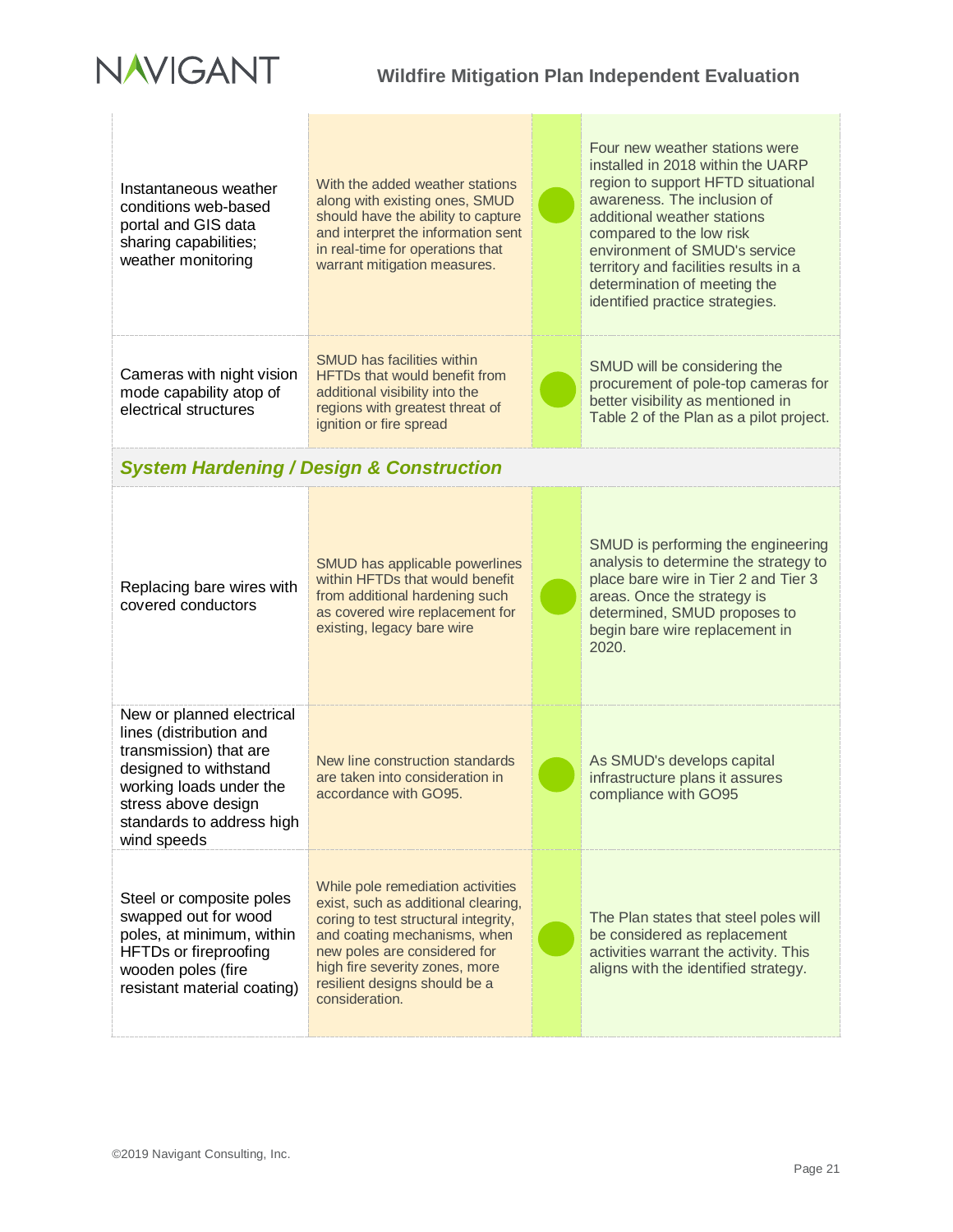

| Pole loading assessment<br>and remediation                                                                                                                                              | SMUD must comply with PRC<br>4292 for pole clearing activities<br>for vegetation risk and should<br>also maintain awareness of the<br>decay and structural integrity of<br>aged or impacted poles within<br>the service territory and UARP<br>region. | SMUD complies with state<br>requirements as well as meets the<br>practice standard for pole loading<br>and remediation. While depicted in<br>Table 2, SMUD should expand the<br>descriptions within the Plan to<br>provide an understanding of these<br>practices. |
|-----------------------------------------------------------------------------------------------------------------------------------------------------------------------------------------|-------------------------------------------------------------------------------------------------------------------------------------------------------------------------------------------------------------------------------------------------------|--------------------------------------------------------------------------------------------------------------------------------------------------------------------------------------------------------------------------------------------------------------------|
| Expulsion fuse device<br>change out to current-<br>limiting (non-expulsive)<br>fuses                                                                                                    | SMUD's PCA and inclusive high<br>fire threat areas would benefit<br>from the replacement of<br>traditional fuses with ones that<br>minimize sparks and arcs                                                                                           | SMUD plans to replace non-<br>expulsion equipment, including<br>arrestors with arc protection.                                                                                                                                                                     |
| Tree attachment<br>removals                                                                                                                                                             | SMUD does not have any tree<br>attachments for which to<br>consider                                                                                                                                                                                   | This mitigation strategy does not<br>apply to SMUD's existing equipment                                                                                                                                                                                            |
| <b>Vegetation Management</b>                                                                                                                                                            |                                                                                                                                                                                                                                                       |                                                                                                                                                                                                                                                                    |
| Routine vegetation<br>inspections in accordance<br>with: Public Resources<br>Code (PRC) 4292 &<br>4393, FAC 003-4,<br>General Order (GO) 95<br>Rule 35 and Appendix E,<br>and ANSI A300 | PRC 4293 and 4293; FAC 004-4;<br>GO 95 is required by the CPUC<br>for investor owned utilities,<br>however, many if not all<br>community owned utilities<br>leverage this as a guideline or<br>applied standard.                                      | SMUD meets requirements and<br>industry practice standards with the<br>inclusion of expanded clearances,<br>additional quality checks, and<br>increased staff availability for at-risk<br>events                                                                   |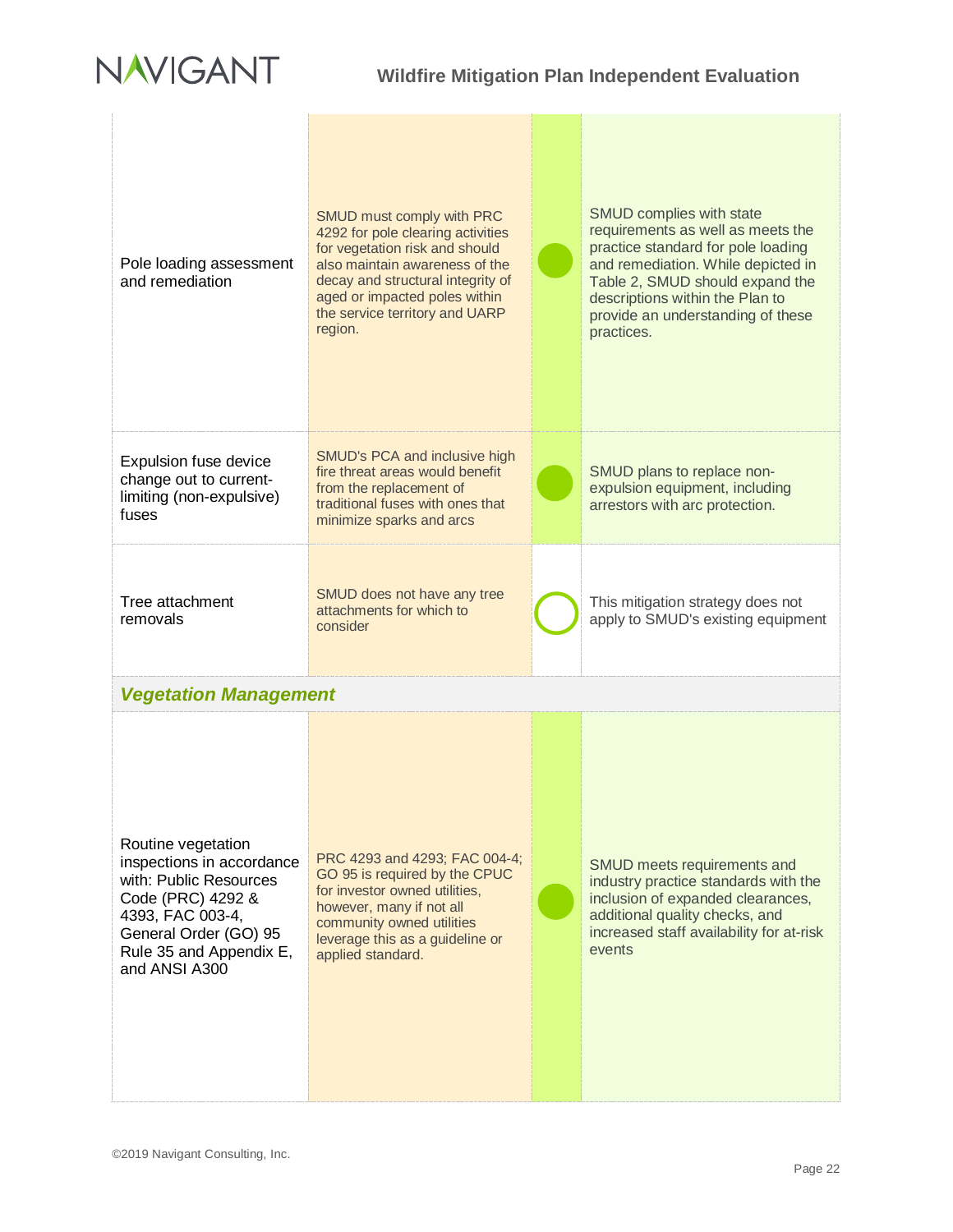

| <b>LiDAR Technology for</b><br>vegetation management<br>inspections                                                                                                                                                                                                                                                         | LIDAR is demonstrated as an<br>effective tool for transmission<br>level inspection of dense<br>vegetation within the corridor and<br>adjacent to the easement area.                                                                                                                                                                                    | SMUD will be performing a pilot<br>project to explore employing LiDAR<br>imagery techniques to applicable<br>distribution lines. LiDAR will continue<br>to be used on transmission lines.                                                                                |
|-----------------------------------------------------------------------------------------------------------------------------------------------------------------------------------------------------------------------------------------------------------------------------------------------------------------------------|--------------------------------------------------------------------------------------------------------------------------------------------------------------------------------------------------------------------------------------------------------------------------------------------------------------------------------------------------------|--------------------------------------------------------------------------------------------------------------------------------------------------------------------------------------------------------------------------------------------------------------------------|
| Hazardous<br>tree/vegetation<br>identification and removal<br>protocols and programs                                                                                                                                                                                                                                        | Within SMUD's service territory<br>and particularly within the high<br>fire risk areas, impact trees could<br>pose a greater potential to catch<br>on fire or contribute to fire<br>spread. Addressing, though<br>identification and surveying, as<br>well as implementing remediation<br>activities will result in further<br>wildfire risk reduction | SMUD routinely identifies potentially<br>at-risk vegetation, including<br>dead/dying, invasive, and leaning<br>trees, to better manage fuels levels<br>and ignition potential.                                                                                           |
| Off-Cycle / Call-in<br>vegetation removal or<br>corrective work,<br>especially during the fire<br>season                                                                                                                                                                                                                    | Off-cycle inspections can occur<br>from notifications from a variety<br>of sources, such as adjacent<br>land owners, agricultural entities,<br>and customers as well as first<br>responders. These occurrences<br>could result in utility field patrols<br>and responses to prioritized risk<br>events.                                                | As a priority, repair personnel<br>investigate reports of vegetation on<br>wires. SMUD performs off-cycle<br>vegetation management work when<br>warranted, outside of scheduled<br>inspection and work-related<br>practices. This is in line with industry<br>standards. |
| <b>Emergency Response &amp; Recovery</b>                                                                                                                                                                                                                                                                                    |                                                                                                                                                                                                                                                                                                                                                        |                                                                                                                                                                                                                                                                          |
| Notify critical facilities and<br>public safety partners,<br>which may include first<br>responders, incident<br>origin law enforcement,<br>acute health care<br>facilities, essential service<br>providers, related<br>governing local and state<br>agencies, adjacent<br>jurisdictions, vulnerable<br>populations, and the | Notification practices targeting<br>key stakeholders are crucial<br>during emergency events such<br>as storms and wildfires. While<br>SMUD typically experiences the<br>former, this same practice should<br>be implemented in preparation                                                                                                             | <b>SMUD's Plan confirms</b><br>communication efforts with critical<br>facilities                                                                                                                                                                                         |
| Independent System<br>Operator (ISO) (for<br>transmission level de-<br>energization).                                                                                                                                                                                                                                       | for fire risk                                                                                                                                                                                                                                                                                                                                          |                                                                                                                                                                                                                                                                          |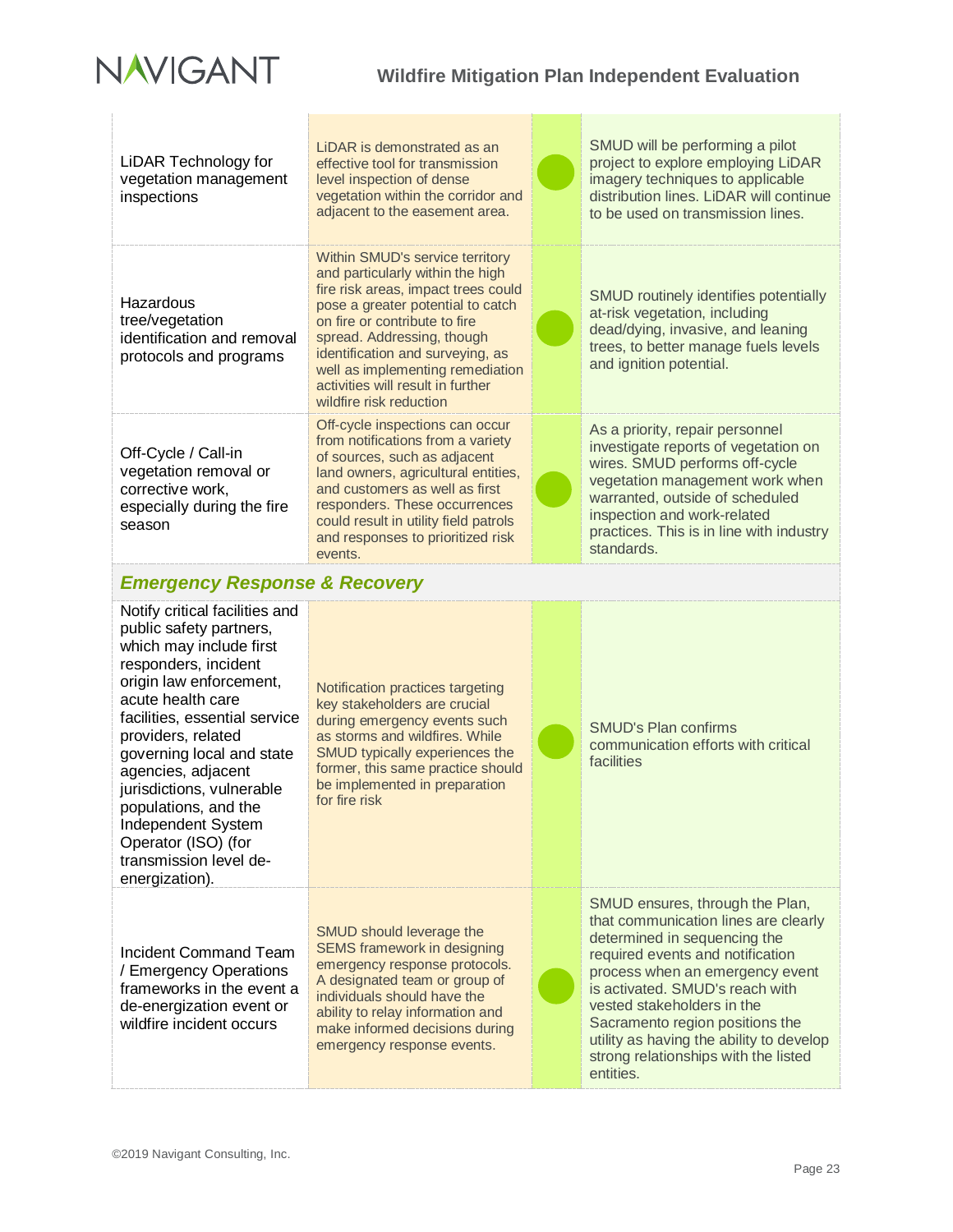

Coordination with stakeholder agencies/entities with routine meetings to discuss emergency preparedness needs and areas of improvement, etc.

SMUD is uniquely positioned as a BANC representative and state capitol electric service provider, allowing greater breadth of collaboration avenues.

SMUD meets the practice strategies as being an integral entity in ensuring key interested stakeholders are engaged to help develop collaborative strategies as well as keep the customer base and key contacts informed on the Plan's efforts and successes. SMUD has been an integral entity in assisting in determining the fire hazard zones with joint efforts of state agencies.

## *De-Energization & Recloser Operations*

Disabling reclosers through blocking reclosing operations (distribution level) in HFTDs during the fire season and/or during Red Flag Warnings issued by the National Weather Service (or as fire risk potential designates)

Reclosing operations should be defined within the Plan as per statute. Operational best practices align with having settings that align with fire potential weather conditions to prevent potential ignition

SMUD provides its protocols for recloser operations as it relates to wildfire. No new high-speed clearing is proposed to be installed. SMUD describes blocking or disabling reclosing operations.

## *Internal Operations and Inspection Practices*

| Ground patrol as well as<br>aerial inspection practices                                                                            | Ground patrols are a required<br>strategy in ensuring safe and<br>reliable delivery of electricity.<br>When access concerns arise,<br>aerial inspections provide better<br>coverage in surveying and<br>inspecting electrical equipment<br>throughout the utility service<br>territory | SMUD adequately performs ground<br>and aerial patrols, through detailed<br>protocols within the Plan   |
|------------------------------------------------------------------------------------------------------------------------------------|----------------------------------------------------------------------------------------------------------------------------------------------------------------------------------------------------------------------------------------------------------------------------------------|--------------------------------------------------------------------------------------------------------|
| Wildfire Infrastructure<br><b>Protection Teams</b>                                                                                 | An internal team to prepare and<br>protect physical aspects of the<br>electric system as well as ensure<br>effective mitigation measures are<br>carried out would be a prudent<br>activity to pursue                                                                                   | SMUD plans to utilize internal teams<br>targeting risk mitigation, meeting the<br>best practice effort |
| Infrared corona scanning<br>and high definition<br>imagery technology for<br>inspection practices along<br>with visual inspections | Infrared is an accepted practice<br>that enables better awareness of<br>the utility's equipment                                                                                                                                                                                        | This practice is provided, through<br>detailed procedures, within the Plan                             |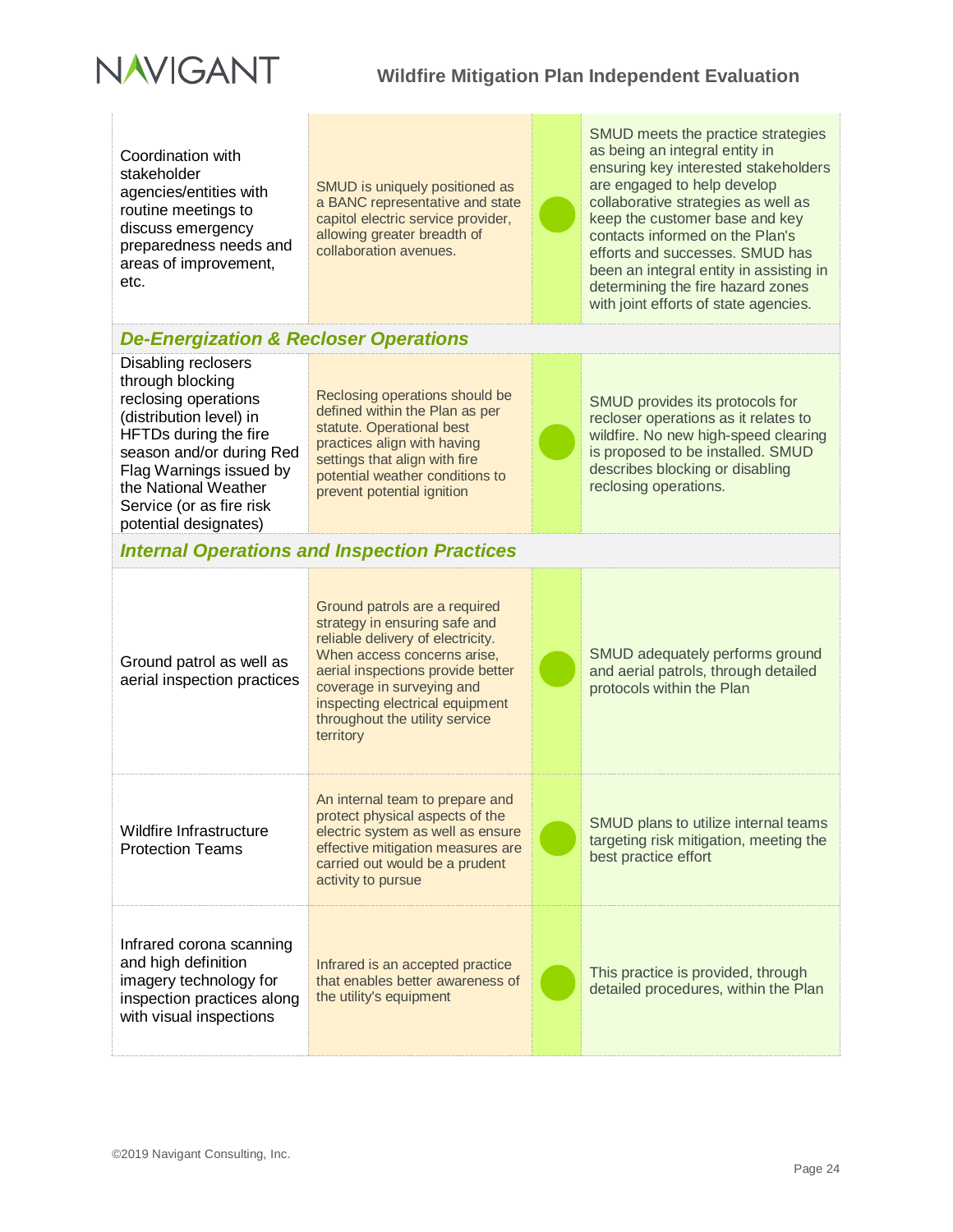# <span id="page-28-0"></span>**5. METRICS EVALUATION**

This section provides an overview of the assessment of presented metrics in SMUD's WMP. The metrics are intended to result in measurable, tracked results illustrating the efficacy of the Plan through to successful implementation. Tracking these metrics leads to meaningful information that will inform appropriate revisions and updates to the Plan in future years. There are no set standards for metric development as they remain unique to a utility's approach in fire prevention and Plan execution.

The statutory requirements for the inclusion of metrics are found in PUC Section 8387(b)(2)(D) and (E) where utilities are directed to present these metrics and address how prior metrics impact the proposed metrics for the next version of the Plan. The 2019 WMP serves as SMUD's first version, providing no previous metrics with which to compare. This evaluation addressed the current metrics, as they exist in the final version of the WMP. The list of metrics is presented in the table below.

<span id="page-28-2"></span>

| <b>Specific Metric</b>                                      | <b>Indicator</b>   | <b>Measure of</b><br><b>Effectiveness</b> | <b>Bounds</b>                            |
|-------------------------------------------------------------|--------------------|-------------------------------------------|------------------------------------------|
| Wire down events caused by<br><b>SMUD equipment failure</b> | Count of<br>events | No material<br>increase                   | Fire season (May 1<br>through October 1) |
| Ignition events                                             | Count of<br>events | No material<br>increase                   |                                          |

### **Table 9: SMUD WMP Metrics (2019)**

## <span id="page-28-1"></span>**5.1 Assessment of Metrics**

Throughout the evaluation process SMUD proposed metrics to better represent measurable indicators that would lead to an effective determination of and reduction of risk. The Plan provides programmatic targets for mitigation measures, which will be tracked and leveraged to shape future metrics to understand the Plan's effectiveness. Two identified key performance indicators in [Table 9](#page-28-2) represent SMUD's approach to track fire ignitions related to electrical infrastructure. The underlying assumptions suggest that monitoring the frequency and cause of ignition events at different risk seasons of the year will shape the direction of mitigation strategies as this information is collected and analyzed.

The proposed metrics meet the statutory requirements and will assist in providing insight on the effectiveness of the Plan in future years.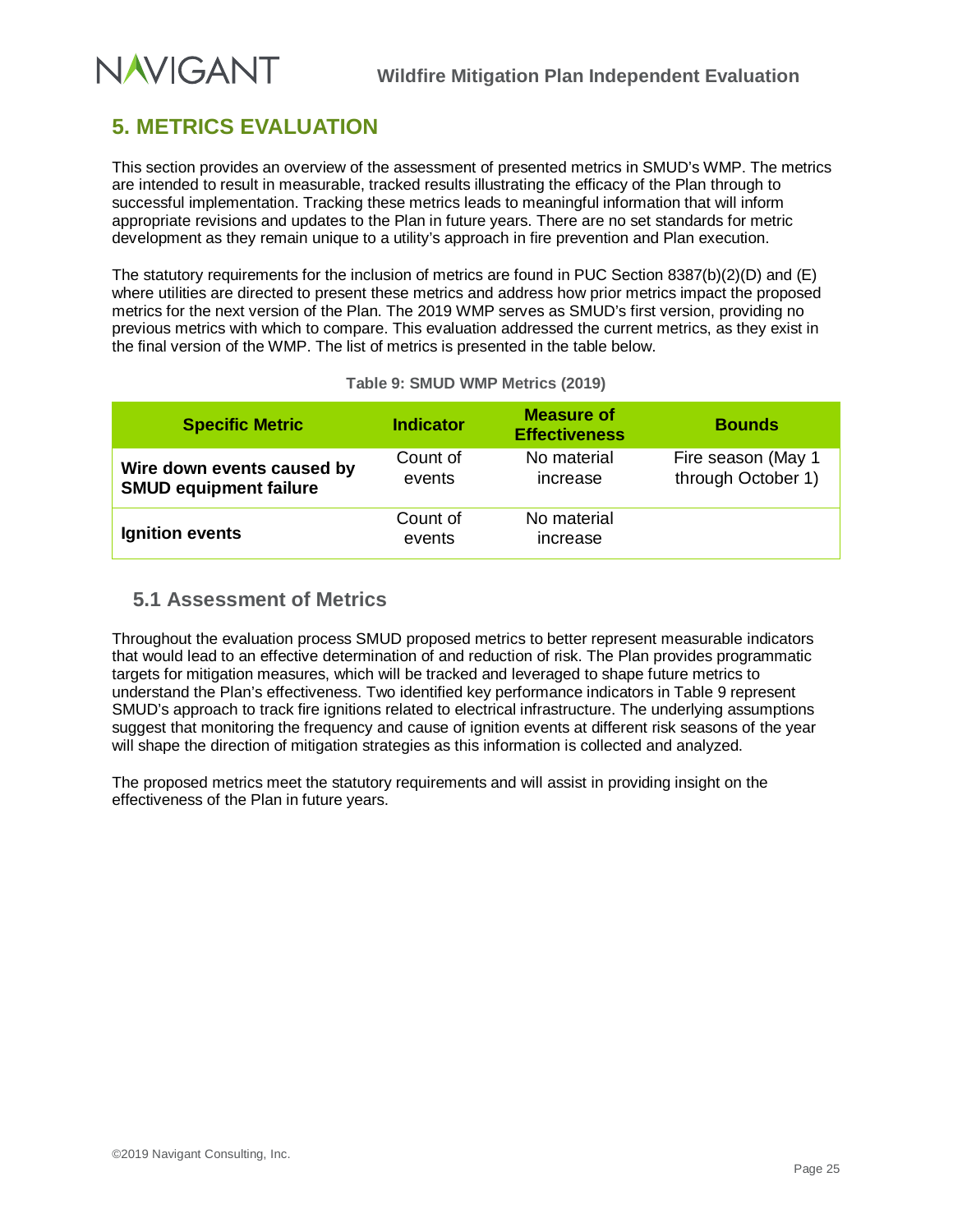# <span id="page-29-0"></span>**6. RESULTS & DISCUSSION**

Navigant concluded this assessment on September 3, 2019. Over the course of reviewing SMUD's WMP and supporting documentation, Navigant captured takeaways and findings that align the Plan with state laws and effective wildfire measure demonstration. SMUD's Plan appropriately responds to each of the required elements of PUC Section 8387, which is detailed in Appendix A. The following describes the assessment and resulting findings of the Plan's proposed and established mitigation measures as it applies to safe, reliable operation of all electric infrastructure and wildfire prevention and response.

#### *Report Conclusions*

After internal review of the latest version of the WMP and associated data collection products, Navigant concludes this Report with the following:

- 1. SMUD's WMP aligns appropriately with PUC Section 8387 and includes all required elements.<sup>[9](#page-29-1)</sup>
- 2. SMUD's Plan is determined to be comprehensive as described through the support documentation of this Report.

<span id="page-29-1"></span><sup>&</sup>lt;sup>9</sup> Following acceptance of this Report, SMUD will post the Report and results online for public view. The Report is scheduled for presentation to the Board at a public meeting on or around October 17, 2019. Accomplishing these follow-up tasks will meet all required statutory provisions up until presenting the final WMP to the Board.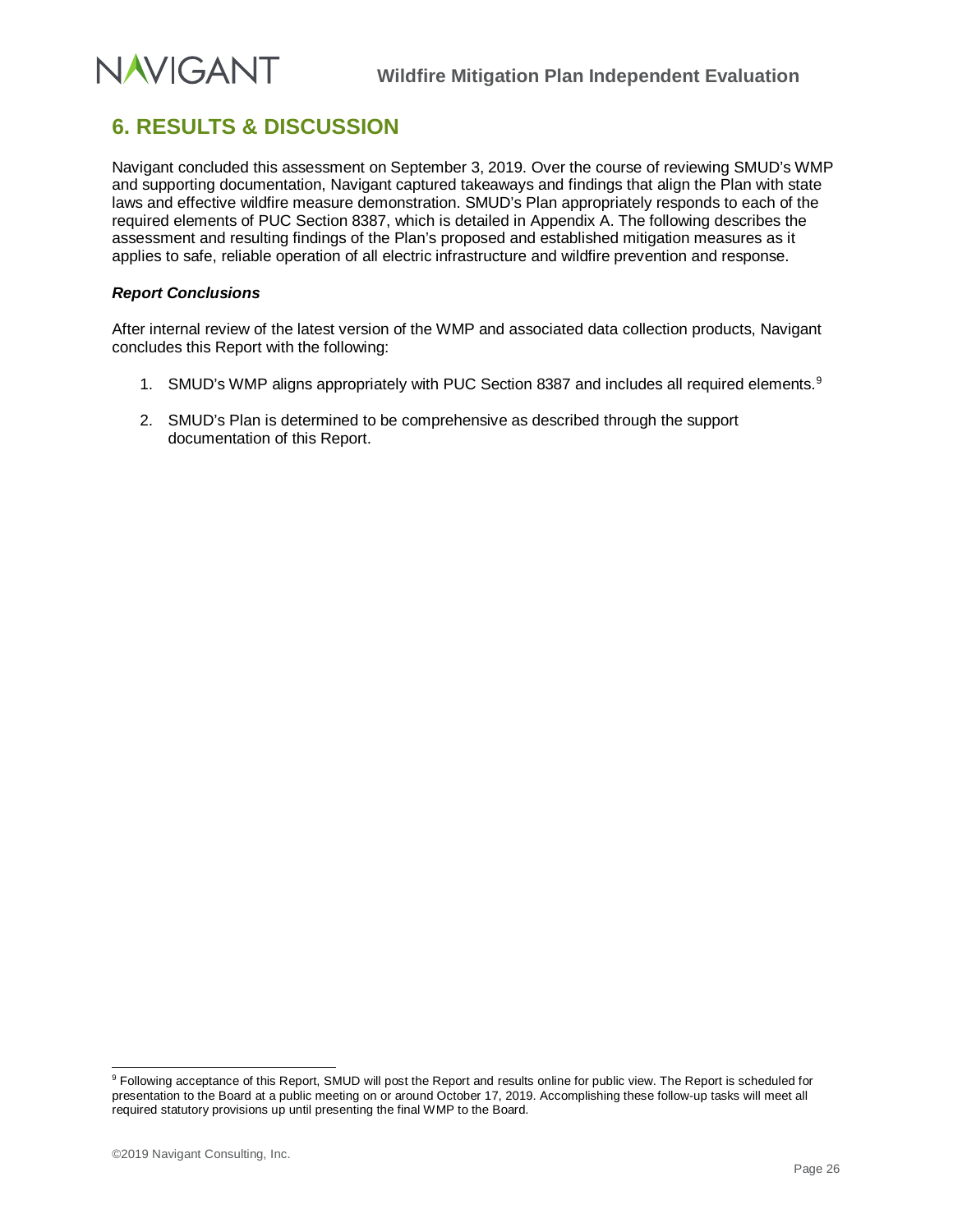# **NAVIGANT**

# <span id="page-30-0"></span>**APPENDIX A. STATUTORY COMPLIANCE MATRIX**

| <b>Required Statutory Element</b>                                                                                                                                                                                                                                                                                                                                                                                                                                                                                                                                                                                                                                                                                                                                                                                                                                                 | <b>Plan</b><br><b>Section</b><br>Reference(s) | <b>SMUD Plan Elements</b><br>(Summarized)                                                                                                                                                                                                                                                                                                                                         | <b>Meets</b><br><b>Section</b><br><b>Elements</b><br>(Determination) |
|-----------------------------------------------------------------------------------------------------------------------------------------------------------------------------------------------------------------------------------------------------------------------------------------------------------------------------------------------------------------------------------------------------------------------------------------------------------------------------------------------------------------------------------------------------------------------------------------------------------------------------------------------------------------------------------------------------------------------------------------------------------------------------------------------------------------------------------------------------------------------------------|-----------------------------------------------|-----------------------------------------------------------------------------------------------------------------------------------------------------------------------------------------------------------------------------------------------------------------------------------------------------------------------------------------------------------------------------------|----------------------------------------------------------------------|
| (a) Each local publicly owned electric<br>utility and electrical cooperative shall<br>construct, maintain, and operate its<br>electrical lines and equipment in a<br>manner that will minimize the risk of<br>wildfire posed by those electrical lines<br>and equipment.                                                                                                                                                                                                                                                                                                                                                                                                                                                                                                                                                                                                          |                                               |                                                                                                                                                                                                                                                                                                                                                                                   |                                                                      |
| (b) (1) The local publicly owned electric<br>utility or electrical cooperative shall,<br>before January 1, 2020, prepare a<br>wildfire mitigation plan. After January 1,<br>2020, a local publicly owned electric<br>utility or electrical cooperative shall<br>prepare a wildfire mitigation plan<br>annually and shall submit the plan to<br>the California Wildfire Safety Advisory<br>Board on or before July 1 of that<br>calendar year. Each local publicly<br>owned electric utility and electrical<br>cooperative shall update its plan<br>annually and submit the update to the<br>California Wildfire Safety Advisory<br>Board by July 1 of each year. At least<br>once every three years, the submission<br>shall be a comprehensive revision of<br>the plan.<br>(2) The wildfire mitigation plan shall<br>consider as necessary, at minimum, all<br>of the following: |                                               |                                                                                                                                                                                                                                                                                                                                                                                   |                                                                      |
| (A) An accounting of the<br>responsibilities of persons responsible<br>for executing the plan.                                                                                                                                                                                                                                                                                                                                                                                                                                                                                                                                                                                                                                                                                                                                                                                    | 9.1.1                                         | • Chief Grid Strategy and<br><b>Operations Officer oversees the</b><br>overall WMP<br>• Chief Energy Delivery Officer<br>and Chief Customer Officers are<br>responsible for executing the Plan<br>Table 6 lists out Mitigation<br>$\bullet$<br>Activities and Responsible Operating<br>Units                                                                                      | <b>Yes</b>                                                           |
| (B) The objectives of the wildfire<br>mitigation plan.                                                                                                                                                                                                                                                                                                                                                                                                                                                                                                                                                                                                                                                                                                                                                                                                                            | 1.3                                           | <b>Primary Objectives:</b><br>1. Minimize risk probability of<br>SMUD's transmission and distribution<br>system being an origin or contributing<br>source for a wildfire ignition<br>2. Implement a WMP that<br>embraces safety, prevention,<br>mitigation, and recovery as a central<br>priority for SMUD<br>3. Create a WMP that is consistent<br>with state law and objectives | <b>Yes</b>                                                           |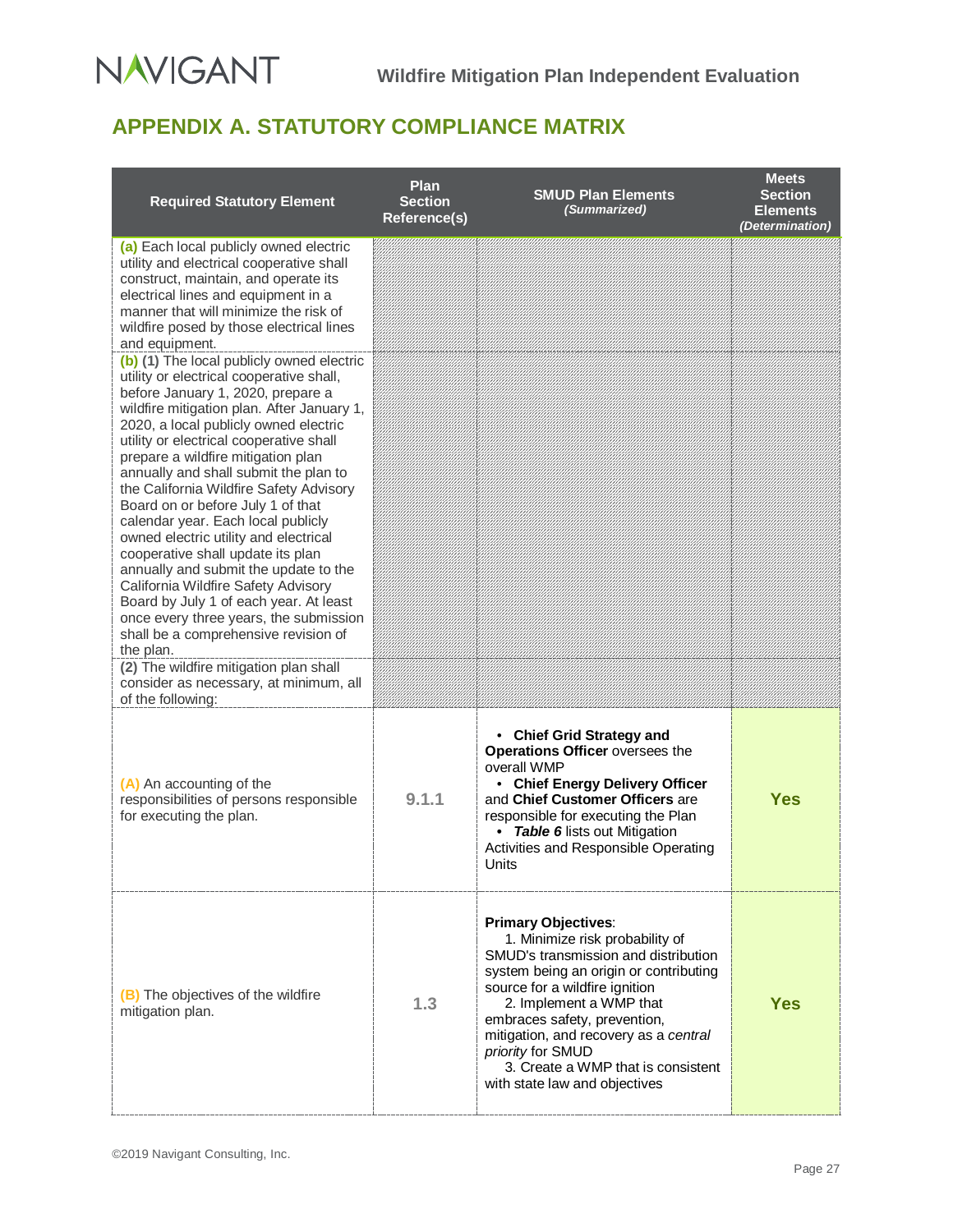

÷.

| (C) A description of the preventive<br>strategies and programs to be adopted<br>by the local publicly owned electric<br>utility or electrical cooperative to<br>minimize the risk of its electrical lines<br>and equipment causing catastrophic<br>wildfires, including consideration of<br>dynamic climate change risks.                                                       | 3          | Table 2 includes the list of mitigation<br>strategies and programs. These cover<br>the following areas:<br>Design and construction<br>$\bullet$<br>Inspection and maintenance<br>Operational practices<br>Situational/Conditional<br>awareness<br>• Response and recovery | <b>Yes</b> |
|---------------------------------------------------------------------------------------------------------------------------------------------------------------------------------------------------------------------------------------------------------------------------------------------------------------------------------------------------------------------------------|------------|---------------------------------------------------------------------------------------------------------------------------------------------------------------------------------------------------------------------------------------------------------------------------|------------|
| (D) A description of the metrics the<br>local publicly owned electric utility or<br>electrical cooperative plans to use to<br>evaluate the wildfire mitigation plan's<br>performance and the assumptions that<br>underlie the use of those metrics.                                                                                                                             | 9.3.1      | <b>Table 7</b> lists out the specified metrics<br>SMUD plans to track                                                                                                                                                                                                     | <b>Yes</b> |
| (E) A discussion of how the application<br>of previously identified metrics to<br>previous wildfire mitigation plan<br>performances has informed the wildfire<br>mitigation plan.                                                                                                                                                                                               | 9.2.1      | As this is the first iteration of the<br>WMP, there are no metrics to<br>compare against.                                                                                                                                                                                 | Yes        |
| (F) Protocols for disabling reclosers<br>and deenergizing portions of the<br>electrical distribution system that<br>consider the associated impacts on<br>public safety, as well as protocols<br>related to mitigating the public safety<br>impacts of those protocols, including<br>impacts on critical first responders and<br>on health and communication<br>infrastructure. | 6.1.1, 7.2 | Fire season is defined as:<br>- May 1 to October 1, or<br>- Red Flag Warning (RFW) in<br>effect for areas inside or immediately<br>surrounding the PCA<br>SMUD disables automatic reclosing<br>on certain substation and line<br>reclosers that extend into the PCA.      | Yes        |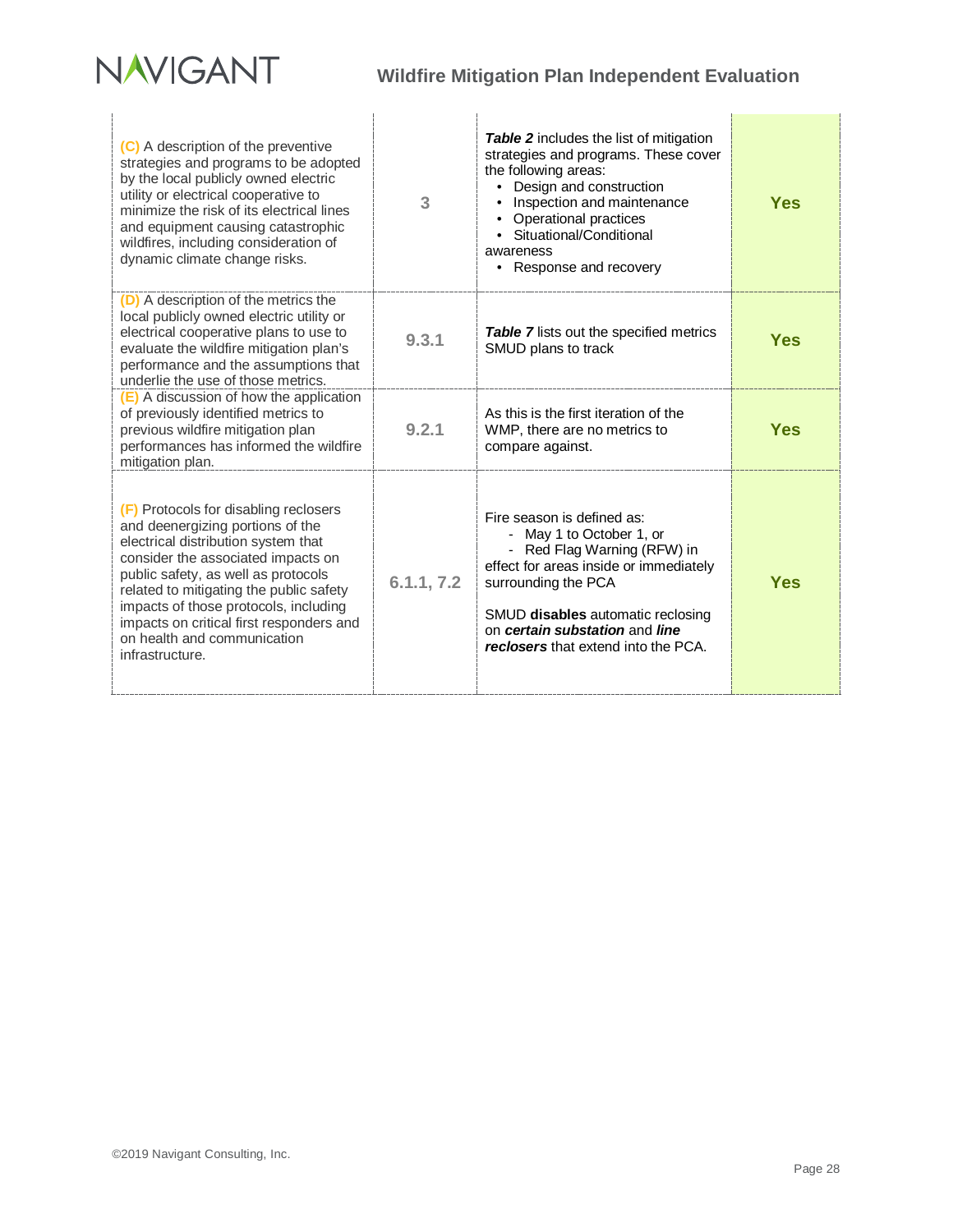# **NAVIGANT**

| (G) Appropriate and feasible<br>procedures for notifying a customer<br>who may be impacted by the<br>deenergizing of electrical lines. The<br>procedures shall consider the need to<br>notify, as a priority, critical first<br>responders, health care facilities, and<br>operators of telecommunications<br>infrastructure. | 7.1, 7.2 | Procedures for proactive<br>communication due to a wildfire threat<br>to:<br>1) SMUD service territory<br>localized circuits that results in de-<br>energization.<br>2) SMUD's UARP hydroelectric<br>generation and transmission system<br>that results in a de-energization event<br>and resulting rolling outages.<br>3) a shared transmission line that<br>impacts the grid at large, resulting in a<br>resource shortage for the utilities,<br>including SMUD, that rely on the line<br>• SMUD's Contact Center, social<br>media, and website will provide<br>ongoing notifications and available<br>resources for communicating outage<br>events and de-energization decisions<br>as well as educational resources on<br>wildfire safety.<br>• Public Safety Power Shutoff<br>(PSPS) events will be alerted to<br>affected stakeholders as early as<br>possible, which includes:<br>- potentially impacted<br>customers<br>- media, local agencies, first<br>responders, elected officials<br>- critical customers, which<br>includes water and<br>telecommunications utilities that may<br>be impacted<br><b>Event Communications</b><br>• Whenever possible, provide<br>potentially impacted customers with<br>notice before a PSPS event, using<br>available channels<br>• Interactive Voice Response<br>functions for real-time recorded<br>information<br>• sending out automated, pre-<br>recorded calls to potentially impacted<br>customers<br>• Customers enrolled in the<br>Medical Equipment Discount Rate<br>program will receive annual<br>letters/emails to remind them of their<br>unique risk of wildfire danger and to<br>have a back-up plan if an outage<br>occurs<br>• Essential / Critical Services<br>contacted:<br>- agencies providing essential<br>fire, police and prison services | <b>Yes</b> |
|-------------------------------------------------------------------------------------------------------------------------------------------------------------------------------------------------------------------------------------------------------------------------------------------------------------------------------|----------|-------------------------------------------------------------------------------------------------------------------------------------------------------------------------------------------------------------------------------------------------------------------------------------------------------------------------------------------------------------------------------------------------------------------------------------------------------------------------------------------------------------------------------------------------------------------------------------------------------------------------------------------------------------------------------------------------------------------------------------------------------------------------------------------------------------------------------------------------------------------------------------------------------------------------------------------------------------------------------------------------------------------------------------------------------------------------------------------------------------------------------------------------------------------------------------------------------------------------------------------------------------------------------------------------------------------------------------------------------------------------------------------------------------------------------------------------------------------------------------------------------------------------------------------------------------------------------------------------------------------------------------------------------------------------------------------------------------------------------------------------------------------------------------------------------------------|------------|
|                                                                                                                                                                                                                                                                                                                               |          | - Government agencies<br>essential to national defense<br>- Hospitals, assisted living,<br>and skilled nursing facilities                                                                                                                                                                                                                                                                                                                                                                                                                                                                                                                                                                                                                                                                                                                                                                                                                                                                                                                                                                                                                                                                                                                                                                                                                                                                                                                                                                                                                                                                                                                                                                                                                                                                                         |            |
|                                                                                                                                                                                                                                                                                                                               |          | - Communication utilities and                                                                                                                                                                                                                                                                                                                                                                                                                                                                                                                                                                                                                                                                                                                                                                                                                                                                                                                                                                                                                                                                                                                                                                                                                                                                                                                                                                                                                                                                                                                                                                                                                                                                                                                                                                                     |            |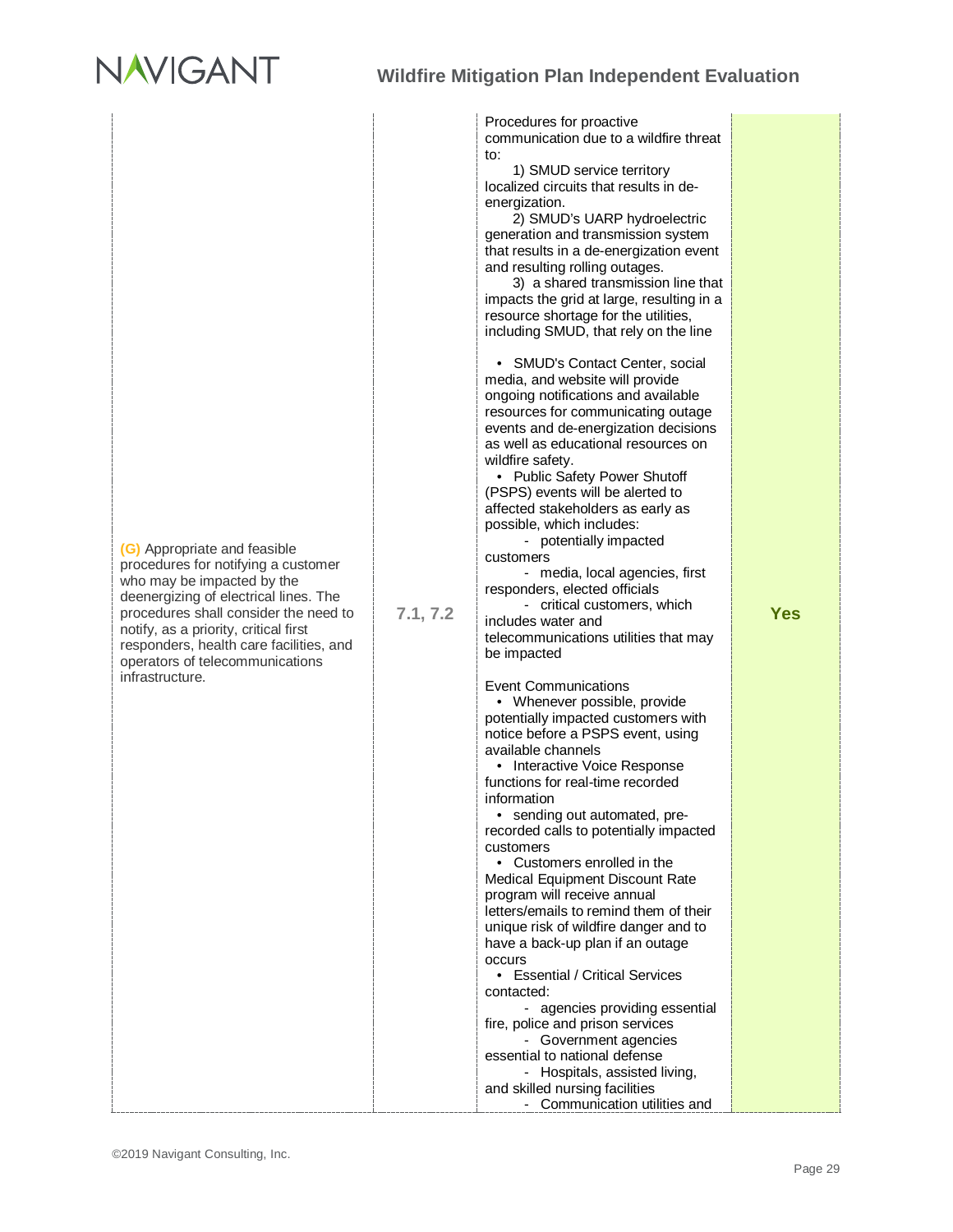

telephone utilities - and television broadcasting stations used for broadcasting emergency messages, instruction, and other public information related to the electric curtailment emergency - Water and sewage treatment utilities identified as necessary for services such as firefighting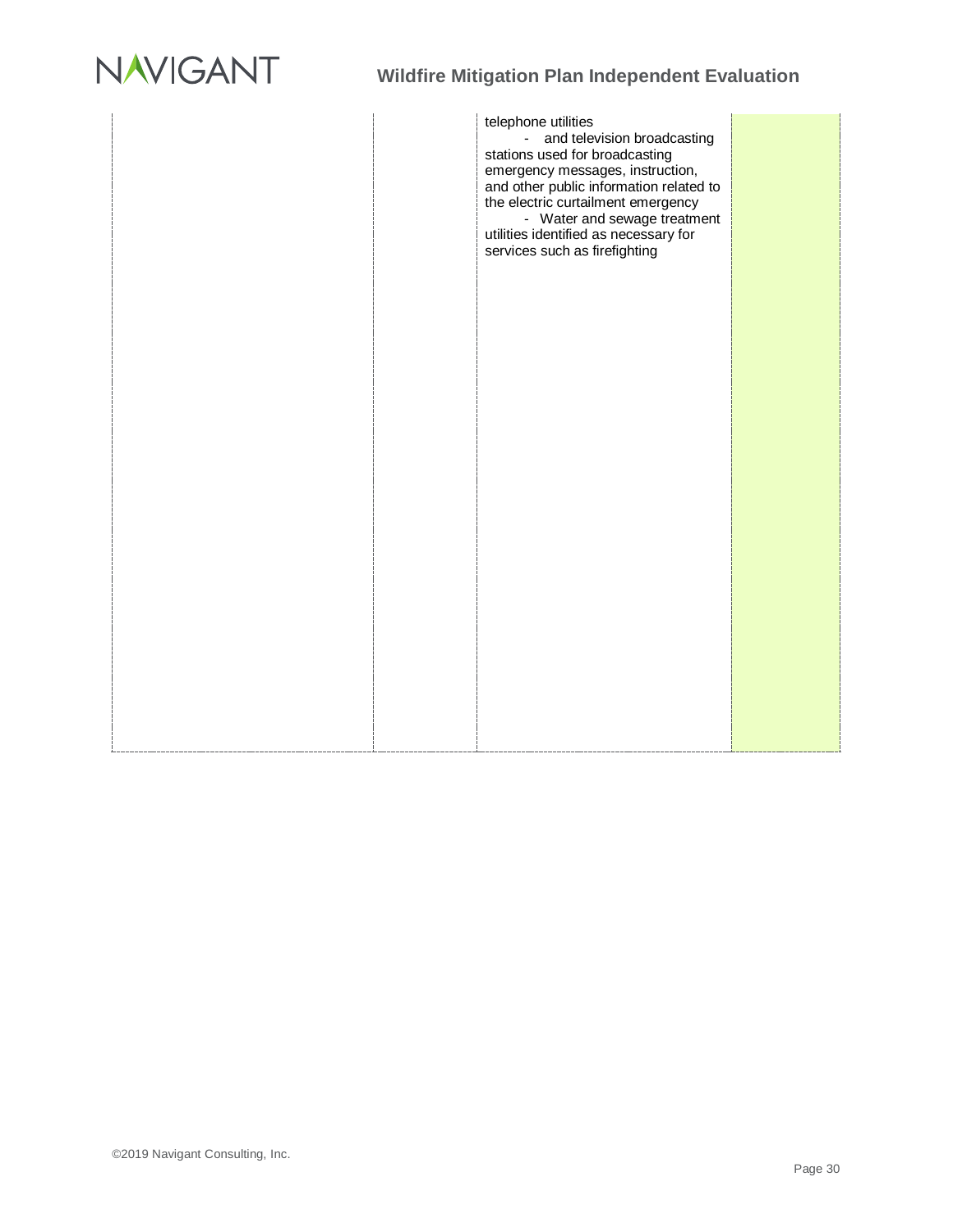

| (H) Plans for vegetation management.                                                                                                                                                                                                                                                                  | 6.4 | <b>Compliance Standards:</b><br>• FAC-003-4<br>• PRC Section 4292 and 4293<br>• CPUC GO 95 Rule 35 (required<br>for IOUs, generally accepted practices<br>by POUs)<br><b>Distribution System Vegetation</b><br><b>Management</b><br>• Routine vegetation maintenance:<br>pruning and removal, time-based<br>intervals<br>• Third-party contracting support<br>for annual vegetation work<br>identification<br><b>Transmission System Vegetation</b><br><b>Management</b><br>• Ground-based field patrols<br>Annual aerial patrols<br>Third-party contracting support<br>٠<br>for annual vegetation work<br>identification | <b>Yes</b> |
|-------------------------------------------------------------------------------------------------------------------------------------------------------------------------------------------------------------------------------------------------------------------------------------------------------|-----|---------------------------------------------------------------------------------------------------------------------------------------------------------------------------------------------------------------------------------------------------------------------------------------------------------------------------------------------------------------------------------------------------------------------------------------------------------------------------------------------------------------------------------------------------------------------------------------------------------------------------|------------|
| (I) Plans for inspections of the local<br>publicly owned electric utility's or<br>electrical cooperative's electrical<br>infrastructure.                                                                                                                                                              | 6.3 | <b>Transmission Line Inspections</b><br>• Aerial patrols (via helicopter)<br>• Ground patrols<br>• IR camera inspections (via<br>helicopter)<br>• Wood pole intrusive inspections<br>• Vegetation right-of-way<br>maintenance<br>• Splice assessment program<br><b>Distribution Line Inspections</b><br>• Detailed line inspections<br>• Line patrols<br>• 69 kV and Pole Clearing Area 12<br>kV IR inspections (via helicopter)<br>• Wood pole intrusive inspections<br>Annual pole clearing program<br>• Distribution substation<br>inspections<br>• Visual inspections                                                 | <b>Yes</b> |
| (J) A list that identifies, describes, and<br>prioritizes all wildfire risks, and drivers<br>for those risks, throughout the local<br>publicly owned electric utility's or<br>electrical cooperative's service<br>territory. The list shall include, but not<br>be limited to, both of the following: | 4.3 | Figure 4 presents a Bow-Tie risk<br>assessment diagram that displays risk<br>drivers                                                                                                                                                                                                                                                                                                                                                                                                                                                                                                                                      | <b>Yes</b> |
| (i) Risks and risk drivers associated<br>with design, construction, operation,<br>and maintenance of the local publicly<br>owned electric utility's or electrical<br>cooperative's equipment and facilities.                                                                                          | 4.3 | • Electrical equipment contacts<br>from objects<br>Equipment / Facility failures<br>• Wire to wire contact /<br>contamination<br>Third-party acts / vandalism<br>Acts of SMUD<br>Unknown factors                                                                                                                                                                                                                                                                                                                                                                                                                          | <b>Yes</b> |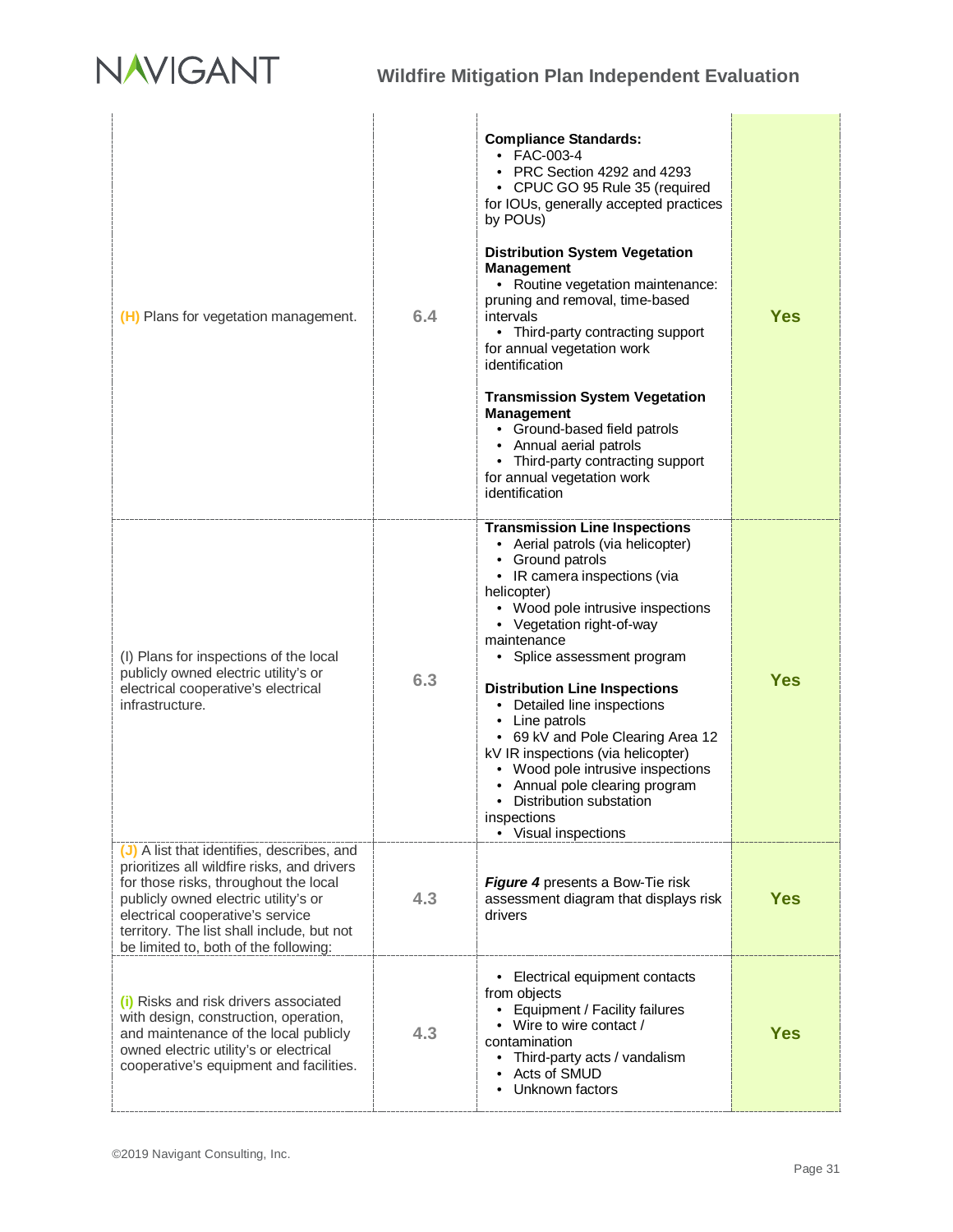# **NAVIGANT**

| should expand a high fire-threat district<br>based on new information or changes<br>to the environment.<br>(L) A methodology for identifying and<br>presenting enterprise wide safety risk<br>and wildfire-related risk.                                                                 | 4.1, 4.3 | facilities properly identified based on<br>Tier category<br>• SMUD does not recommend<br>changes, and will continue to evaluate<br>factors that may indicate the<br>Commission should expand the HFTD<br>to include additional areas<br>Enterprise Risk Management<br>framework<br>1. Identify<br>2. Analyze<br>3. Plan and Evaluate<br>4. Respond<br>5. Monitor<br><b>Figure 4</b> illustrates the risk drivers<br>that trigger a risk event and the<br>associated consequences/key risk                                                   | <b>Yes</b> |
|------------------------------------------------------------------------------------------------------------------------------------------------------------------------------------------------------------------------------------------------------------------------------------------|----------|---------------------------------------------------------------------------------------------------------------------------------------------------------------------------------------------------------------------------------------------------------------------------------------------------------------------------------------------------------------------------------------------------------------------------------------------------------------------------------------------------------------------------------------------|------------|
| (K) Identification of any geographic<br>area in the local publicly owned electric<br>utility's or electrical cooperative's<br>service territory that is a higher wildfire<br>threat than is identified in a<br>commission fire threat map, and<br>identification of where the commission | 5.1      | SMUD actively participated in the<br>development of the Commission's<br>Fire-Threat Map and has incorporated<br>the High Fire-Threat District map into<br>its construction, inspection,<br>maintenance, repair, and clearance<br>practices, when applicable.<br>• Affirmed through the map<br>development process that SMUD's<br>service area is outside the HFTD<br>• Upper American River Project                                                                                                                                         | <b>Yes</b> |
| (ii) Particular risks and risk drivers<br>associated with topographic and<br>climatological risk factors throughout<br>the different parts of the local publicly<br>owned electric utility's or electrical<br>cooperative's service territory.                                           | 4.2, 5.1 | Acknowledged climate change reports<br>and reference material to indicate the<br>need for mitigation efforts based upon<br>increased climate risk in California.<br>SMUD's service territory is outside the<br>HFTD, with its URAP facilities within<br>Tier 2 and Tier 3 designations<br><b>Table 4</b> lists the circuit assets related<br>to distribution and transmission and<br>which segments (in circuit-miles) exist<br>in HFTDs<br><b>Figure 6</b> illustrates the UARP facilities<br>within the Tier 2 and Tier 3<br>designations | Yes        |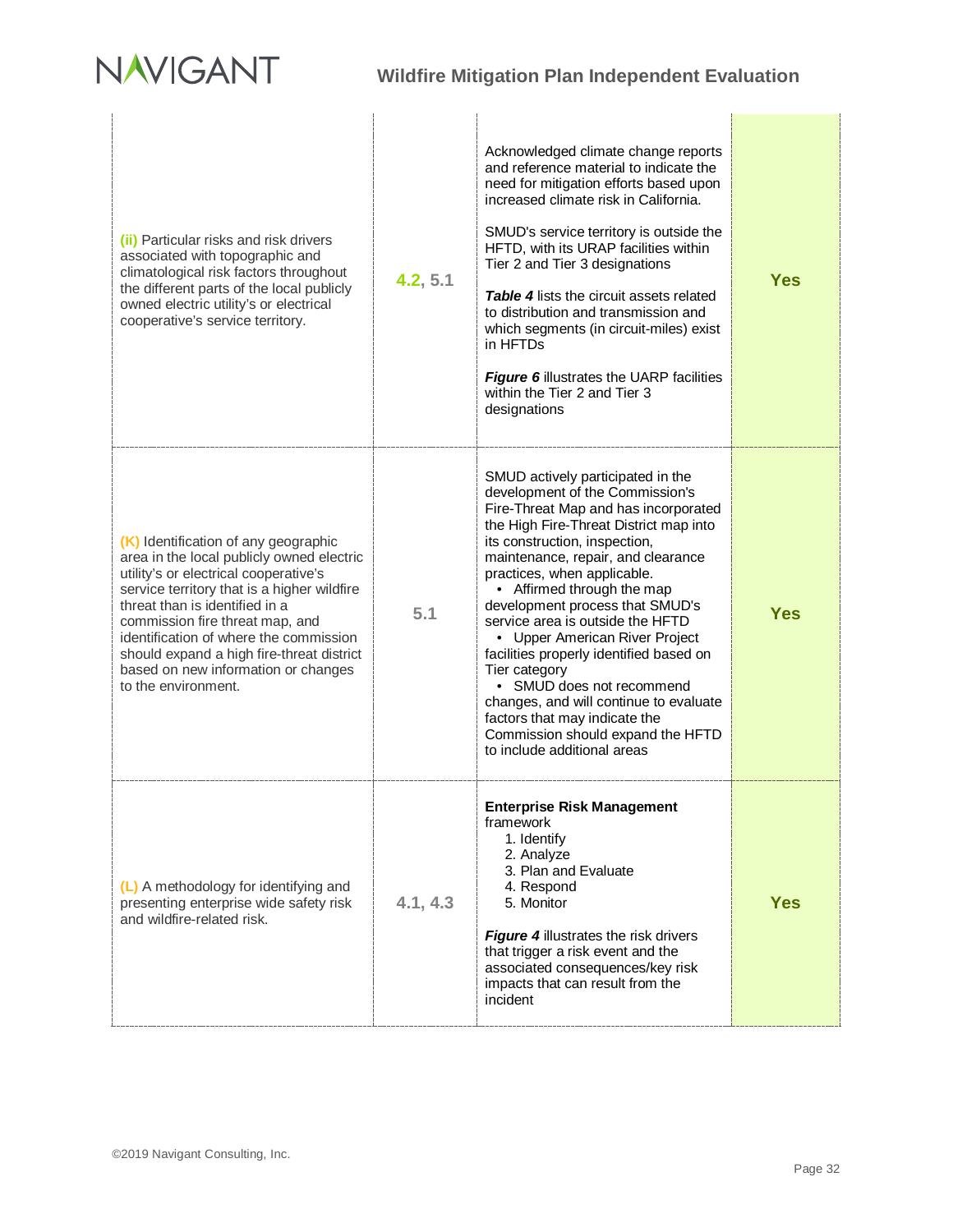# NAVIGANT

÷.

# **Wildfire Mitigation Plan Independent Evaluation**

| (M) A statement of how the local<br>publicly owned electric utility or<br>electrical cooperative will restore<br>service after a wildfire.                                                                                                                                                                                                                                                                                                                                                                                                                                                                           | 8     | 1. Patrol the line to check for<br>vegetation near the lines or clear<br>damage that may prevent safe<br>reenergization<br>2. Repair any identified damage of<br>the utility's electrical equipment.<br>Vegetation management crews may<br>also be called out.<br>3. Test the lines by closing the fuse or<br>breaker to reenergize the line<br>segment.<br>4. Restore power safely with the<br>outage communication system<br>providing notification of power<br>restoration to the affected customers. | <b>Yes</b> |
|----------------------------------------------------------------------------------------------------------------------------------------------------------------------------------------------------------------------------------------------------------------------------------------------------------------------------------------------------------------------------------------------------------------------------------------------------------------------------------------------------------------------------------------------------------------------------------------------------------------------|-------|----------------------------------------------------------------------------------------------------------------------------------------------------------------------------------------------------------------------------------------------------------------------------------------------------------------------------------------------------------------------------------------------------------------------------------------------------------------------------------------------------------|------------|
| (N) A description of the processes and<br>procedures the local publicly owned<br>electric utility or electrical cooperative<br>shall use to do all of the following:                                                                                                                                                                                                                                                                                                                                                                                                                                                 |       |                                                                                                                                                                                                                                                                                                                                                                                                                                                                                                          |            |
| (i) Monitor and audit the<br>implementation of the wildfire<br>mitigation plan.                                                                                                                                                                                                                                                                                                                                                                                                                                                                                                                                      | 9.4   | SMUD's Chief Grid Strategy and<br><b>Operations and Chief Energy</b><br>Delivery Officers (Chiefs) will be<br>responsible for monitoring and<br>auditing the targets specified in the<br>WMP to confirm that the objectives of<br>the WMP are met.                                                                                                                                                                                                                                                       | <b>Yes</b> |
| (ii) Identify any deficiencies in the<br>wildfire mitigation plan or its<br>implementation, and correct those<br>deficiencies.                                                                                                                                                                                                                                                                                                                                                                                                                                                                                       | 9.4   | At any point that deficiencies are<br>identified, the Chiefs or their<br>designees will be responsible for<br>correcting those deficiencies. Since<br>this this the first iteration of the WMP,<br>there are no comparisons to make for<br>this version.                                                                                                                                                                                                                                                 | <b>Yes</b> |
| (iii) Monitor and audit the effectiveness<br>of electrical line and equipment<br>inspections, including inspections<br>performed by contractors, that are<br>carried out under the plan, other<br>applicable statutes, or commission<br>rules.                                                                                                                                                                                                                                                                                                                                                                       | 9.3.1 | Table 8 displays the metrics for the<br>programmatic targets of SMUD's<br>inspection and maintenance<br>programs.                                                                                                                                                                                                                                                                                                                                                                                        | <b>Yes</b> |
| (3) The local publicly owned electric<br>utility or electrical cooperative shall, on<br>or before January 1, 2020, and not less<br>than annually thereafter, present its<br>wildfire mitigation plan in an<br>appropriately noticed public meeting.<br>The local publicly owned electric utility<br>or electrical cooperative shall accept<br>comments on its wildfire mitigation plan<br>from the public, other local and state<br>agencies, and interested parties, and<br>shall verify that the wildfire mitigation<br>plan complies with all applicable rules,<br>regulations, and standards, as<br>appropriate. | 10    | SMUD will present its WMP to the<br>Board at a public meeting in the final<br>months of 2019.                                                                                                                                                                                                                                                                                                                                                                                                            | <b>Yes</b> |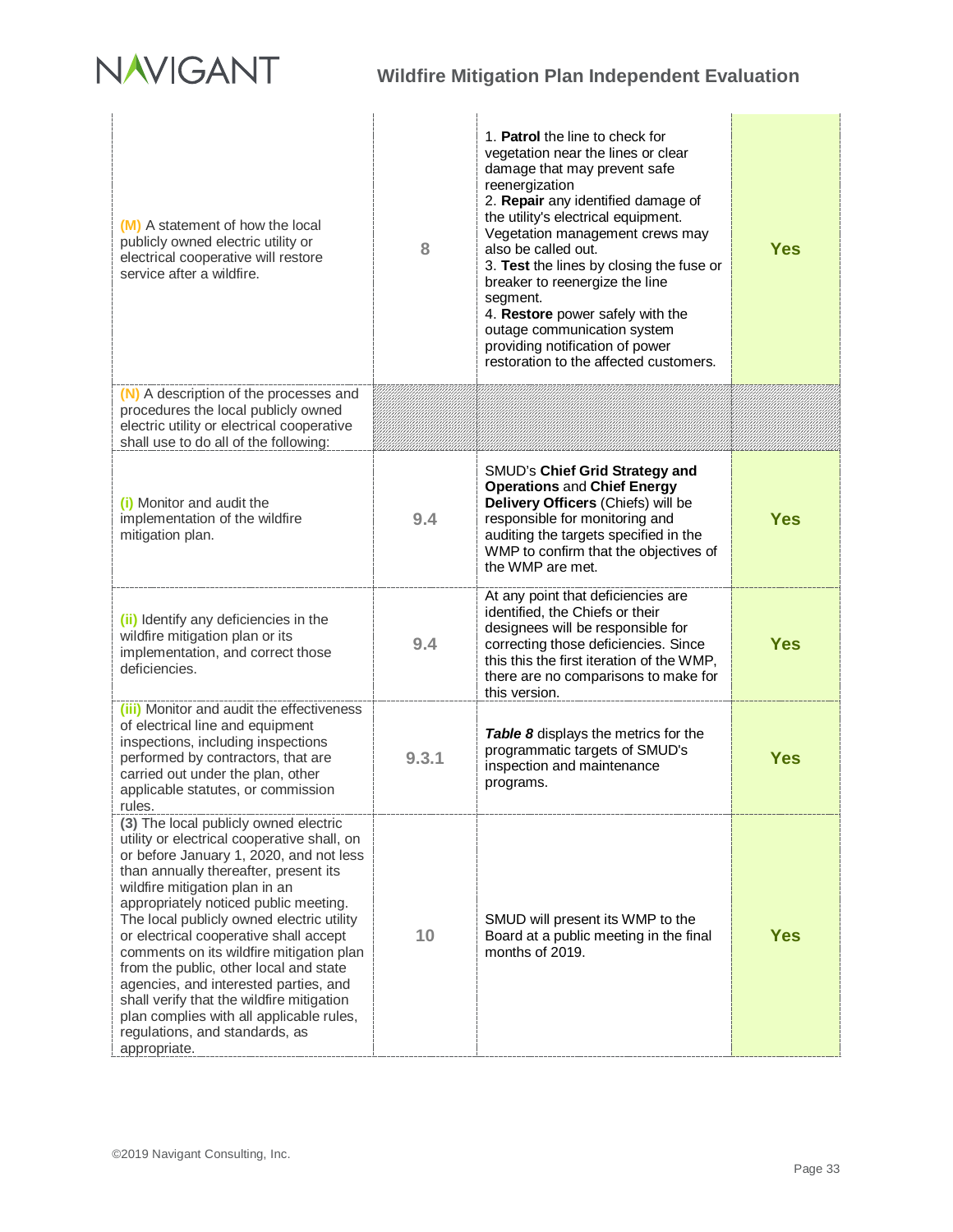

| (c) The local publicly owned electric<br>utility or electrical cooperative shall<br>contract with a qualified independent<br>evaluator with experience in<br>assessing the safe operation of<br>electrical infrastructure to review and<br>assess the comprehensiveness of<br>its wildfire mitigation plan. The<br>independent evaluator shall issue a<br>report that shall be made available on<br>the internet website of the local publicly<br>owned electric utility or electrical<br>cooperative, and shall present the<br>report at a public meeting of the local<br>publicly owned electric utility's or<br>electrical cooperative's governing<br>board. | 10 | SMUD contracted with Navigant<br>Consulting, Inc. to perform an<br>independent evaluation of its WMP.<br>Qualifications are described in<br>Section 1. | Yes |
|-----------------------------------------------------------------------------------------------------------------------------------------------------------------------------------------------------------------------------------------------------------------------------------------------------------------------------------------------------------------------------------------------------------------------------------------------------------------------------------------------------------------------------------------------------------------------------------------------------------------------------------------------------------------|----|--------------------------------------------------------------------------------------------------------------------------------------------------------|-----|
|-----------------------------------------------------------------------------------------------------------------------------------------------------------------------------------------------------------------------------------------------------------------------------------------------------------------------------------------------------------------------------------------------------------------------------------------------------------------------------------------------------------------------------------------------------------------------------------------------------------------------------------------------------------------|----|--------------------------------------------------------------------------------------------------------------------------------------------------------|-----|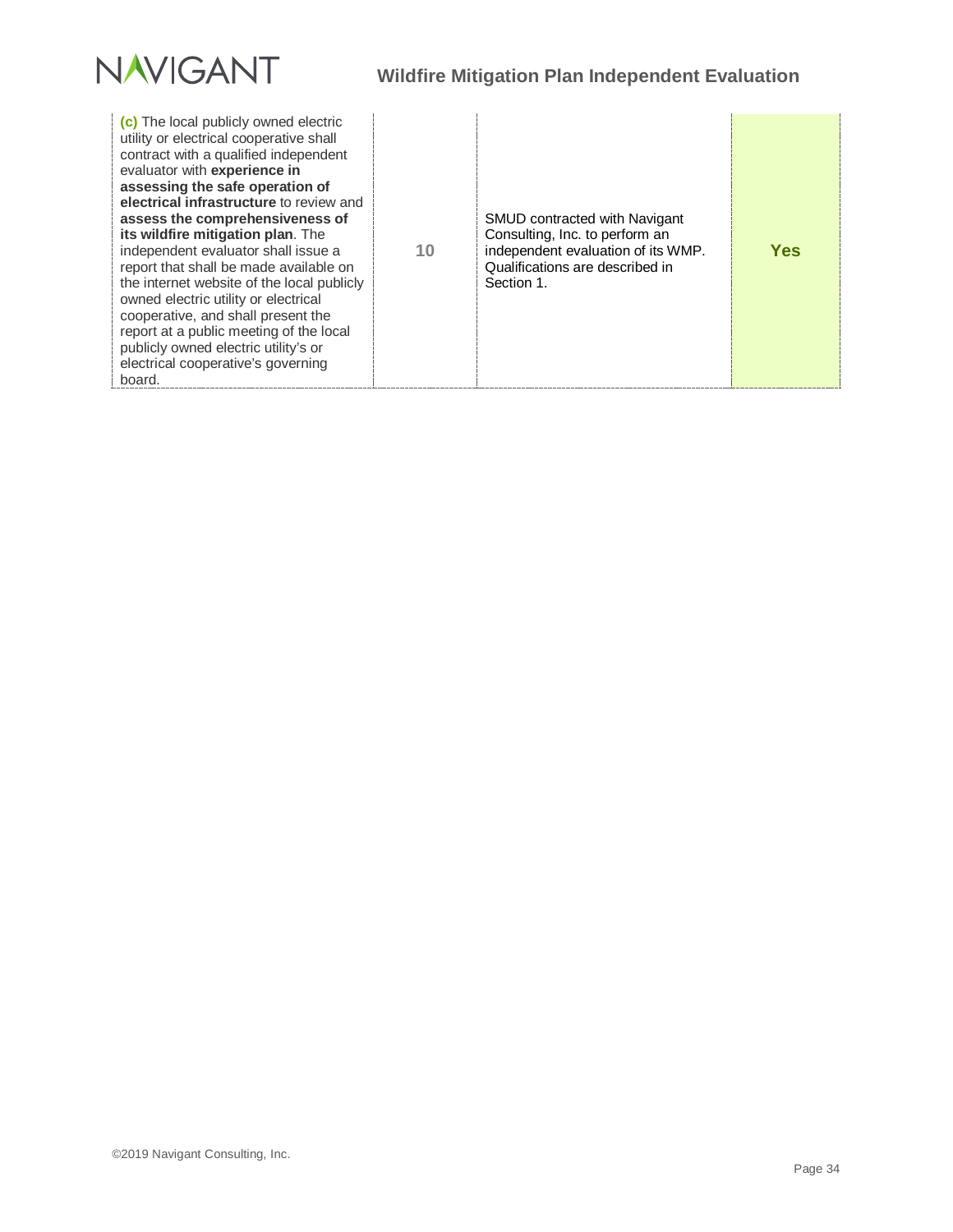# **APPENDIX B. INDUSTRY PRACTICE STRATEGY COMPARISON MATRIX**

<span id="page-38-0"></span>

| <b>Identified Practice</b><br><b>Strategy</b>                                                                                        | <b>Mitigation Rationale</b>                                                                                                                                                                                                                                                                                                                                                                                                                                                                                | <b>SMUD</b><br><b>Applicability</b>                                                                                                                                                                                         | <b>Plan Elements</b>                                                                                                                                                                                     | <b>Determination</b>                                                                                                                                                                                                                                                                                                                                              |
|--------------------------------------------------------------------------------------------------------------------------------------|------------------------------------------------------------------------------------------------------------------------------------------------------------------------------------------------------------------------------------------------------------------------------------------------------------------------------------------------------------------------------------------------------------------------------------------------------------------------------------------------------------|-----------------------------------------------------------------------------------------------------------------------------------------------------------------------------------------------------------------------------|----------------------------------------------------------------------------------------------------------------------------------------------------------------------------------------------------------|-------------------------------------------------------------------------------------------------------------------------------------------------------------------------------------------------------------------------------------------------------------------------------------------------------------------------------------------------------------------|
|                                                                                                                                      | <b>Situational Awareness / Weather Conditions</b>                                                                                                                                                                                                                                                                                                                                                                                                                                                          |                                                                                                                                                                                                                             |                                                                                                                                                                                                          |                                                                                                                                                                                                                                                                                                                                                                   |
| Investing or investigating<br>in opportunities to<br>procure weather stations<br>for instantaneous<br>weather condition<br>reporting | Having access to internal<br>mechanisms to track fire<br>conditions (high wind, dry<br>conditions, high heat), will aid in<br>responding to and preventing<br>potential fires by enacting related<br>protocols during fire watch<br>conditions                                                                                                                                                                                                                                                             | <b>Especially in High Fire-</b><br><b>Threat Districts (HFTDs)</b><br>weather stations would<br>allow SMUD personnel to<br>have access to real-time<br>monitoring of these areas                                            | SMUD has 14 weather<br>stations within its service<br>territory and the Upper<br>American River Project<br>(UARP).<br>- 8 are in the<br>Sacramento metropolitan<br>area<br>- 6 are in the UARP<br>region | SMUD has adequate<br>coverage of this<br>mitigation measure<br>across its Tier 2 and 3<br>areas and has<br>included additional<br>weather stations in the<br>HFTD as well as within<br>its service territory,<br>which has less risk<br>exposure                                                                                                                  |
| Instantaneous weather<br>conditions web-based<br>portal and GIS data<br>sharing capabilities;<br>weather monitoring                  | Real-time, weather update<br>tracking allows deepened<br>awareness of the conditions that<br>may lead to a spark or ignition.<br>The weather station servers are<br>able to capture and record<br>several weather and<br>meteorological attributes,<br>allowing forecasting scenarios<br>and learning experiences from<br>high-risk events. The<br>presentation and visualization of<br>this data through GIS monitoring<br>applications will assist future risk<br>models and fire prevention<br>planning | With the added weather<br>stations along with<br>existing ones, SMUD<br>should have the ability to<br>capture and interpret the<br>information sent in real-<br>time for operations that<br>warrant mitigation<br>measures. | <b>SMUD</b> leverages<br>instantaneous data<br>collection from weather<br>station servers to influence<br>decision-making needs for<br>mitigation efforts                                                | Four new weather<br>stations were installed<br>in 2018 within the<br>UARP region to<br>support HFTD<br>situational awareness.<br>The inclusion of<br>additional weather<br>stations compared to<br>the low risk<br>environment of<br><b>SMUD's service</b><br>territory and facilities<br>results in a<br>determination of<br>meeting the identified<br>strategy. |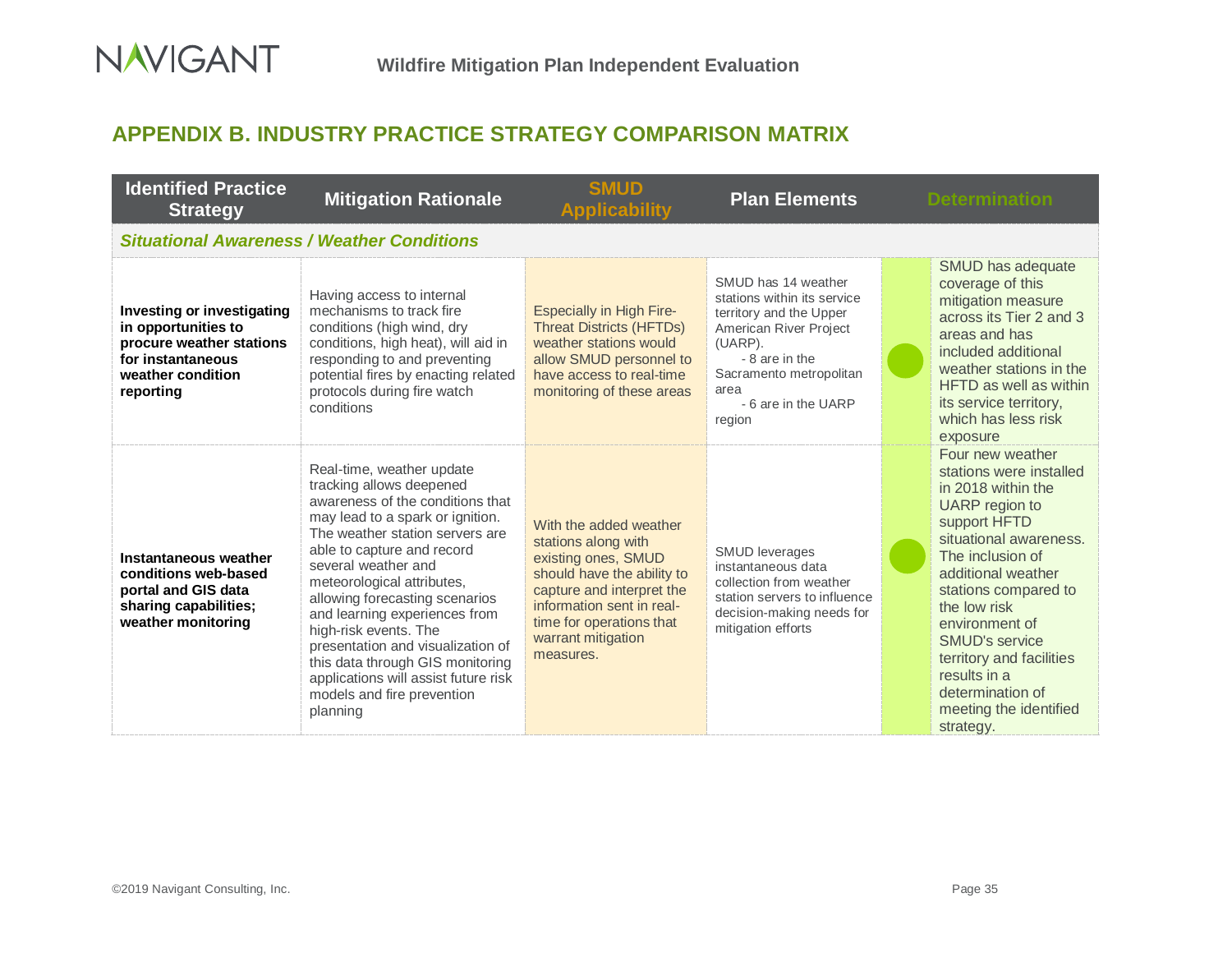

| <b>Identified Practice</b><br><b>Strategy</b>                                                                                                                                                         | <b>Mitigation Rationale</b>                                                                                                                                                                                                                                                                          | <b>SMUD</b><br><b>Applicability</b>                                                                                                                                          | <b>Plan Elements</b>                                                                                                                                              | <b>Determination</b>                                                                                                                                                                                                                   |
|-------------------------------------------------------------------------------------------------------------------------------------------------------------------------------------------------------|------------------------------------------------------------------------------------------------------------------------------------------------------------------------------------------------------------------------------------------------------------------------------------------------------|------------------------------------------------------------------------------------------------------------------------------------------------------------------------------|-------------------------------------------------------------------------------------------------------------------------------------------------------------------|----------------------------------------------------------------------------------------------------------------------------------------------------------------------------------------------------------------------------------------|
| <b>Cameras with night</b><br>vision mode capability<br>atop of electrical<br><b>structures</b>                                                                                                        | Visual inspections can be<br>enhanced through the use of<br>cameras with high definition and<br>night vision capabilities. This<br>measure improves response<br>times in addressing risk incidents<br>and de-energization                                                                            | <b>SMUD has facilities within</b><br><b>HFTDs that would benefit</b><br>from additional visibility<br>into the regions with<br>greatest threat of ignition<br>or fire spread | SMUD is evaluating the<br>potential to install fire<br>monitoring cameras on<br>towers within the UARP<br>Transmission Corridor to<br>mitigate fire risk          | SMUD will be<br>considering the<br>procurement of pole-<br>top cameras for better<br>visibility as mentioned<br>in Table 2 of the Plan<br>as a pilot project.                                                                          |
| <b>System Hardening / Design &amp; Construction</b>                                                                                                                                                   |                                                                                                                                                                                                                                                                                                      |                                                                                                                                                                              |                                                                                                                                                                   |                                                                                                                                                                                                                                        |
| Replacing bare wires with<br>covered conductors                                                                                                                                                       | Covered wire is a well-<br>demonstrated prevention method<br>to sparks / ignitions during<br>severe weather conditions.<br>Several utilities are employing<br>pilot programs of covered wire<br>replacement of distribution lines,<br>prioritizing High Fire-Threat<br>Districts for implementation. | SMUD has applicable<br>powerlines within HFTDs<br>that would benefit from<br>additional hardening such<br>as covered wire<br>replacement for existing,<br>legacy bare wire   | SMUD is evaluating the<br>potential to harden 3.1<br>miles of circuit lines within<br>Tier 2 and 3 high fire<br>threat areas to further<br>reduce equipment risk. | SMUD is performing<br>the engineering<br>analysis to determine<br>the strategy to place<br>bare wire in Tier 2 and<br>Tier 3 areas, Once the<br>strategy is determined,<br>SMUD proposes to<br>begin bare wire<br>replacement in 2020. |
| New or planned electrical<br>lines (distribution and<br>transmission) that are<br>designed to withstand<br>working loads under the<br>stress above design<br>standards to address<br>high wind speeds | As new capital infrastructure<br>plans are developed, it would be<br>prudent to consider resilient<br>design standards that can<br>withstand sustained winds and<br>gusts that occur during Red Flag<br>Warning periods.                                                                             | New line construction<br>standards are taken into<br>consideration in<br>accordance with GO95.                                                                               | As new capital<br>infrastructure is planned,<br>SMUD will perform<br>construction in accordance<br>with GO95.                                                     | As SMUD's develops<br>capital infrastructure<br>plans it assures<br>compliance with GO95                                                                                                                                               |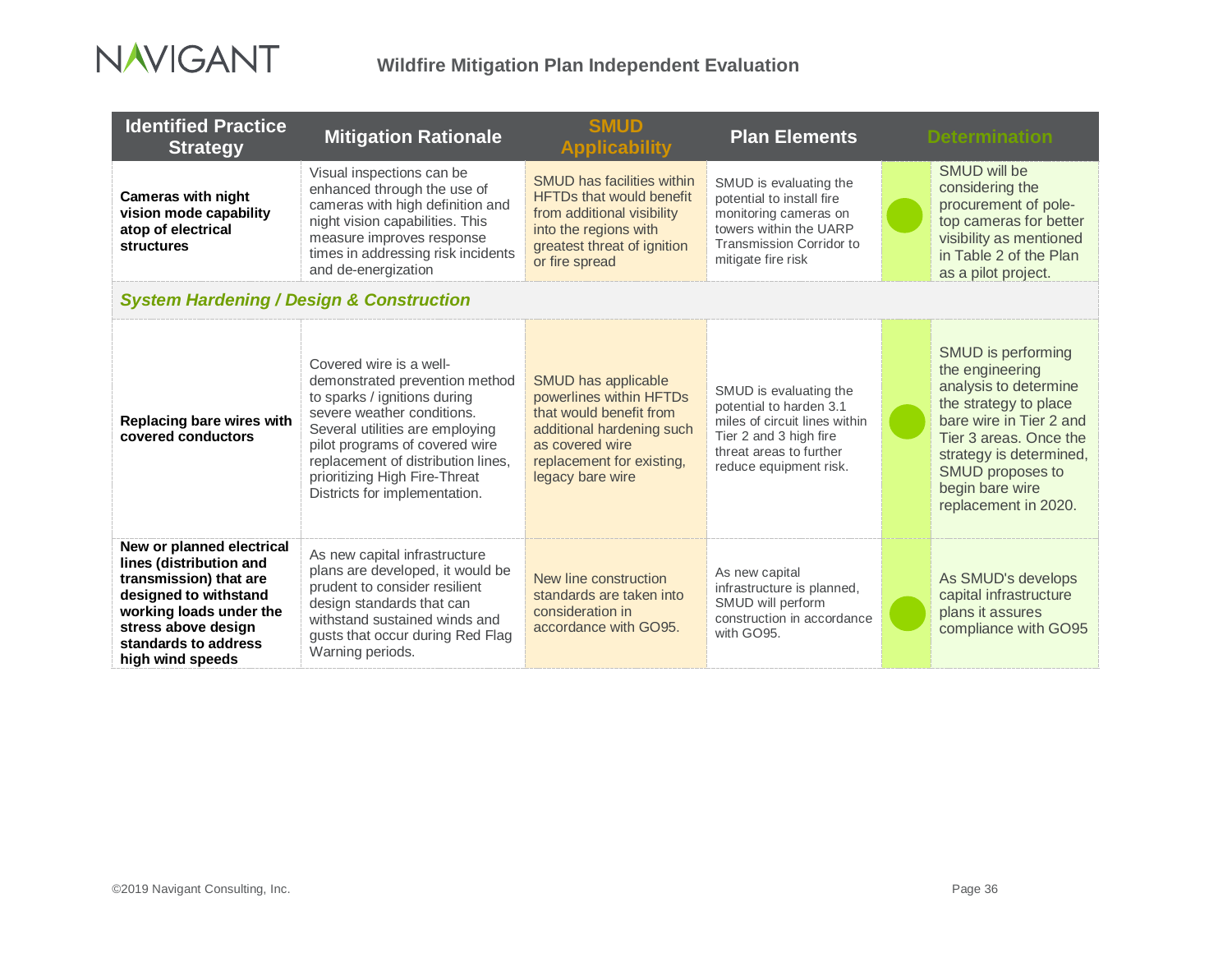

| <b>Identified Practice</b><br><b>Strategy</b>                                                                                                                         | <b>Mitigation Rationale</b>                                                                                                                                                                                                                                                                                                             | <b>SMUD</b><br><b>Applicability</b>                                                                                                                                                                                                                                         | <b>Plan Elements</b>                                                                                                                                                                                                                                                                                                                                                                                                                               | <b>Determination</b>                                                                                                                                                                                                                                                                         |
|-----------------------------------------------------------------------------------------------------------------------------------------------------------------------|-----------------------------------------------------------------------------------------------------------------------------------------------------------------------------------------------------------------------------------------------------------------------------------------------------------------------------------------|-----------------------------------------------------------------------------------------------------------------------------------------------------------------------------------------------------------------------------------------------------------------------------|----------------------------------------------------------------------------------------------------------------------------------------------------------------------------------------------------------------------------------------------------------------------------------------------------------------------------------------------------------------------------------------------------------------------------------------------------|----------------------------------------------------------------------------------------------------------------------------------------------------------------------------------------------------------------------------------------------------------------------------------------------|
| Steel or composite poles<br>swapped out for wood<br>poles, at minimum, within<br><b>HFTDs or fireproofing</b><br>wooden poles (fire<br>resistant material<br>coating) | When considering pole<br>replacement strategies, when<br>applicable, composite or steel<br>poles can reduce the risk that<br>wood poles present. At minimum,<br>fire retardant material can be<br>coated to temporarily enhance<br>the ability to prevent fire spread<br>or impact the stability of the<br>structure under fire threat. | While pole remediation<br>activities exist, such as<br>additional clearing, coring<br>to test structural integrity,<br>and coating mechanisms,<br>when new poles are<br>considered for high fire<br>severity zones, more<br>resilient designs should be<br>a consideration. | When remediation<br>warrants, SMUD is<br>considering installing steel<br>poles for wood poles in<br>certain cases (and use<br>covered conductors in<br>others). SMUD also has<br>expanded pole clearing<br>areas to remove excess<br>brush and vegetation<br>additional remediation<br>activities.                                                                                                                                                 | The Plan states that<br>steel poles will be<br>considered as<br>replacement activities<br>warrant the activity.<br>This aligns with the<br>identified strategy.                                                                                                                              |
| Pole loading assessment<br>and remediation                                                                                                                            | Carry out programs that address<br>pole loading issues and<br>inspections that would result in<br>remediation to infrastructure.                                                                                                                                                                                                        | SMUD must comply with<br>PRC 4292 for pole<br>clearing activities for<br>vegetation risk and should<br>also maintain awareness<br>of the decay and structural<br>integrity of aged or<br>impacted poles within the<br>service territory and<br>UARP region.                 | SMUD performs:<br>- intrusive core testing<br>of wood poles (10 year<br>cycle with maximum cycle<br>of 14 years)<br>- visual inspections<br>- Detailed Line<br>inspections every five<br>years on overhead<br>equipment, including poles<br>- PRC 4292 compliance<br>vegetation clearing around<br>poles (annual) within Pole<br>Clearing Area (PCA)<br>- pole loading<br>assessments<br>- replacing poles with<br>steel. where/when<br>applicable | <b>SMUD complies with</b><br>state requirements as<br>well as meets the<br>practice standard for<br>pole loading and<br>remediation. While<br>depicted in Table 2,<br><b>SMUD should expand</b><br>the descriptions within<br>the Plan to provide an<br>understanding of these<br>practices. |
| <b>Expulsion fuse device</b><br>change out to current-<br>limiting (non-expulsive)<br>fuses                                                                           | Traditional fuses pose a fire risk<br>due to the ignited material that<br>can be expelled. Best practices<br>for mitigating this risk is to<br>change out these fuses with<br>non-expulsive fuses                                                                                                                                       | SMUD's PCA and<br>inclusive high fire threat<br>areas would benefit from<br>the replacement of<br>traditional fuses with ones<br>that minimize sparks and<br>arcs                                                                                                           | SMUD plans to replace<br>non-expulsion equipment<br>(fuses and arrestors)<br>within the Pole Clearing<br>Area (PCA) (CAL Fire<br>exempt fuses) and tier 2<br>and tier 3 with non-<br>expulsive type fuses.                                                                                                                                                                                                                                         | SMUD plans to<br>replace non-expulsion<br>equipment, including<br>arrestors with arc<br>protection.                                                                                                                                                                                          |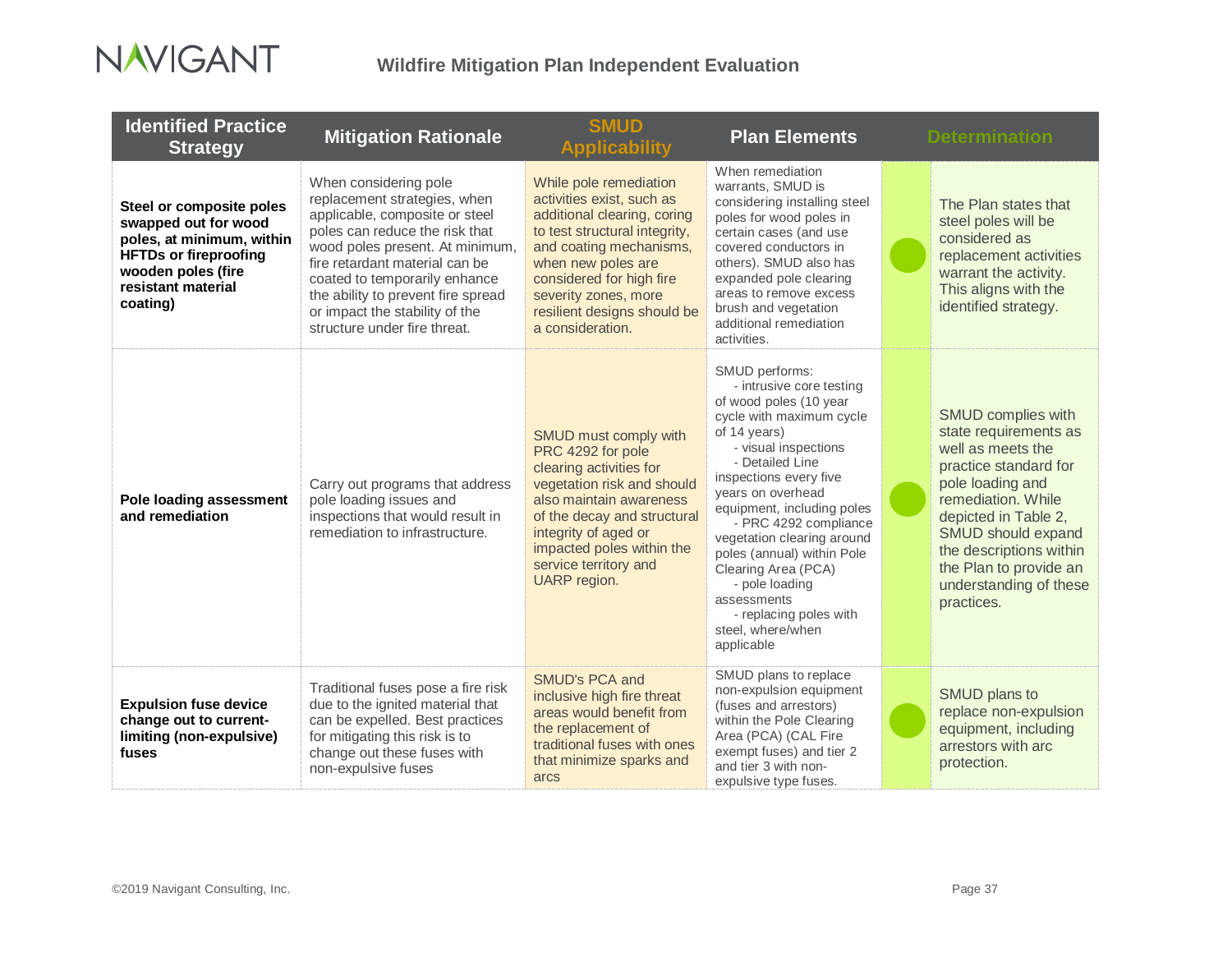

| <b>Identified Practice</b><br><b>Strategy</b>                                                                                                                                                         | <b>Mitigation Rationale</b>                                                                                                                                                                                                                                                    | <b>SMUD</b><br><b>Applicability</b>                                                                                                                                                                                 | <b>Plan Elements</b>                                                                                                                                                                                                                                                                                                                                                                                                                                                                                                                                                                                                                   | <b>Determination</b>                                                                                                                                                                                               |
|-------------------------------------------------------------------------------------------------------------------------------------------------------------------------------------------------------|--------------------------------------------------------------------------------------------------------------------------------------------------------------------------------------------------------------------------------------------------------------------------------|---------------------------------------------------------------------------------------------------------------------------------------------------------------------------------------------------------------------|----------------------------------------------------------------------------------------------------------------------------------------------------------------------------------------------------------------------------------------------------------------------------------------------------------------------------------------------------------------------------------------------------------------------------------------------------------------------------------------------------------------------------------------------------------------------------------------------------------------------------------------|--------------------------------------------------------------------------------------------------------------------------------------------------------------------------------------------------------------------|
| <b>Tree attachment</b><br>removals                                                                                                                                                                    | This practice involves the<br>removal of electrical<br>infrastructure fastened to trees<br>for infrastructural support but can<br>be a source of ignition. The<br>removal of these legacy devices,<br>in many instances, can<br>significantly reduce electrical<br>spark risk. | SMUD does not have any<br>tree attachments for which<br>to consider                                                                                                                                                 | SMUD does not have any<br>tree attachments for which<br>to consider                                                                                                                                                                                                                                                                                                                                                                                                                                                                                                                                                                    | This mitigation<br>strategy does not<br>apply to SMUD's<br>existing equipment                                                                                                                                      |
| <b>Vegetation Management</b>                                                                                                                                                                          |                                                                                                                                                                                                                                                                                |                                                                                                                                                                                                                     |                                                                                                                                                                                                                                                                                                                                                                                                                                                                                                                                                                                                                                        |                                                                                                                                                                                                                    |
| <b>Routine vegetation</b><br>inspections in<br>accordance with: Public<br><b>Resources Code (PRC)</b><br>4292 & 4393, FAC 003-4,<br>General Order (GO) 95<br>Rule 35 and Appendix E,<br>and ANSI A300 | State and federal compliance for<br>vegetation management and<br>inspection, as well as California<br>Public Utilities Commission GO<br>95, which is accepted as industry<br>standard amongst all utilities.<br>(Community and investor<br>owned).                             | PRC 4293 and 4293; FAC<br>004-4; GO 95 is required<br>by the CPUC for investor<br>owned utilities, however,<br>many if not all community<br>owned utilities leverage<br>this as a guideline or<br>applied standard. | SMUD ensures all state<br>laws and mandates are<br>met as well as enacting a<br><b>HFTD</b> vegetation<br>management inspection<br>strategy.<br>SMUD will employ the<br>following vegetation<br>management strategies:<br>- HFTD vegetation<br>inspection strategy<br>- increased staff for line<br>and vegetation<br>management crews in<br>preparation of<br>storms/weather events<br>- increased vegetation<br>clearances<br>- Quality assurance<br>accountability for<br>inspection and mitigation<br>activities<br>- Adequate training for<br>safety and vegetation<br>management work for T&D<br>lines<br>- Fuels reduction work | <b>SMUD meets</b><br>requirements and<br>industry practice<br>standard with the<br>inclusion of expanded<br>clearances, additional<br>quality checks, and<br>increased staff<br>availability for at-risk<br>events |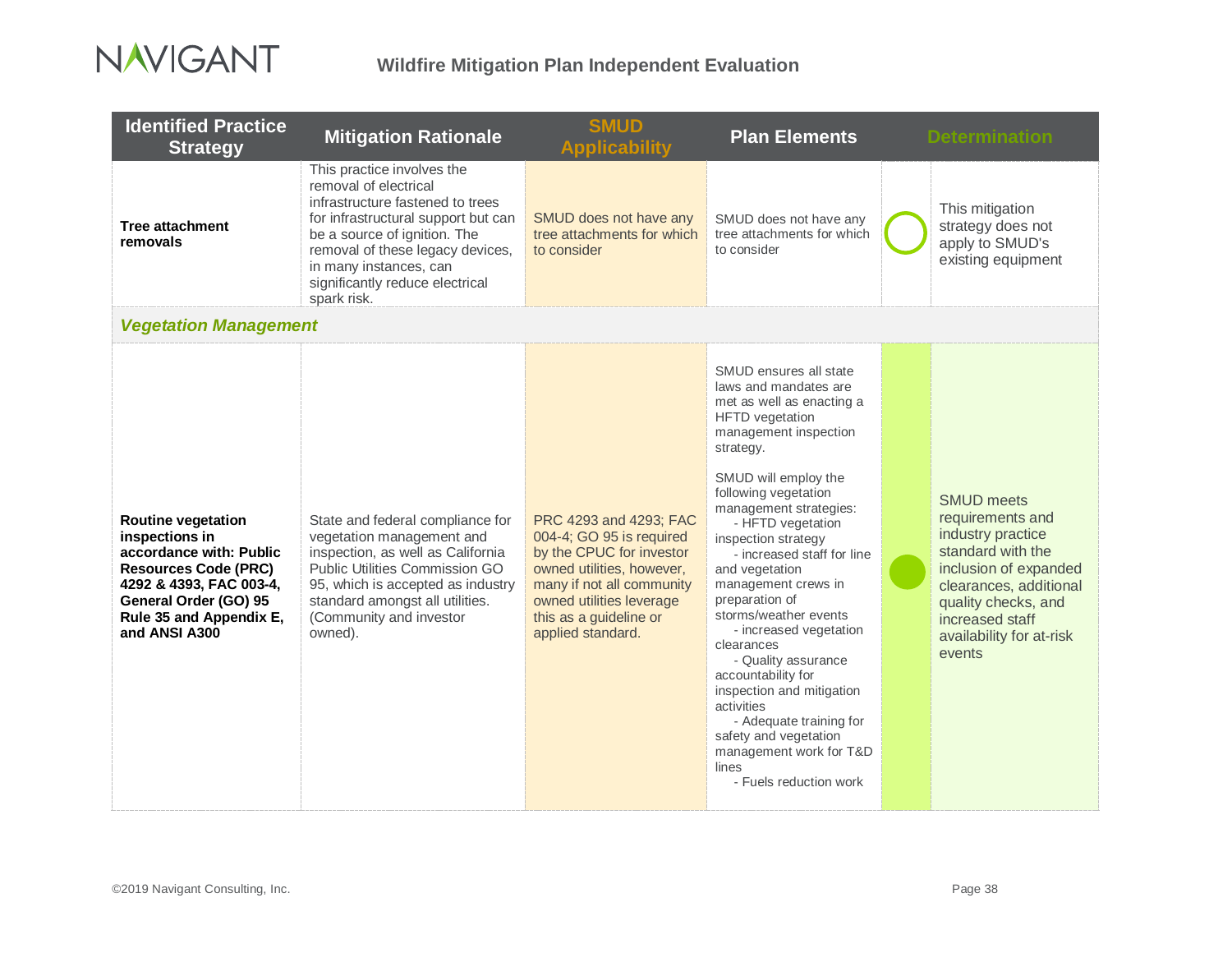

| <b>Identified Practice</b><br><b>Strategy</b>                                                            | <b>Mitigation Rationale</b>                                                                                                                                                                                                                                                | <b>SMUD</b><br><b>Applicability</b>                                                                                                                                                                                                                                                                                                                                    | <b>Plan Elements</b>                                                                                                                                                                       | <b>Determination</b>                                                                                                                                                                                                                                                                     |
|----------------------------------------------------------------------------------------------------------|----------------------------------------------------------------------------------------------------------------------------------------------------------------------------------------------------------------------------------------------------------------------------|------------------------------------------------------------------------------------------------------------------------------------------------------------------------------------------------------------------------------------------------------------------------------------------------------------------------------------------------------------------------|--------------------------------------------------------------------------------------------------------------------------------------------------------------------------------------------|------------------------------------------------------------------------------------------------------------------------------------------------------------------------------------------------------------------------------------------------------------------------------------------|
| <b>LiDAR Technology for</b><br>vegetation management<br>inspections                                      | Where foot patrols or normal<br>helicopter patrols are insufficient<br>to evaluate the right-of-way<br>(ROW) clearance, utilities use<br>LiDAR technology to identify<br>trees along the ROW border that<br>can potentially contact with lines<br>during high wind events. | LiDAR is demonstrated as<br>an effective tool for<br>transmission level<br>inspection of dense<br>vegetation within the<br>corridor and adjacent to<br>the easement area.                                                                                                                                                                                              | SMUD applies LiDAR<br>imaging technology on<br>transmission line<br>infrastructure and is<br>proposing plans to employ<br>the same strategy for<br>distribution lines.                     | <b>SMUD will be</b><br>performing a pilot<br>project to explore<br>employing LiDAR<br>imagery techniques to<br>applicable distribution<br>lines. LIDAR will<br>continue to be used on<br>transmission lines.                                                                             |
| <b>Hazardous</b><br>tree/vegetation<br>identification and<br>removal protocols and<br>programs           | Recording and tagging trees that<br>pose risks to adjacent electrical<br>equipment or are dead/dying are<br>considered prudent efforts for<br>vegetation management<br>practices                                                                                           | <b>Within SMUD's service</b><br>territory and particularly<br>within the high fire risk<br>areas, impact trees could<br>pose a greater potential to<br>catch on fire or contribute<br>to fire spread. Addressing,<br>though identification and<br>surveying, as well as<br>implementing remediation<br>activities will result in<br>further wildfire risk<br>reduction | SMUD's vegetation<br>management ROW<br>maintenance program<br>identifies incompatible<br>species to maintain low-<br>growing flora through wire<br>zone-bore zone<br>management practices. | <b>SMUD routinely</b><br>identifies potentially at-<br>risk vegetation,<br>including dead/dying,<br>invasive, and leaning<br>trees, to better<br>manage fuels levels<br>and ignition potential.                                                                                          |
| Off-Cycle / Call-in<br>vegetation removal or<br>corrective work,<br>especially during the fire<br>season | Off-cycle practices of vegetation<br>inspection and management                                                                                                                                                                                                             | Off-cycle inspections can<br>occur from notifications<br>from a variety of sources,<br>such as adjacent land<br>owners, agricultural<br>entities, and customers as<br>well as first responders.<br>These occurrences could<br>result in utility field patrols<br>and responses to<br>prioritized risk events.                                                          | SMUD performs corrective<br>work when call-in<br>notifications are made and<br>verified as 1) SMUD's<br>electrical equipment and<br>2) a fire risk or public<br>safety issue               | As a priority, repair<br>personnel investigate<br>reports of vegetation<br>on wires. SMUD<br>performs off-cycle<br>vegetation<br>management work<br>when warranted,<br>outside of scheduled<br>inspection and work-<br>related practices. This<br>is in line with industry<br>standards. |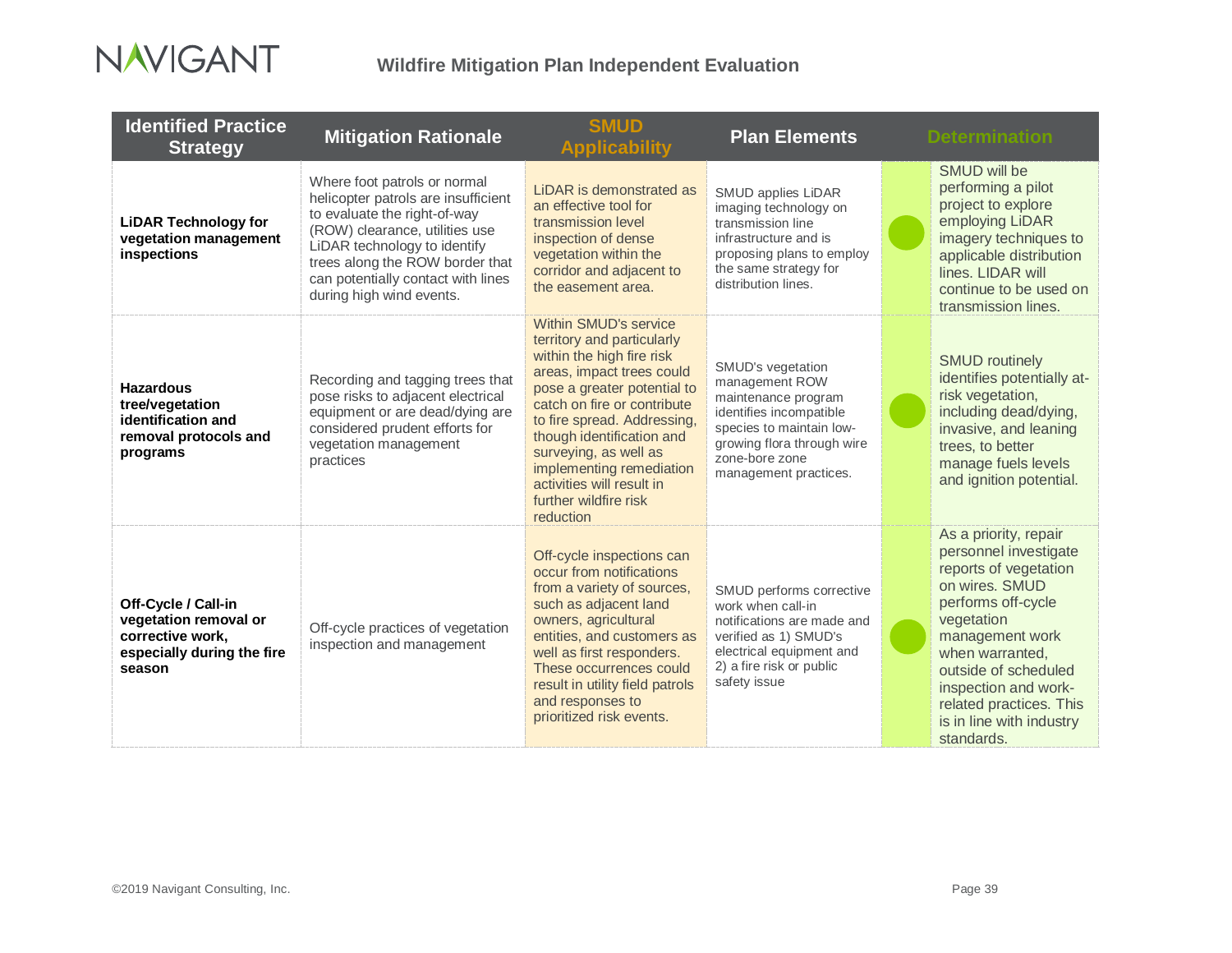

| <b>Identified Practice</b><br><b>Strategy</b>                                                                                                                                                                                                                                                                                                                                                                                         | <b>Mitigation Rationale</b>                                                                                                                                                                                                                                                                                                                                                                                            | <b>SMUD</b><br><b>Applicability</b>                                                                                                                                                                                                                                          | <b>Plan Elements</b>                                                                                                                                                                                                                                                                                                                                                                                |  | <b>Determination</b>                                                                                                                                                                                                                                                                                                                                                                                  |  |
|---------------------------------------------------------------------------------------------------------------------------------------------------------------------------------------------------------------------------------------------------------------------------------------------------------------------------------------------------------------------------------------------------------------------------------------|------------------------------------------------------------------------------------------------------------------------------------------------------------------------------------------------------------------------------------------------------------------------------------------------------------------------------------------------------------------------------------------------------------------------|------------------------------------------------------------------------------------------------------------------------------------------------------------------------------------------------------------------------------------------------------------------------------|-----------------------------------------------------------------------------------------------------------------------------------------------------------------------------------------------------------------------------------------------------------------------------------------------------------------------------------------------------------------------------------------------------|--|-------------------------------------------------------------------------------------------------------------------------------------------------------------------------------------------------------------------------------------------------------------------------------------------------------------------------------------------------------------------------------------------------------|--|
| <b>Emergency Response &amp; Recovery</b>                                                                                                                                                                                                                                                                                                                                                                                              |                                                                                                                                                                                                                                                                                                                                                                                                                        |                                                                                                                                                                                                                                                                              |                                                                                                                                                                                                                                                                                                                                                                                                     |  |                                                                                                                                                                                                                                                                                                                                                                                                       |  |
| <b>Notify critical facilities</b><br>and public safety<br>partners, which may<br>include first responders,<br>incident origin law<br>enforcement, acute<br>health care facilities,<br>essential service<br>providers, related<br>governing local and state<br>agencies, adjacent<br>jurisdictions, vulnerable<br>populations, and the<br><b>Independent System</b><br>Operator (ISO) (for<br>transmission level de-<br>energization). | Following a sequence of events<br>in contacting public safety<br>partners and impacted<br>community facilities will enable<br>quicker response in reacting to<br>an emergency event (such as a<br>wildfire or de-energization).<br>Utilities should describe their<br>processes to notify critical<br>facilities as it applies to their<br>service territory and impacted<br>communities as well as grid<br>operators. | <b>Notification practices</b><br>targeting key stakeholders<br>are crucial during<br>emergency events such<br>as storms and wildfires.<br>While SMUD typically<br>experiences the former,<br>this same practice should<br>be implemented in<br>preparation for fire risk     | SMUD identifies that<br>notification procedures<br>include informing<br>customers and critical<br>facilities during emergency<br>events.                                                                                                                                                                                                                                                            |  | <b>SMUD's Plan confirms</b><br>communication efforts<br>with critical facilities                                                                                                                                                                                                                                                                                                                      |  |
| <b>Incident Command Team</b><br>/ Emergency Operations<br>frameworks in the event a<br>de-energization event or<br>wildfire incident occurs                                                                                                                                                                                                                                                                                           | Using the State Emergency<br>Management System (SEMS)<br>framework, which is determined<br>on the Federal Emergency<br>Management Agency (FEMA)<br>structure for incident command<br>protocols will ensure prepared<br>and adequately trained staff to<br>respond in effective<br>communication manners as well<br>as respond to risk events in a<br>sequence of effective procedures                                  | <b>SMUD should leverage</b><br>the SEMS framework in<br>designing emergency<br>response protocols. A<br>designated team or group<br>of individuals should have<br>the ability to relay<br>information and make<br>informed decisions during<br>emergency response<br>events. | SMUD will provide liaison<br>to county office of<br>emergency services'<br>(OES) during fire<br>incidents. SMUD has two<br>primary coordination<br>points and maintains<br>relationships with Placer,<br>Solano, and Yuba<br>counties, Several<br>representatives are listed<br>as being part of the EOC<br>structure. SMUD applies<br>the SEMS framework for<br>its incident command<br>structure. |  | SMUD ensures,<br>through the Plan, that<br>communication lines<br>are clearly determined<br>in sequencing the<br>required events and<br>notification process<br>when an emergency<br>event is activated.<br>SMUD's reach with<br>vested stakeholders in<br>the Sacramento region<br>positions the utility as<br>having the ability to<br>develop strong<br>relationships with the<br>listed entities. |  |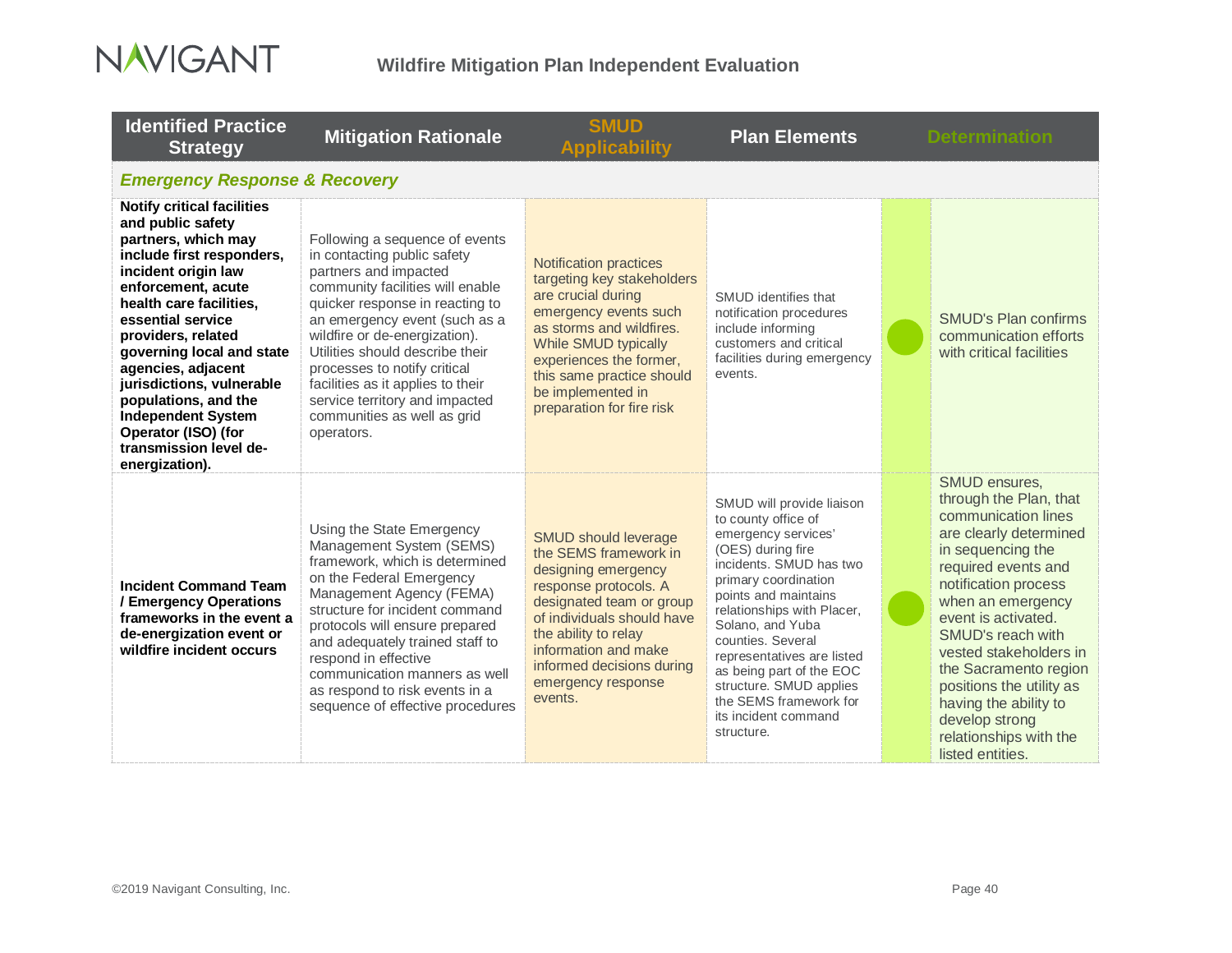

| <b>Identified Practice</b><br><b>Strategy</b>                                                                                                                                                                                                                                          | <b>Mitigation Rationale</b>                                                                                                                                                                                                                                                                                                                                        | <b>SMUD</b><br>Applicabilit\                                                                                                                                                                                                                | <b>Plan Elements</b>                                                                                                                                                                                                                                                                                                                                                                                                                                                | <b>Determination</b>                                                                                                                                                                                                                                                                                                                                                                                                                           |
|----------------------------------------------------------------------------------------------------------------------------------------------------------------------------------------------------------------------------------------------------------------------------------------|--------------------------------------------------------------------------------------------------------------------------------------------------------------------------------------------------------------------------------------------------------------------------------------------------------------------------------------------------------------------|---------------------------------------------------------------------------------------------------------------------------------------------------------------------------------------------------------------------------------------------|---------------------------------------------------------------------------------------------------------------------------------------------------------------------------------------------------------------------------------------------------------------------------------------------------------------------------------------------------------------------------------------------------------------------------------------------------------------------|------------------------------------------------------------------------------------------------------------------------------------------------------------------------------------------------------------------------------------------------------------------------------------------------------------------------------------------------------------------------------------------------------------------------------------------------|
| <b>Coordination with</b><br>stakeholder<br>agencies/entities with<br>routine meetings to<br>discuss emergency<br>preparedness needs and<br>areas of improvement,<br>etc.                                                                                                               | Communicating with vested<br>stakeholders during wildfire<br>mitigation activities, PSPS<br>events, and general strategy<br>development will help drive<br>efforts to better align with the risk<br>profile of the utility's service and<br>asset territory. These efforts<br>should occur throughout the year<br>and wildfire mitigation plan<br>planning process | <b>SMUD</b> is uniquely<br>positioned as a BANC<br>representative and state<br>capitol electric service<br>provider, allowing greater<br>breadth of collaboration<br>avenues.                                                               | SMUD interacts with<br>executive staff of local<br>governments and<br>agencies, local officials,<br>state delegates, federal<br>representatives and critical<br>facilities to keep them<br>updated on wildfire<br>mitigation efforts. SMUD<br>additionally works with<br>local governing<br>jurisdictions, public<br>utilities, nonprofits and<br>other services to help<br>develop partnerships and<br>strategy opportunities to<br>further mitigate wildfire risk | SMUD meets the<br>practice strategies as<br>being an integral entity<br>in ensuring key<br>interested<br>stakeholders are<br>engaged to help<br>develop collaborative<br>strategies as well as<br>keep the customer<br>base and key contacts<br>informed on the Plan's<br>efforts and successes.<br>SMUD has been an<br>integral entity in<br>assisting in<br>determining the fire<br>hazard zones with joint<br>efforts of state<br>agencies. |
| <b>De-Energization &amp; Recloser Operations</b>                                                                                                                                                                                                                                       |                                                                                                                                                                                                                                                                                                                                                                    |                                                                                                                                                                                                                                             |                                                                                                                                                                                                                                                                                                                                                                                                                                                                     |                                                                                                                                                                                                                                                                                                                                                                                                                                                |
| <b>Disabling reclosers</b><br>through blocking<br>reclosing operations<br>(distribution level) in<br><b>HFTDs during the fire</b><br>season and/or during<br><b>Red Flag Warnings</b><br>issued by the National<br><b>Weather Service (or as</b><br>fire risk potential<br>designates) | Disabling reclosing reduces the<br>number of potential ignition<br>events during a fault condition                                                                                                                                                                                                                                                                 | <b>Reclosing operations</b><br>should be defined within<br>the Plan as per statute.<br>Operational best practices<br>align with having settings<br>that align with fire<br>potential weather<br>conditions to prevent<br>potential ignition | SMUD adopted<br>procedures for the<br>operation of its reclosers<br>during its determined fire<br>season and when RFW<br>are issued within and<br>immediately surrounding<br>the PCA                                                                                                                                                                                                                                                                                | <b>SMUD provides its</b><br>protocols for recloser<br>operations as it relates<br>to wildfire. No new<br>high-speed clearing is<br>proposed to be<br>installed. SMUD<br>describes blocking or<br>disabling reclosing<br>operations.                                                                                                                                                                                                            |